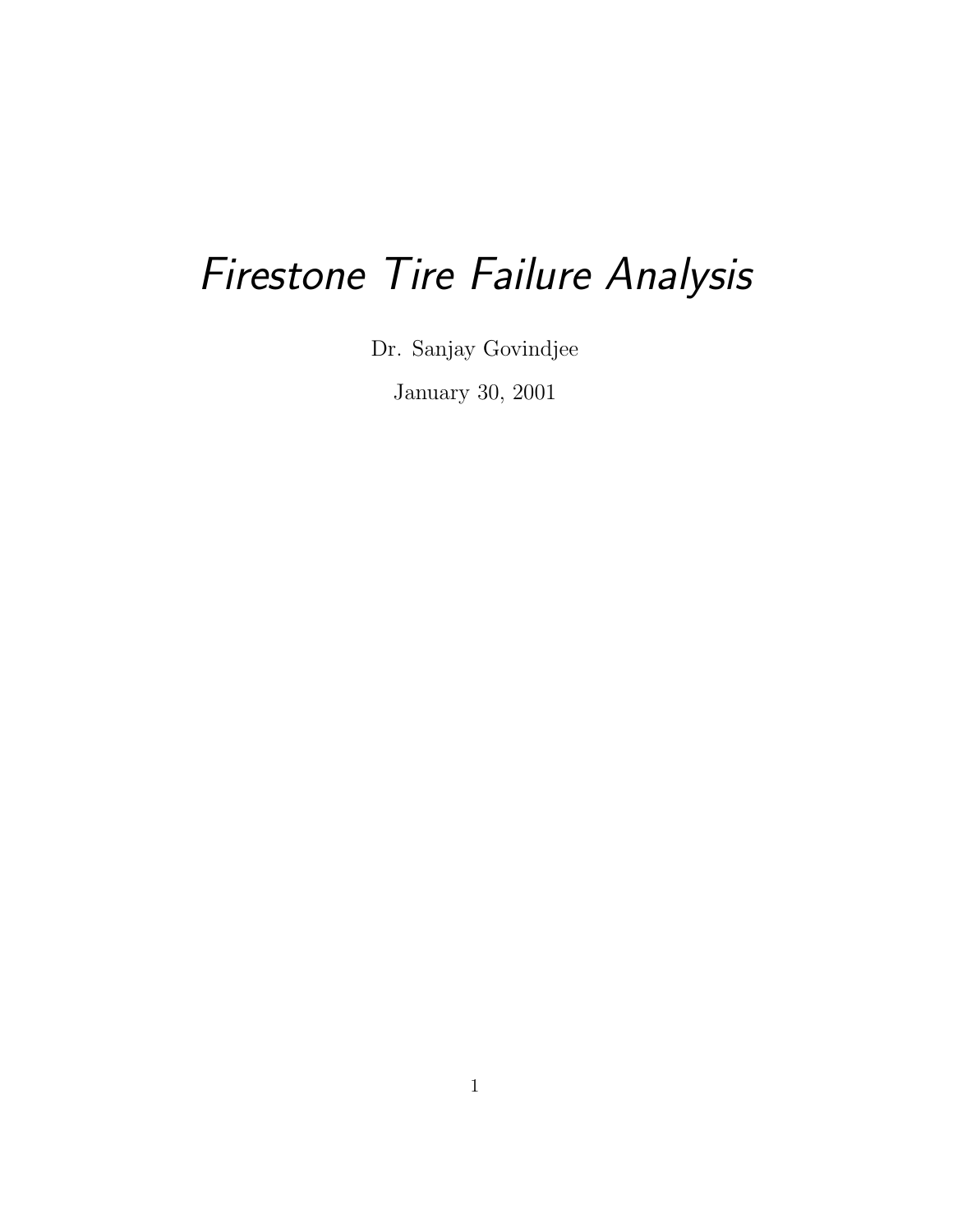## 1 Abstract

This report is an assessment of what is presently understood about the recent Firestone ATX and AT tire problems. It provides an overview of factors related to tire failures of the type observed. Example computations are presented that indicate the relative importance of a selection of variables on crack tip driving forces. An assessment of experimental data collected by Bridgestone/Firestone laboratories and an independent testing lab on returned tires is also given. The report concludes with summary observations based upon more detailed statements made within the body of the report.

The problem of belt separation is understood to be the propagation of a fatigue crack in the bulk of the rubber separating the two steel belts of the tire, not at the interface between the steel and the rubber. The important factors for this type of failure are the capacity of the material to resist the propagation of the crack and the forces that are driving the crack forward. An understanding of the problem is complicated by the fact that there are no well established criteria for in-service tire failures against which tire components are designed. Secondly, analytical techniques for predicting failures such as belt separations are only today becoming technically feasible. Thus while one can and does perform many standard laboratory tests on tires and their components it is not clear how these are related to in-service failures.

A survey of material properties from returned tires shows that materials from tires in southern climates have reduced ductility (extensibility) and higher stiffness. These observations are interestingly independent of service condition. Further, the capacity of the belt skim rubber to resist catastrophic fracture is markedly reduced for tires that were manufactured in Decatur versus those manufactured in Wilson or Joliette. This reduced fracture resistance is present in brand new tires, fresh plant stocks, unworn tires, and used tires. The weakness of the inter-belt materials shows even without service or thermal aging. Aging, however, does contribute to additional degradation. In this regard, heat build-up from low inflation pressure, heavy vehicle loads, and high speeds is detrimental to the structural integrity of the tires. A search for the causative agent for these plant differences centered around Decatur's pelletizing material mixing stages and in particular focused upon differences in material additives. This search, however, did not lead to the discovery of a causative agent for the degraded material properties from the Decatur plant.

Lacking established standards for the relevant material properties, state-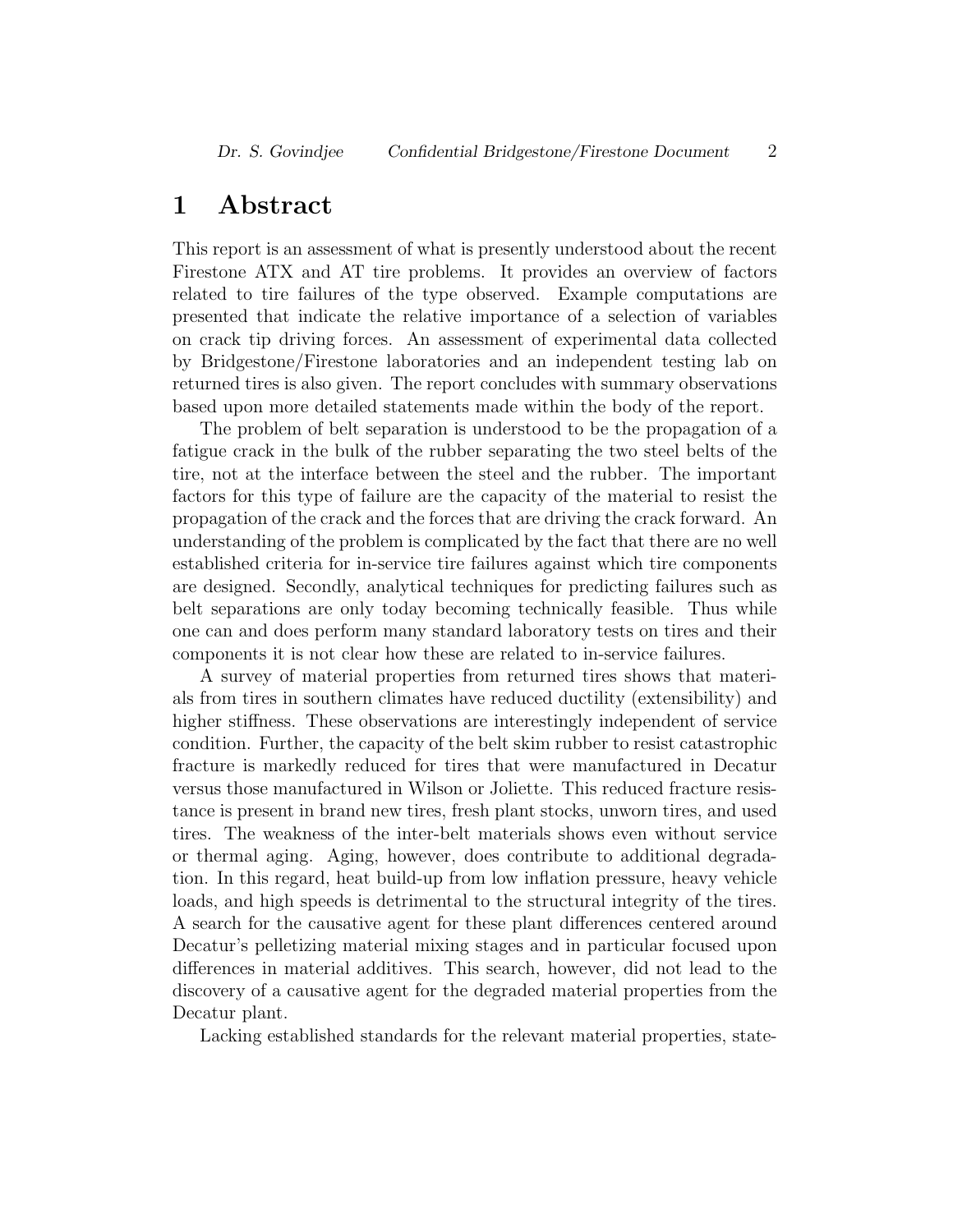of-the-art finite element computations were performed to help understand the problem at hand. The theoretical energy release rates for these tires place the crack growth rates in the sub-nanometer per tire revolution range. Of the factors of inflation pressure, speed, vehicle load, and belt design, vehicle load plays the most important role in controlling crack growth rates. The other factors certainly play a role, but for the cases examined, vehicle load always dominated.

Overall, it is noted that the problem at hand is rather complex, the failure rates are fractions of a percent, and thus determining a single cause for the tire failures is an unrealistic expectation.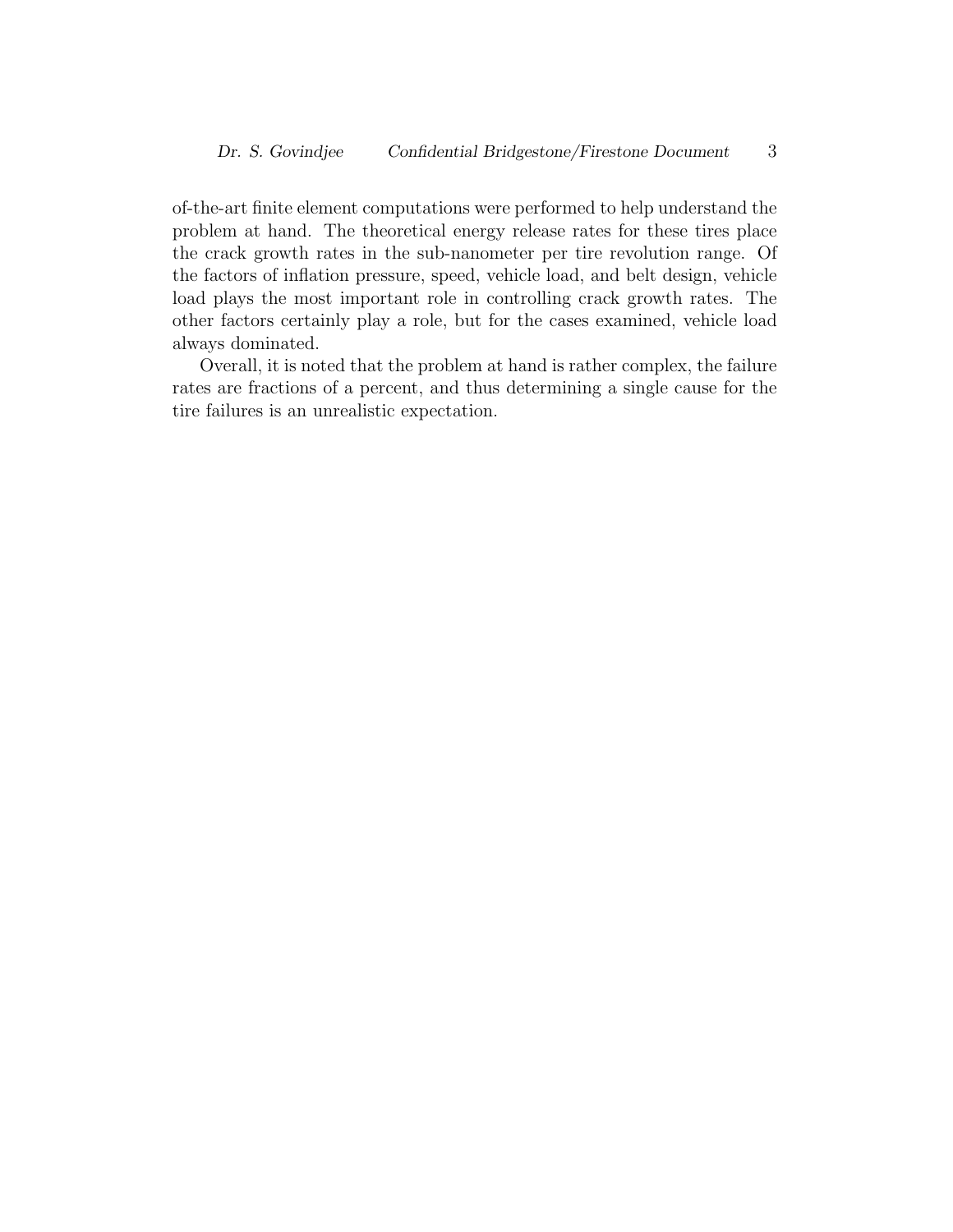## Contents

| 1              |               | Abstract                                                                             | $\boldsymbol{2}$ |
|----------------|---------------|--------------------------------------------------------------------------------------|------------------|
| $\overline{2}$ | 2.1<br>2.2    | Introduction<br>Scope                                                                | 8<br>8<br>$8\,$  |
|                | 2.3           |                                                                                      | 8                |
|                | 2.4           |                                                                                      | 9                |
|                | 2.5           |                                                                                      | 10               |
|                | 2.6           |                                                                                      | 11               |
|                | 2.7           |                                                                                      | 11               |
|                |               |                                                                                      |                  |
| 3              |               | Tire demands                                                                         | 11               |
|                | 3.1           |                                                                                      | 12               |
|                | 3.2           | Vehicle loads                                                                        | 14               |
|                | 3.3           |                                                                                      | 15               |
| 4              |               | Tire material capacity                                                               | 19               |
|                | 4.1           |                                                                                      | 19               |
|                |               | 4.1.1<br>Tread wear                                                                  | 20               |
|                |               | 4.1.2                                                                                | 21               |
|                |               | 4.1.3                                                                                | 21               |
|                |               | 100% Modulus<br>4.1.4                                                                | 22               |
|                |               | 4.1.5<br>Tire Specimen Peel test                                                     | 23               |
|                |               | 4.1.6                                                                                | 27               |
|                | 4.2           | Standard lab tests to probe the effect of lubricant influence                        | 28               |
|                |               | 4.2.1<br>Ring tests $\ldots \ldots \ldots \ldots \ldots \ldots \ldots \ldots \ldots$ | 29               |
|                |               | 4.2.2<br>Laboratory peel test $\ldots \ldots \ldots \ldots \ldots \ldots$            | 30               |
|                |               | 4.2.3<br>Cut growth study $\dots \dots \dots \dots \dots \dots \dots$                | 31               |
| $\overline{5}$ |               | Conclusions                                                                          | 32               |
|                | 5.1           | The effect of climate and production plant $\ldots \ldots \ldots$                    | 32               |
|                | 5.2           |                                                                                      | 33               |
|                | 5.3           |                                                                                      | 34               |
|                | 5.4           |                                                                                      | 34               |
| $\mathbf{A}$   | <b>Tables</b> |                                                                                      | 43               |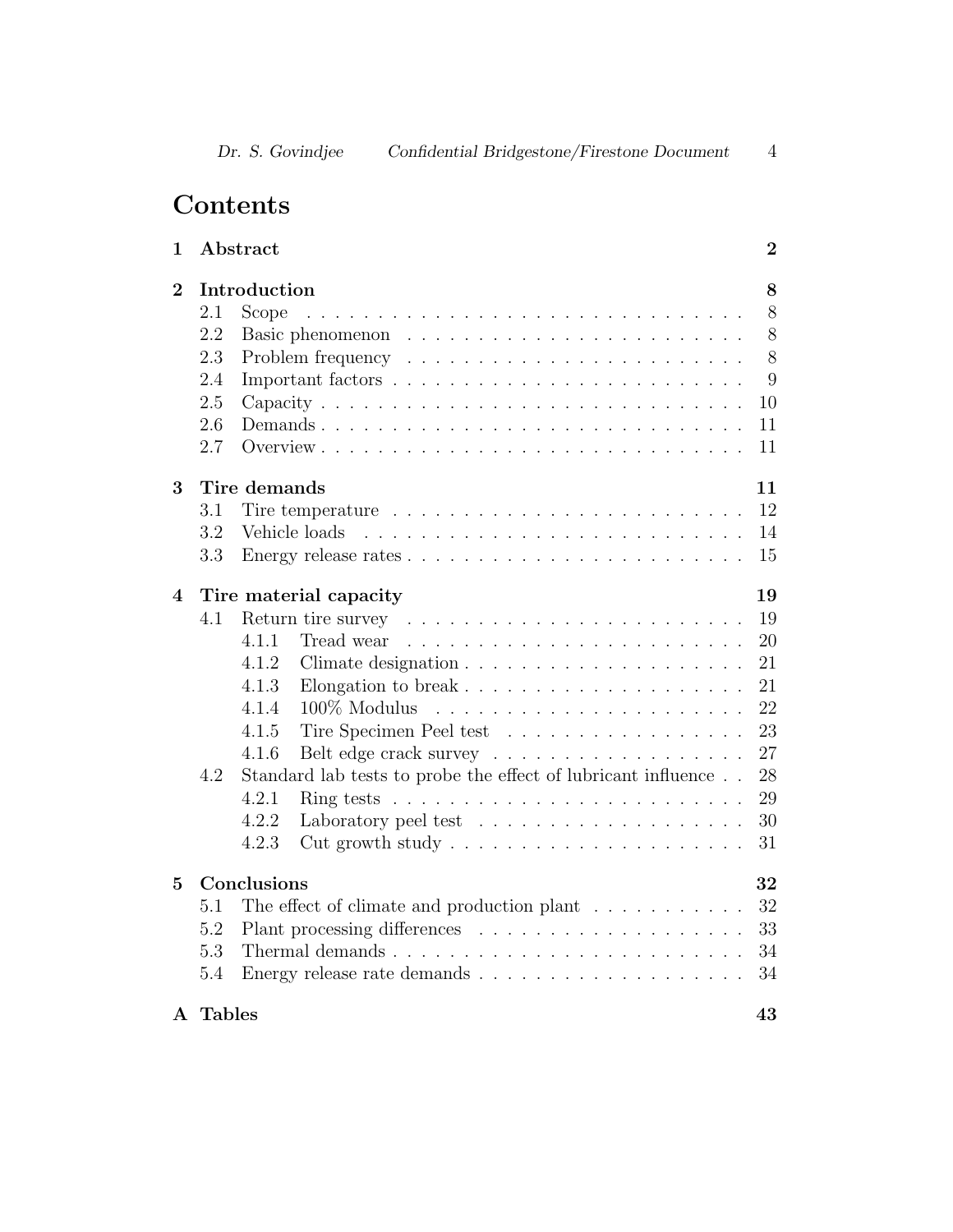| <b>B</b> Figures | 53 |
|------------------|----|
|                  |    |

| 72.        |
|------------|
| C Glossary |

## List of Figures

| $\mathbf{1}$   | Belt edge crack example from a steel belted radial tire                                                                           | 53     |
|----------------|-----------------------------------------------------------------------------------------------------------------------------------|--------|
| $\overline{2}$ | Thermal increment at belt edge versus cold adjusted inflation                                                                     |        |
|                | pressure at 105 kph for unloaded vehicle                                                                                          | 54     |
| 3              | Thermal increment at belt edge versus cold adjusted inflation                                                                     |        |
|                | pressure at 137 kph for unloaded vehicle                                                                                          | $54\,$ |
| $\overline{4}$ | Thermal increment at belt edge versus cold adjusted inflation                                                                     |        |
|                | pressure at 105 kph for RGAWR loaded vehicle.<br>$\mathbf{r}$                                                                     | 55     |
| 5              | Thermal increment at belt edge versus cold adjusted inflation                                                                     |        |
|                | pressure at 137 kph for RGAWR loaded vehicle                                                                                      | 55     |
| 6              | Close-up view of load cell affixed to tire. $\ldots$                                                                              | 56     |
| 7              | Side view of Ford Explorer with load cells attached.                                                                              | 56     |
| 8              | Dynamic load histogram for vertical forces applied by Explorer                                                                    |        |
|                | to left front tire at the Ranger RGAWR condition. Vertical                                                                        |        |
|                | line indicates static mean load.<br>$\sim$ $\sim$ $\sim$                                                                          | 57     |
| 9              | Dynamic load histogram for vertical forces applied by Explorer                                                                    |        |
|                | to left rear tire at the Ranger RGAWR condition. Vertical line                                                                    |        |
|                | indicates static mean load                                                                                                        | 57     |
| 10             | Angular position is measured counter-clockwise from the hor-                                                                      |        |
|                | izontal. Thus $-\pi/2$ denotes the center of the footprint and                                                                    |        |
|                | $\pi/2$ the top of the tire.<br>.                                                                                                 | 58     |
| 11             | Energy release rate as a function of angular position from the                                                                    |        |
|                | horizontal for a 25.5 mm crack at 120 kph under a 4.4 kN load.                                                                    | 58     |
| 12             | Energy release rate as a function of angular position from the                                                                    |        |
|                | horizontal for a 25.5 mm crack at an inflation pressure of 180                                                                    |        |
|                | $kPa$ and a 4.4 kN load                                                                                                           | 59     |
| 13             | Energy release rate increments per revolution as a function                                                                       |        |
|                | of crack length indexed by vehicle tire load at an inflation                                                                      |        |
|                | pressure of 242 kPa and 120 kph.<br>$\mathcal{A}$ , and $\mathcal{A}$ , and $\mathcal{A}$ , and $\mathcal{A}$ , and $\mathcal{A}$ | 60     |
| 14             | Energy release rate increments per revolution as a function of                                                                    |        |
|                | load indexed by crack length at an inflation pressure of 242                                                                      |        |
|                |                                                                                                                                   | 60     |
|                |                                                                                                                                   |        |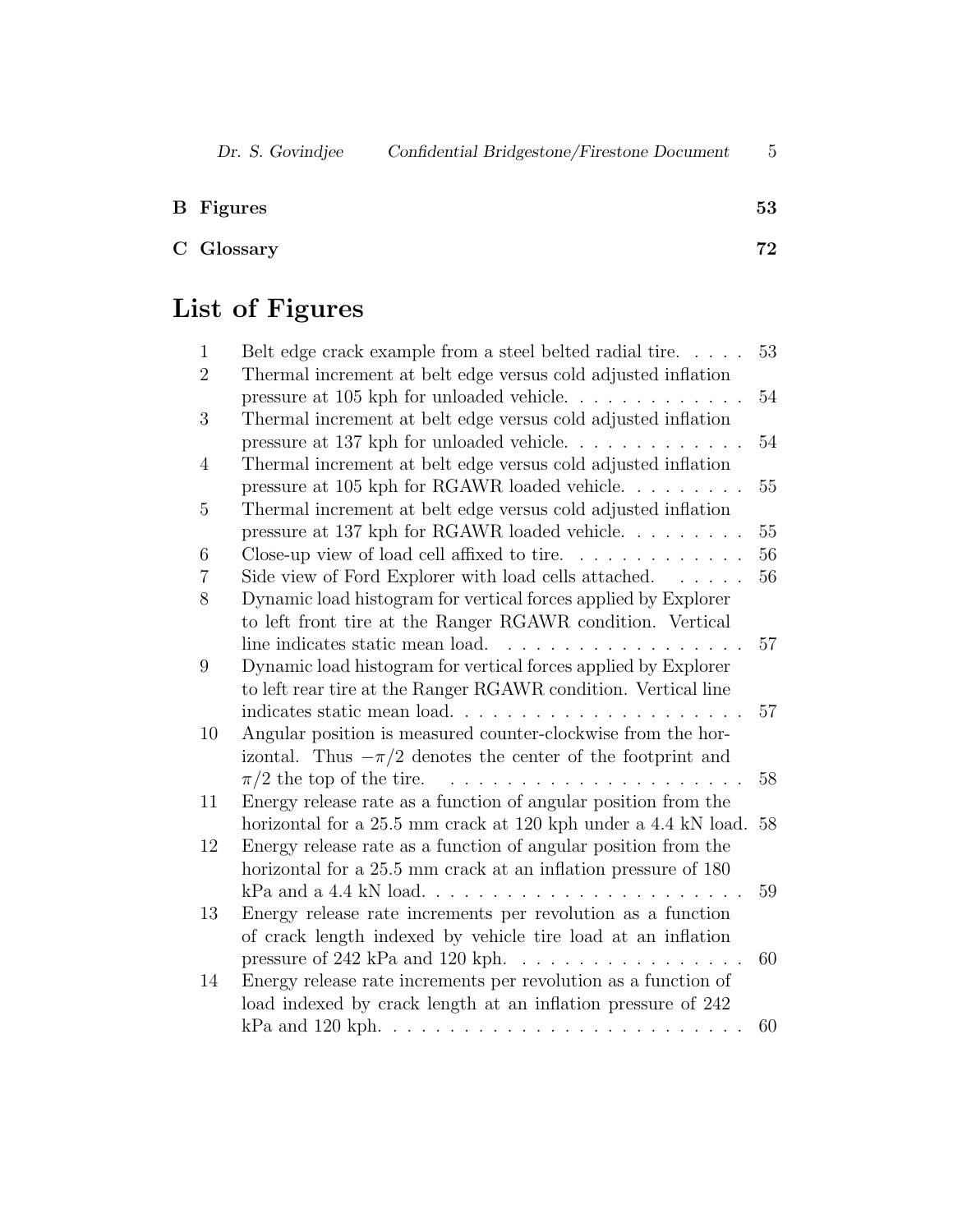| 15 | Self reported mileage versus average tread wear                   | 61 |
|----|-------------------------------------------------------------------|----|
| 16 | Tire revolutions based on self-reported mileage versus average    |    |
|    | tread wear                                                        | 61 |
| 17 | Wedge compound ductility measure from returned tires sorted       |    |
|    | by tire model, production plant, and usage latitude               | 62 |
| 18 | Wedge compound 100% modulus from returned tires sorted            |    |
|    | by tire model, production plant, and usage latitude. $\ldots$     | 62 |
| 19 | Belt package peel forces from returned tires sorted by tire       |    |
|    | model, production plant, and usage latitude                       | 63 |
| 20 | Peel test surface for F44 manufactured in Decatur. Distance       |    |
|    | between reflective peeks of steel cords is approximately 1.4 mm.  | 63 |
| 21 | Peel test surface for F89 manufactured in Wilson. Distance        |    |
|    | between reflective peeks of steel cords is approximately 1.4 mm.  | 64 |
| 22 | Peel test surface for F33 manufactured in Decatur. See micro-     |    |
|    | graph legend for $2mm$ scale bar                                  | 64 |
| 23 | Peel test cross-section for F33 manufactured in Decatur. See      |    |
|    | micrograph legend for 2mm scale bar                               | 65 |
| 24 | Peel test surface for F199 manufactured in Wilson. See micro-     |    |
|    |                                                                   | 65 |
| 25 | Peel test cross-section for F199 manufactured in Wilson. See      |    |
|    | micrograph legend for 2mm scale bar                               | 66 |
| 26 |                                                                   | 66 |
| 27 | Critical energy release rate versus peel force estimated using    |    |
|    | finite element analysis. Regression fits shown utilize fractional |    |
|    | exponent series. G-ideal corresponds to Eq. $(3)$ .               | 67 |
| 28 | Average belt edge crack lengths versus tread wear from re-        |    |
|    | turned tires.                                                     | 67 |
| 29 | Average belt edge crack lengths versus mileage from returned      |    |
|    | tires.                                                            | 68 |
| 30 | $100\%$ extensional modulus as a function of lubricant amount     | 68 |
| 31 | Ring toughness as a function of lubricant amount. $\ldots$        | 69 |
| 32 | One inch adhesion strip test                                      | 69 |
| 33 | Close-up view of the failure front in the one inch adhesion strip |    |
|    | test.                                                             | 70 |
|    |                                                                   |    |
| 34 | One inch adhesion peel test results versus lubricant weight       |    |
|    | percentage.                                                       | 70 |
| 35 | Cut growth curves for J2757 in the unaged, 6 day aged, and 8      |    |
|    |                                                                   | 71 |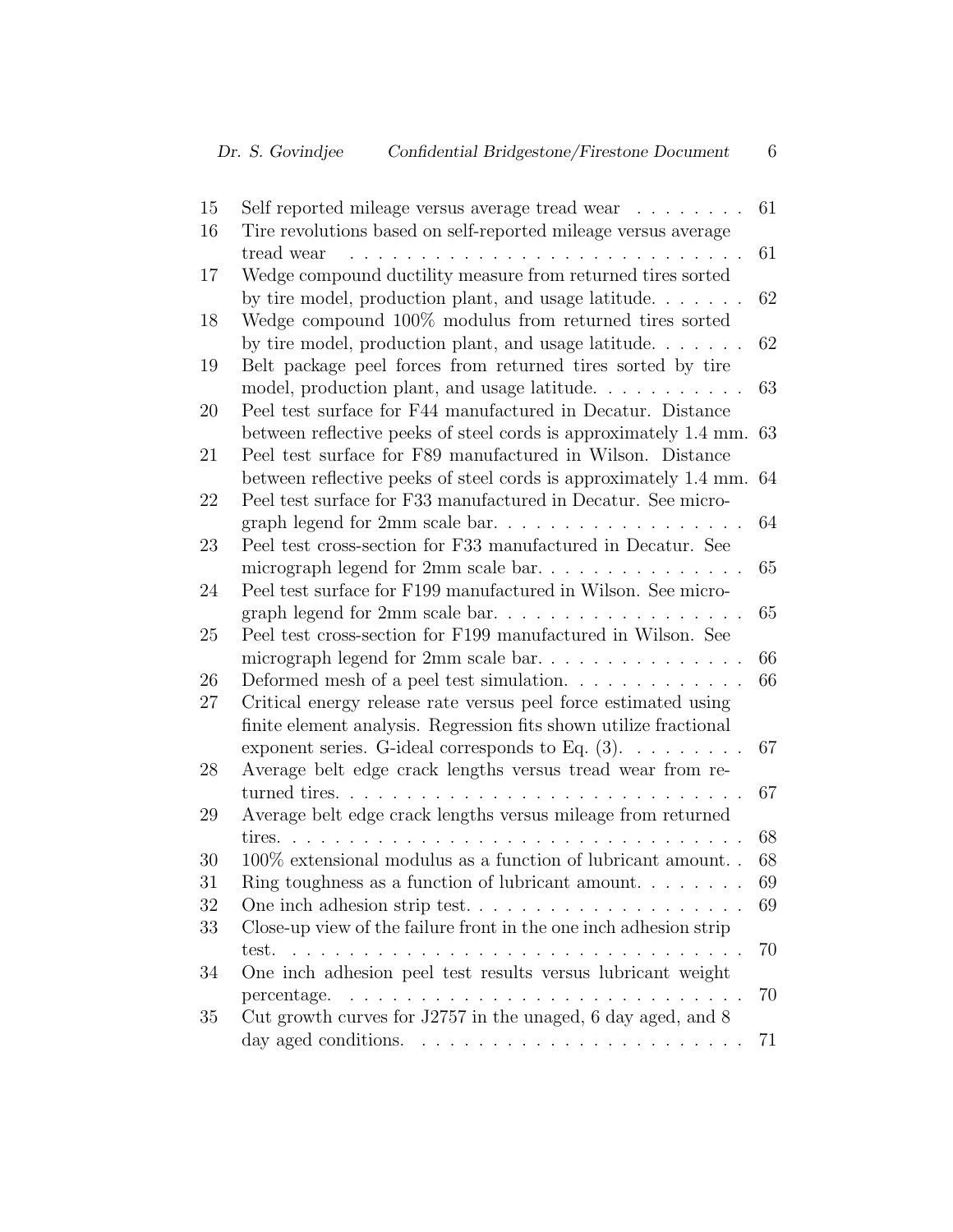## List of Tables

| $\mathbf{1}$     | Static vertical loads $(kN)$ on tires for temperature tests. $\ldots$                                                                           | 43 |
|------------------|-------------------------------------------------------------------------------------------------------------------------------------------------|----|
| $\overline{2}$   | Laboratory differences for 167 tires that were tested at both                                                                                   |    |
|                  | BFS and Lab A.<br>$\mathcal{L}^{\pm}$ , $\mathcal{L}^{\pm}$ , $\mathcal{L}^{\pm}$<br>$\cdots$                                                   | 44 |
| 3                | $r2$ regression values for elongation to break versus tread wear,                                                                               |    |
|                  | $95\%$ confidence intervals for slope of linear fit.<br>$\mathbf{r}$ , $\mathbf{r}$ , $\mathbf{r}$ , $\mathbf{r}$ , $\mathbf{r}$ , $\mathbf{r}$ | 45 |
| 4                | Means and standard deviations for elongation to break by lat-                                                                                   |    |
|                  | itude and tire model. 95% confidence intervals for population                                                                                   |    |
|                  | comparisons with z-statistic.                                                                                                                   | 45 |
| $\overline{5}$   | Means and standard deviations for elongation to break by lat-                                                                                   |    |
|                  | itude and tire model at zero percent tread wear. 95% confi-                                                                                     |    |
|                  | dence intervals for population comparisons with z-statistic.                                                                                    | 46 |
| 6                | $r^2$ regression values for 100% modulus versus tread wear.                                                                                     | 46 |
| 7                | Means and standard deviations for 100% modulus by latitude                                                                                      |    |
|                  | and tire model. 95% confidence intervals for population com-                                                                                    |    |
|                  | parisons with z-statistic.<br>$\mathcal{L}$ , and a set of the set of the set of the set of the $\mathcal{L}$                                   | 47 |
| 8                | Means and standard deviations for 100% modulus by latitude                                                                                      |    |
|                  | and tire model at zero percent tread wear. 95% confidence                                                                                       |    |
|                  | intervals for population comparisons with z-statistic.                                                                                          | 47 |
| $\boldsymbol{9}$ | $r2$ regression values for peel force versus tread wear, 95\% con-                                                                              |    |
|                  | fidence intervals for slope of linear fit.<br>.                                                                                                 | 48 |
| 10               | Means and standard deviations for peel force by tire model                                                                                      |    |
|                  | and plant.<br>a na Ta<br>$\mathbf{r}$                                                                                                           | 48 |
| 11               | Mean differences and confidence intervals for peel forces.                                                                                      | 49 |
| 12               | Peel force means converted to critical energy release rate by                                                                                   |    |
|                  | plant and model.<br>.                                                                                                                           | 50 |
| 13               | Percent of tires that showed belt edge cracking at either of the                                                                                |    |
|                  | two circumferential locations examined and the total number                                                                                     |    |
|                  | of tires examined in this part of the study.<br><u>.</u>                                                                                        | 50 |
| 14               | $r2$ regression values for 100% modulus versus lubricant per-                                                                                   |    |
|                  | centage and 95% confidence intervals for slope of linear fit.                                                                                   | 51 |
| 15               | $r2$ regression values for ring toughness versus lubricant per-                                                                                 |    |
|                  | centage and 95% confidence intervals for slope of linear fit.                                                                                   | 51 |
| $16\,$           | $r2$ regression values for one inch adhesion test versus lubricant                                                                              |    |
|                  | percentage and 95% confidence intervals for slope of linear fit.                                                                                | 52 |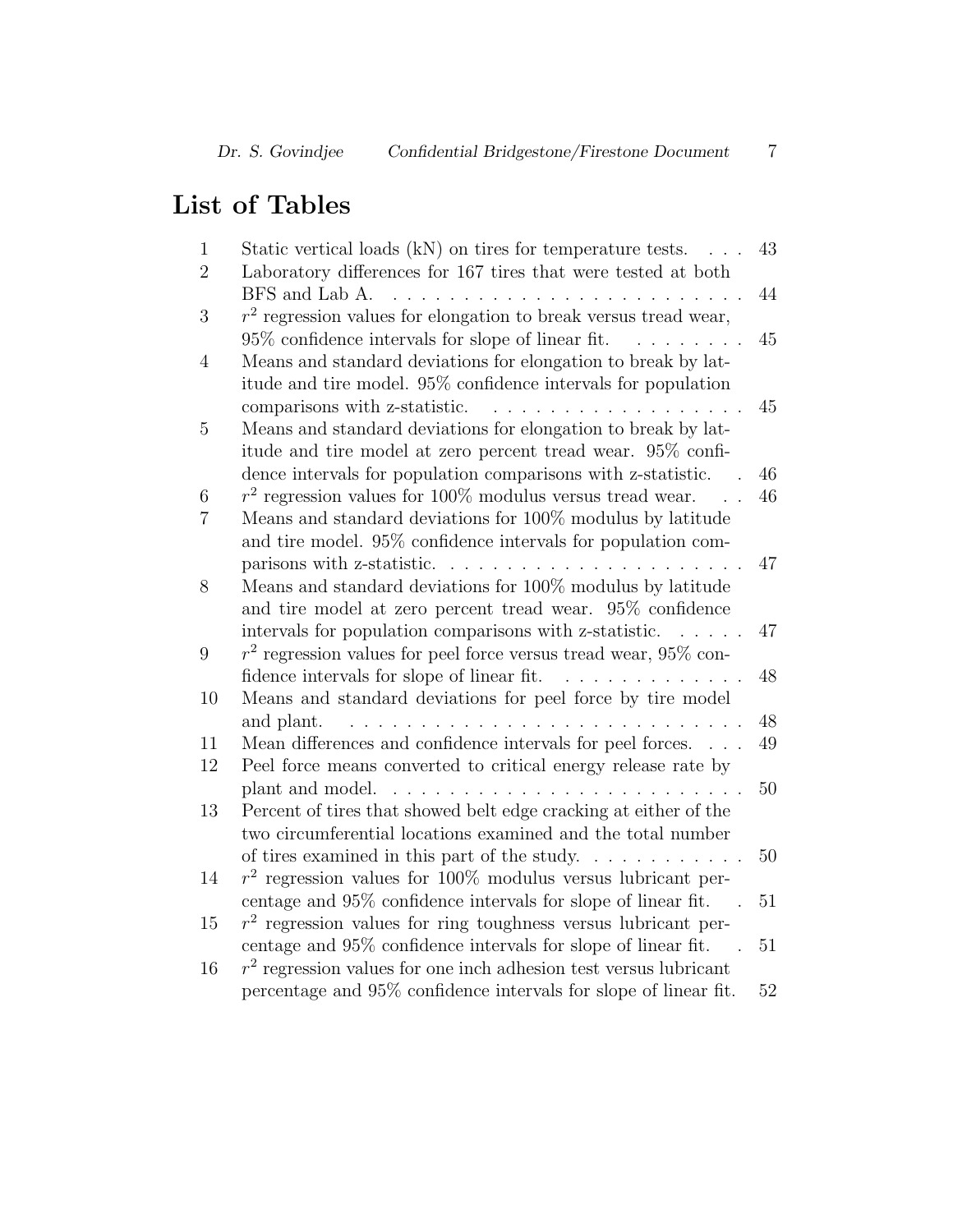## 2 Introduction

#### 2.1 Scope

The recent failures of Firestone ATX and AT tires used upon Ford Explorers was the impetus for the preparation of this report. The scope of the report is limited to an examination of the performance of the tires when used upon Ford Explorers. Other issues of interest related to the details of vehicle rollover are not covered by this study. The primary goal of the report is to examine the presently available physical and theoretical facts concerning the tires and make where warranted appropriate inferences and conclusions.

#### 2.2 Basic phenomenon

An examination of tires that have been submitted to Firestone from accidents involving Ford Explorers shows that the basic failure of the tire is a belt separation between the  $\#1$  and  $\#2$  steel belts. A visual examination of the failure surfaces reveals two regimes of crack growth: (1) a large region where the material has torn as part of the final event of belt separation, and (2) a smaller region closer to the  $#2$  belt edge which is smooth and polished. The presence of this second region supports the conjecture of a slow growing fatigue crack in the tire. The polished appearance is the result of the rubbing of the crack faces each time they pass through the footprint<sup>1</sup>. Unfortunately, the polishing action erases the fatigue striations which are normally utilized in identifying and understanding such failures. It is to be noted that belt edge cracks are common to steel belted radial tires due to the large stress concentration that is present at the belt edge from the material stiffness discontinuity between the steel and rubber; shown in Fig. 1 is an example of a belt edge crack from a passenger tire that developed in a laboratory experiment.

## 2.3 Problem frequency

The failures that are to be investigated are low frequency occurrences. The number of lawsuit claims that have been filed represent a very small fraction of the number of tires produced. Perhaps a more important database for

<sup>&</sup>lt;sup>1</sup>The hypothesis of closed crack rubbing is supported by finite element analysis.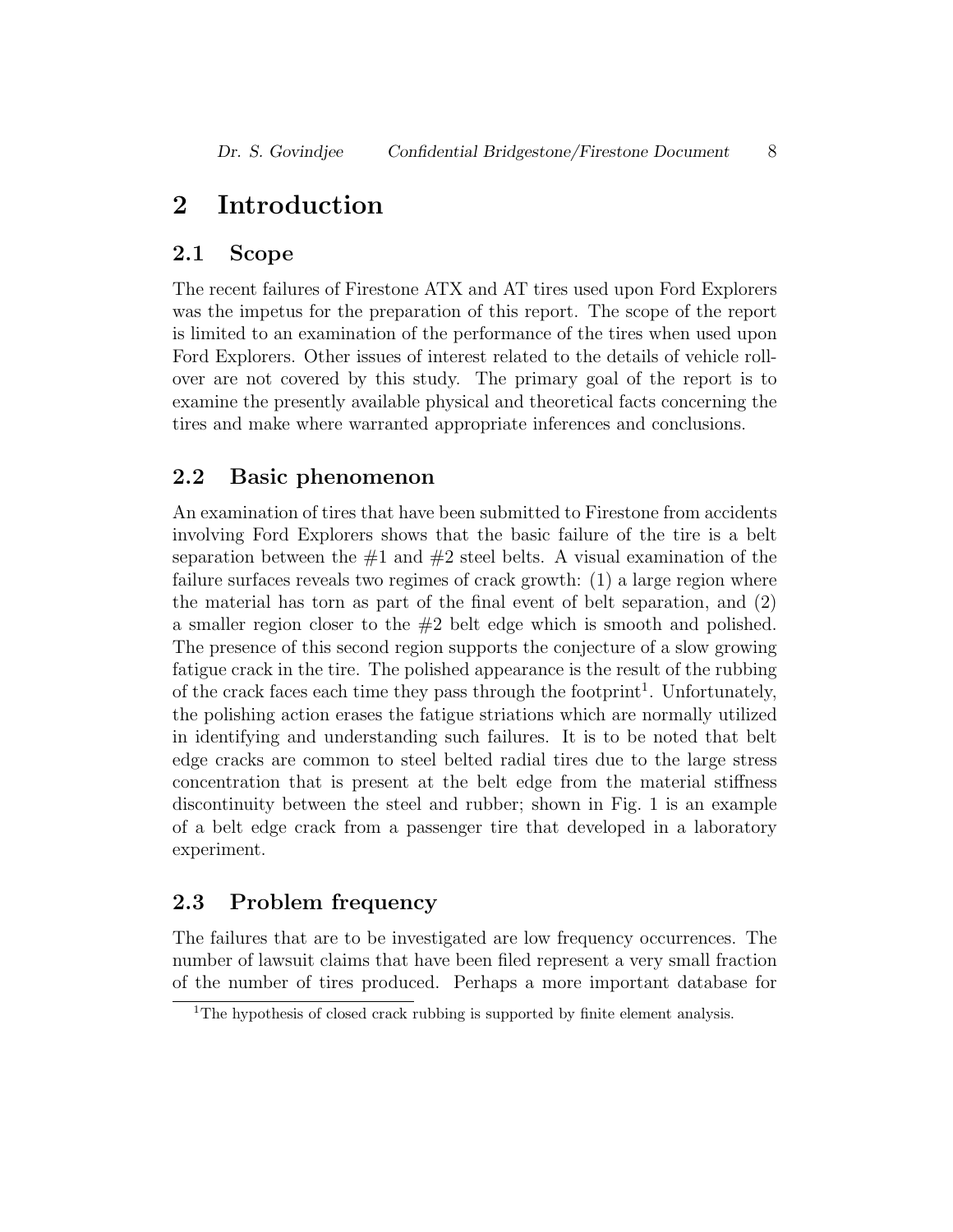understanding the number of units that are failing is the warranty adjustments data which represents tires that have been deemed defective in some fashion after use. The usefulness of this database is that it contains many more data points and is thus statistically more significant. An examination of this database shows that warranty claims that are associated with either the tread or the belt occur at a rate of a small fraction of a percent when looking at all passenger tires produced by Firestone over the last 10 years<sup>2</sup>. For the ATX tire over this same period the adjustment rate for Decatur produced tires was 4.6 times the base rate, for Joliette produced tires it was 1.9 times the base rate, and for Wilson produced tires it was 2.8 times the base rate. These rates are certainly above the base rate for Firestone's passenger tires but as absolute numbers (fractions of a percent) they are still small within the context of trying to determine causative factors. A similar statement can be made when looking at the Wilderness AT. This tire has only been in production since 1996. For Firestone passenger tires produced in 1996-1999 the adjustment rate was 0.5 times the base rate. For the Wilderness AT tires made in Decatur over this period the adjustment rate was 0.8 times the base rate, for tires produced in Wilson it was 0.7 times the base rate, and for tires produced in Joliette it was 0.8 times the base rate. As an additional point of comparison, the ATX tire over this production period had for Decatur produced tires an adjustment rate 4.1 times the base rate, for Joliette produced tires an adjustment rate 1.3 times the base rate, and for Wilson produced tires an adjustment rate 2.7 times the base rate. In all cases, failure rates are fractions of a percent and thus determining a single cause for the tire failures is an unrealistic expectation. Such a determination is further complicated by the present state of tire technology which does not present well established failure criteria for tires.

#### 2.4 Important factors

Determining the causative factors of belt separation revolves about two different issues: (1) what is the capacity of the material to resist the propagation of cracks, (2) what is the demand or force that is driving the crack forward.

Capacity in this context is composed of two sets of material properties:

1. The critical energy release rate for the material.

<sup>2</sup>The precise value of this fraction is considered company confidential data and is thus not reported here. In what follows this value is referred to as the base rate.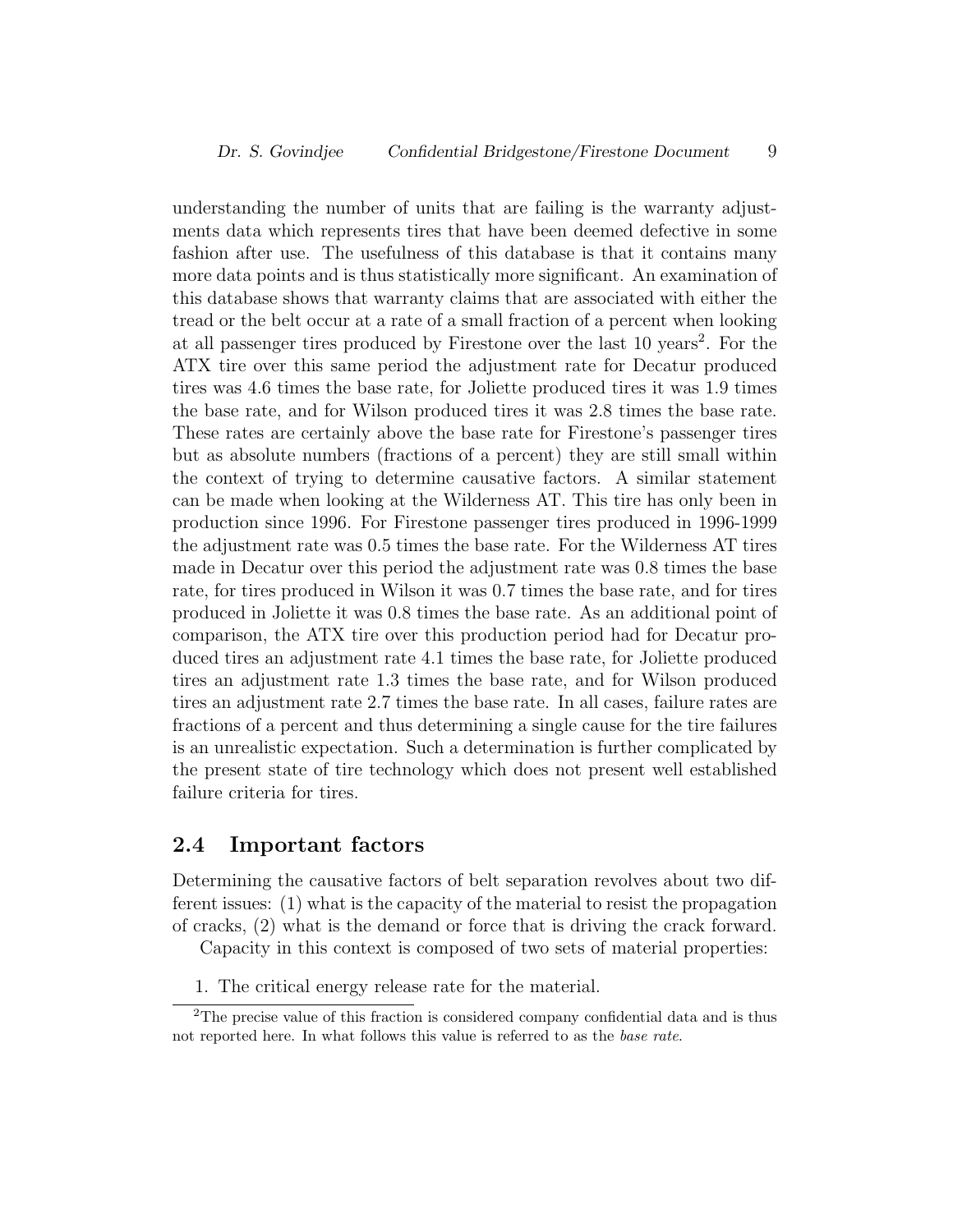2. The fatigue growth properties.

The first of these material properties governs when the crack will propagate catastrophically. The second set of properties govern how the crack evolves before the catastrophic event. It is noted that both sets of properties are affected by material history – most notably by thermal aging. Here and throughout "material properties" is taken to refer to both bulk and interfacial properties.

Demand in the present context is composed of several points:

- 1. Forces and moments the vehicle delivers to the tire.
- 2. Inertial forces from tire rotation.
- 3. Thermal load on the tire.

The first two of these factors influence the crack tip driving forces (energy release rates) and their importance needs to be determined; this determination naturally depends on the particular tire design in question. The primary effect of the third point is to negatively influence material capacity.

#### 2.5 Capacity

The most direct method to determine the capacity of the materials is to test them in the laboratory. In this context there are two materials that need to be examined, the rubber that encases the steel belts which is known as the belt skim and the material that is placed between the #2 belt edge and the #1 belt and is known as the wedge. In the AT and ATX tires the belt skim is a natural rubber compound known as J2757 and the wedge material is a natural rubber compound known as J2917. In March of 1998 the wedge material was changed to J2757. It is noted that due to differences in the plant processing methods employed, not all plants produce exactly the same compounds and this needs to be taken into account in test design. In the report to follow, the capacity of the materials is tested in two ways. First, the capacity is measured by extracting material samples from actual tires that were collected during the recall and then testing them in the laboratory. Second, new batches of materials were made in the laboratory and then tested using standard lab tests. In doing this second set of tests, the issue of material aging was addressed by accelerated aging in an oxygen environment at elevated temperatures (100C for 2 days). It is noted that the use of an  $O_2$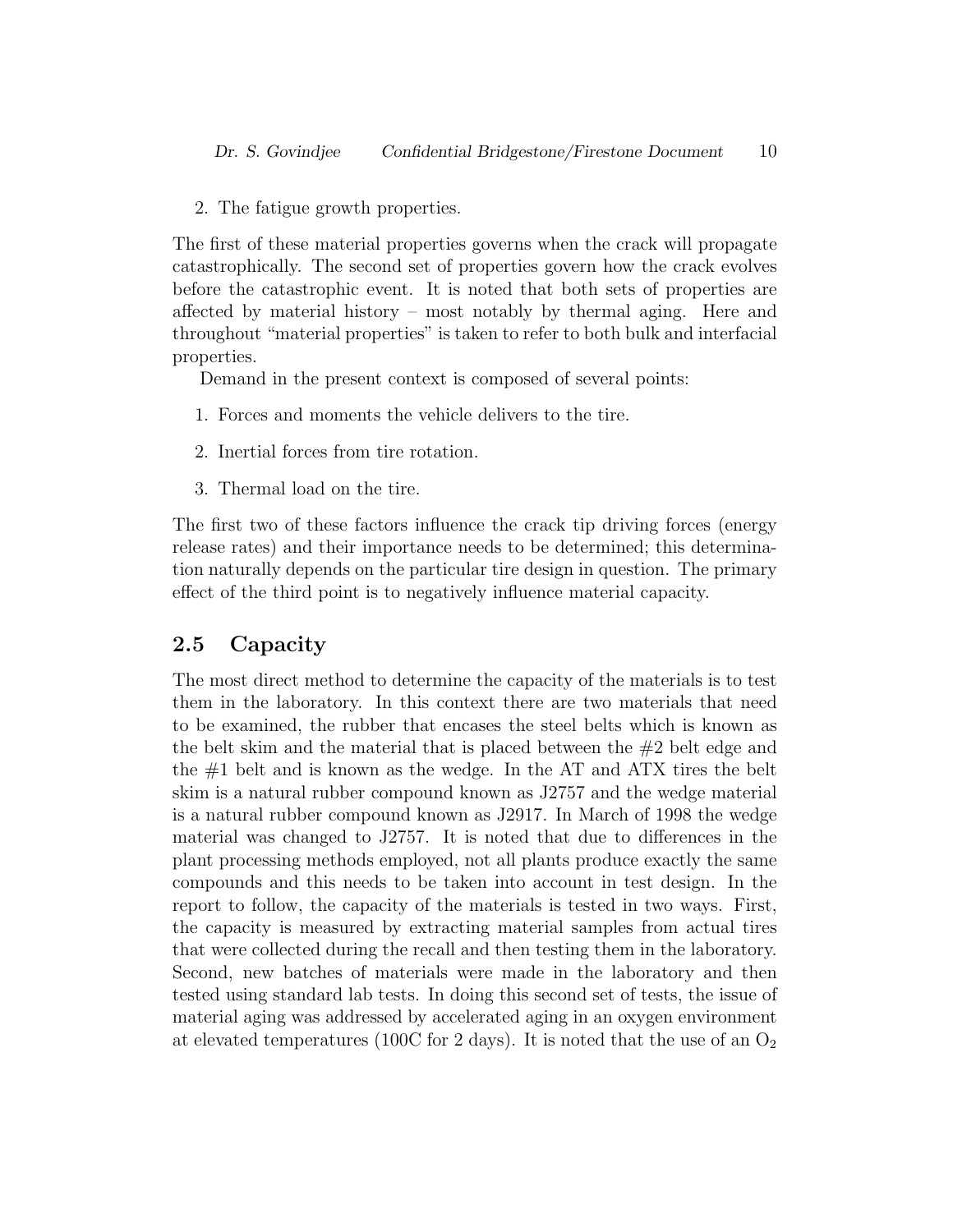environment may emphasize the role of the oxidative aspects of aging over those associated with cross-link re-arrangement. The choice of 100C for 2 days is partially justified by the experimental observation that after 2 days at 100C the properties of elongation to break, 100% modulus, and tensile stress at break from accelerated aging bound 9 year field data for these materials.

#### 2.6 Demands

The demands placed on the tire were determined by field testing of vehicles on test tracks. The temperature of the belt region of the tire was determined at several speeds, a range of inflation pressures, and at two different cargo loads. The forces and moments the vehicle delivered to the tires were measured using static weigh scales and dynamic load cells placed between the vehicle and tire. These measurements were performed at four different inflation pressures, four different cargo loads, and at several different vehicle speeds. The inertial forces were not directly measured and were computed from basic principles of physics. The conversion of the force and moment data to crack tip energy release rates was made using finite element analysis; these computations were performed using state-of-the-art methods based upon research which is presently in press [65]. The variation of crack tip energy release rates with respect to design variations has only been examined for changes in steel cord end-count and belt angle.

## 2.7 Overview

The organization of the remainder of this report is as follows. First, a presentation is given of the data collected from the demand measurements and results of finite element computations to estimate energy release rates. Next there is a presentation of the data collected from returned tires. This is followed by data from standard laboratory tests. The report closes with a summary of what can be reasonably concluded from what is presently known. Figures, tables, and a brief glossary may be found at the end of the report.

## 3 Tire demands

Tire demands that are of importance in the present context consist of thermal load and mechanical load. Thermal load is important in that it is well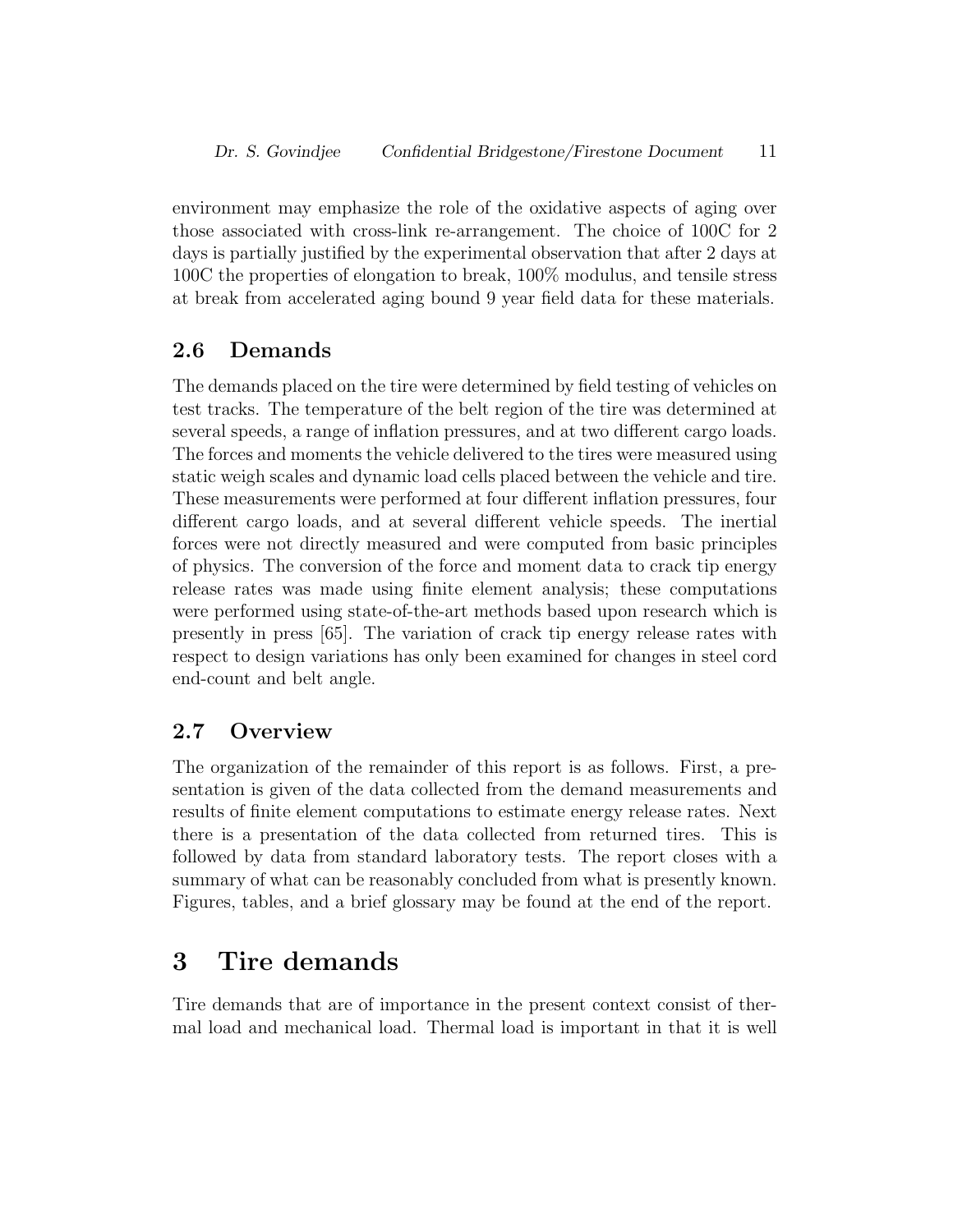known that elastomer properties are affected by temperature. This appears as a dependency upon the thermal history and a dependency upon the present temperature. The history dependence is mainly associated with permanent degradation (or aging) at elevated temperatures. The primary physical mechanisms are commonly thought to be crosslink evolution, chain scission, and compound component migration. The literature in this area is very extensive and includes many theoretical models and much experimental work; for a small sampling of the available literature see e.g.  $[62, 68, 69, 3, 4, 5, 6, 7,$ 9, 12, 15, 16, 14, 19, 27, 28, 34, 35, 43, 42, 44, 57, 58, 59, 61, 66, 71, 73, 1]. The dependency upon the present value of temperature is associated with increased elastic modulus for equilibrium conditions, changing viscoelastic properties, and decreased material toughness [29, 20, 11, 10, 54]. The physical mechanisms associated with these changes are usually ascribed to the statistical nature of elastomers and are thus mainly associated with conformational re-arrangement [70, 26, 23, 22, 21, 24, 25, 38, 51, 67].

The mechanical load in the present context is directly associated with the energy release rate at the crack tip. Energy release rate is the physical quantity introduced by Eshelby to characterize the driving force upon a singularity in the elastic field [17, 18] and is intimately related to the pioneering fracture studies by Ingles [36], Griffith [33], Irwin [37], and Rivlin and Thomas [56]. In the context of fracture, this driving force or energy release rate is often associated with the J-integral criteria [55, 8]; under common conditions the two are synonymous. The conversion of mechanical load to energy release rates is a complex undertaking for a spinning tire on a vehicle and is perhaps most easily approached from an approximate numerical viewpoint. There are a variety of methods available for the computation of energy release rates given mechanical loads. For the tire, one is for practical reasons restricted to methods associated with numerical approximations such as the finite element method[72]; see e.g. [49, 39] for a discussion on computational methods for energy release rates. In the computations presented below Steinmann's method [64, 65] has been employed.

#### 3.1 Tire temperature

The determination of the thermal demands placed upon the tire materials under running conditions were performed at the BFS Texas Proving Grounds in Fort Stockton using a 1997 Ford XLT Explorer and a 1998 Ford XLT Explorer; both vehicles were four wheel drive. The 1997 Explorer was tested in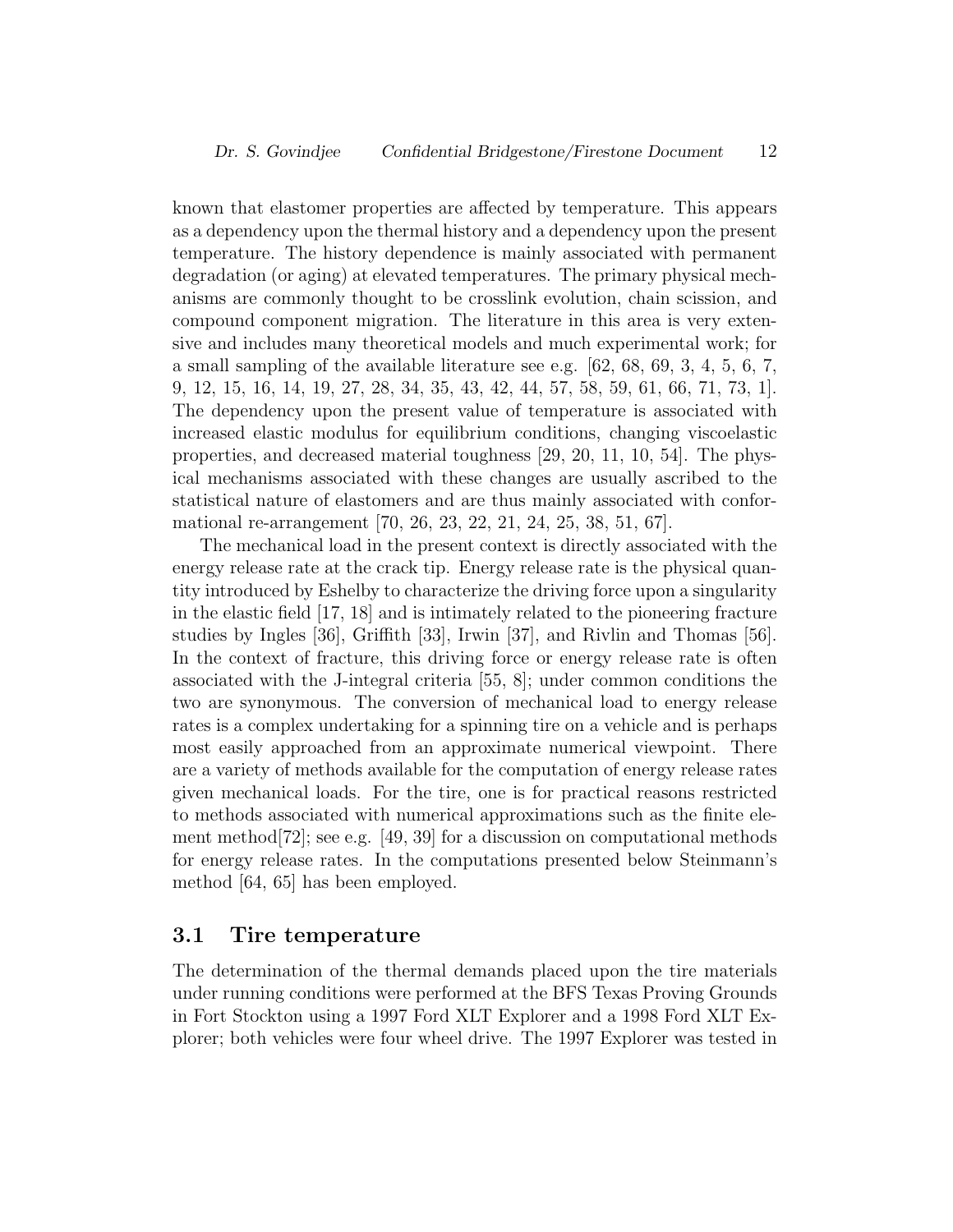the unloaded configuration. The 1998 Explorer was tested at approximately the RGAWR (Rear gross axle weight rating) condition. The statically measured wheel loads are shown in Table 1. The vehicles were outfitted with Wilderness AT tires.

Temperature measurements were made by driving the vehicles on the test track at 105 kph and 137 kph until the thermal state of the tires stabilized. The vehicles were then stopped and needle pyrometers were used to determine the belt edge temperatures on the inside and outside shoulders. These values were then averaged to determine the wedge material temperatures. These temperature measurements are plotted in Figs. 2–5 as temperature increments over a reference temperature computed as  $T_{\text{ref}} = 0.9T_{\text{ambient}} + 0.1T_{\text{parent}}$ . During the testing sequence ambient temperatures ranged from 7.8C to 35.0C and pavement temperatures ranged from 11.7C to 45C. The data is plotted versus cold inflation pressure at the ambient temperature when the vehicles were stopped; this adjustment was performed assuming the ideal gas law.

From the data one can observe:

- 1. At lower inflation pressures the heat build-up in the belt edge region of the rear tires is pronounced for the vehicle with a heavy cargo load.
- 2. Vehicle speed plays a role in heat build-up with higher speeds leading to higher belt edge temperatures.
- 3. Almost uniformly, the belt edge temperatures are ordered by the static loads on the tires with the largest loads leading to the hottest temperatures. For instance, at the RGAWR condition the left rear tire heats up the most and in the unloaded condition the left front tire heats up the most – though the trends do depend in a non-obvious way upon inflation pressure.
- 4. The magnitude of the temperature rises over the reference temperature at highway speeds and low inflation pressures can be as much as 50C at full load. On a hot day this will result in a substantial belt edge temperature.
- 5. The impact of tire design (AT versus ATX) upon tire temperature has not yet been established. The AT, for instance, utilizes a lower hysteresis sub-tread and a higher hysteresis tread than the ATX. The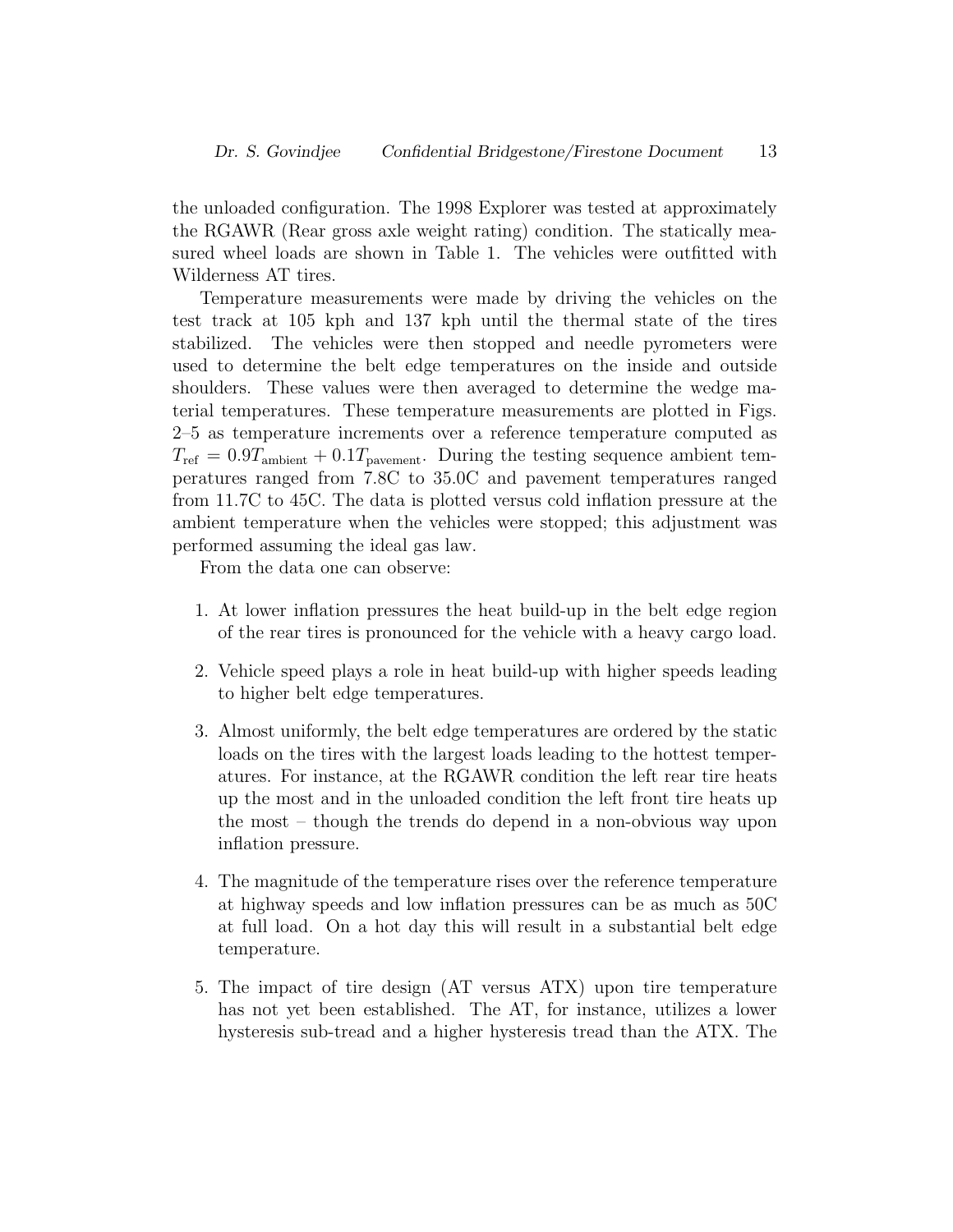overall rolling resistance is reported to be the same. Thus one would expect the heat build up to be similar in both models. This point, however, has not been experimentally verified.

#### 3.2 Vehicle loads

The dynamic demands placed upon the tires by the vehicle were determined from track tests at the BFS Acuña Mexico test facility. A testing matrix was used to determine how the dynamic forces applied to the tire are affected by inflation pressure, vehicle cargo load, and vehicle speed. The primary test vehicle was a 1998 Ford XLT Explorer with 4 wheel drive. The instrumentation mainly consisted of a pair of triaxial load cells affixed to the left front and left rear tires; see Figs. 6 and 7. The load cells measure the transfer of loads from the vehicle to the tire rim. Test load cases consisted of curb weight, a cargo load equivalent to RGAWR on a Ford Ranger pickup truck, RGAWR for the Explorer, and 110% of RGAWR for the Explorer. Inflation pressures took on values of 138 kPa, 180 kPa, 207 kPa, and 242 kPa; the actual inflation pressures at test time were adjusted to match these values at 21C using the ideal gas law. Additionally, a Ford Ranger was tested at some of the same conditions as a comparison vehicle. For the purposes at hand the data permits the following observations:

- 1. In an Explorer with only a driver in the vehicle, the front tires experience greater loads than the rear tires. As the cargo area is loaded, the weight distribution shifts to the rear tires with the cross over point occurring around 11.6 kN on the rear axle.
- 2. An examination of the dynamic load histories from constant speed highway and city course driving shows that the effect of increased inflation pressure is to slightly broaden the dynamic distribution of forces on the tire; see e.g. Figs. 8 and 9 which show the histograms of the dynamic vertical loads applied by the Explorer to the left rear and left front tires on the highway course at the Ranger RGAWR condition.
- 3. The dynamic mean of the vertical forces on the tires is consistently below the static mean. The explanation for this phenomena has not been established but is thought not to be from load cell errors. Note that the differences between the dynamic means and the static values is less at lower speeds. An aerodynamic study of the Ford Explorer has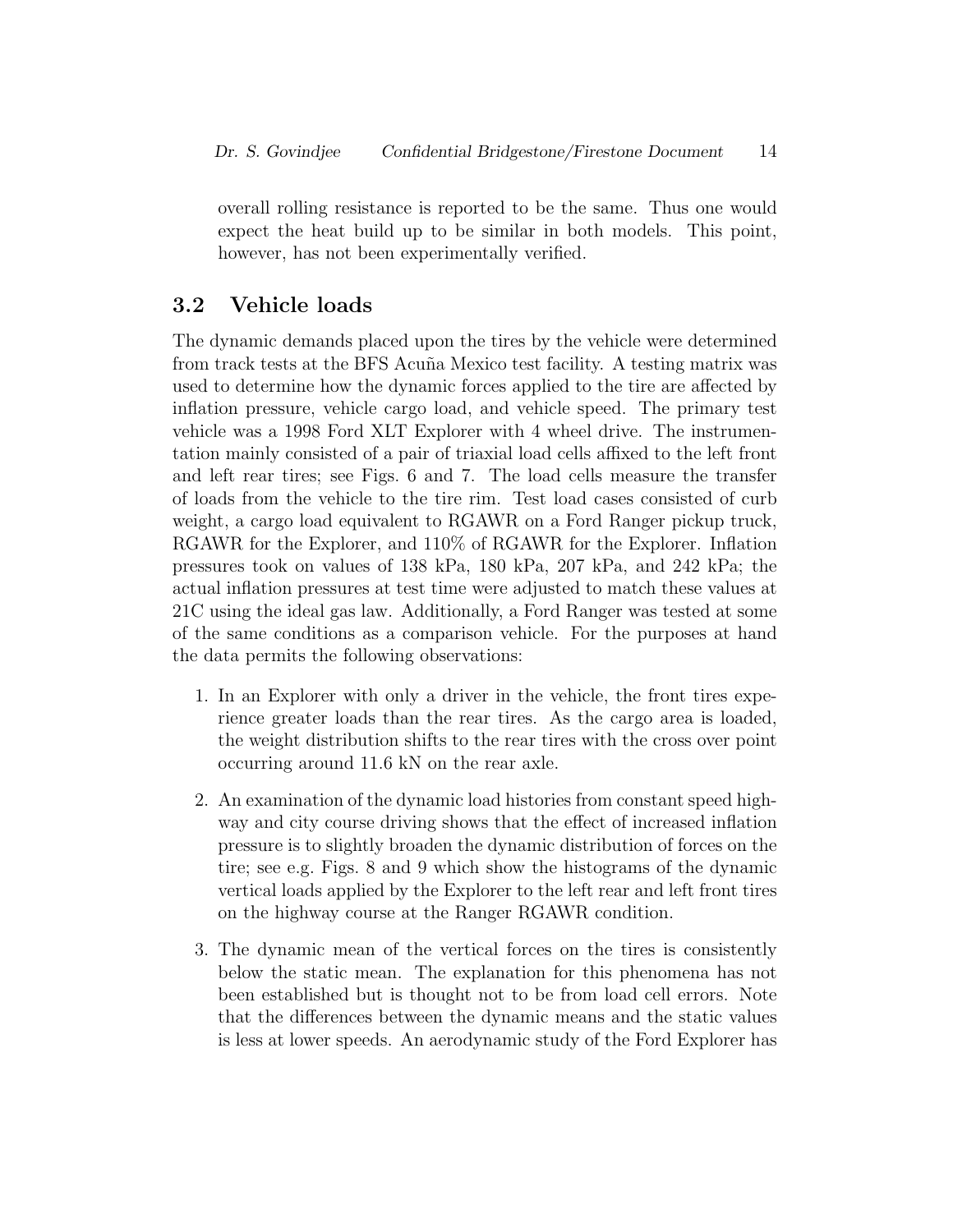not been performed and is likely not warranted in the present situation given the large variance one can expect with service loads.

4. In comparing the load histories for the Ranger to that of the Explorer one can observe clear differences in the dynamic signatures. The differences, however, appear to be secondary in that they concern loading events that happen with a probability of less than 1%.

#### 3.3 Energy release rates

Finite element analysis was performed to estimate the crack tip driving forces under normal operating conditions as determined from the road tests conducted in Acuña Mexico. Finite element analysis of a rotating tire is a computationally demanding exercise which is performed in a steady spinning frame of reference. This methodology is based upon the early work of Lynch [50] and the basic equations for such an analysis in finite deformation are presented by Oden and Lin [53]; see LeTallec and Rahier [48] or [32] for a transparent discussion of the kinematics of rolling tires in a computational setting. Steinmann's method was employed for computing the energy release rates [64, 65].

In the analysis performed, a Wilderness AT tire was modeled using dimensions measured from a cut tire section. The model was run in the simplest mode of straight-ahead free rolling with zero fore-aft loads. This permitted the use of  $1/4$  symmetry for increased computational efficiency. A single circumferential crack was introduced into the tire between the  $#1$  and  $#2$ belts starting at the  $#2$  belt edge at depths of 1.5 mm, 10.5 mm, 25.5 mm, and 30.5 mm. The crack faces were modeled as frictionless. The model was run at inflation pressures of 138 kPa, 180 kPa, 207 kPa, and 242 kPa. Rotational velocities corresponding roughly to 60 kph and 120 kph were examined. Contact (footprint) forces up to 7.2 kN were examined. For certain conditions, the ATX tire was approximately modeled by utilizing the AT model but with the ATX end-count and belt angle. Note that steady-state rolling computations can not take into account differences in pocket design.

The reader is *cautioned* that:

1. The model that has been developed has not been proofed against experimental data. Thus, the accuracy of the results has not been established and the graphs should only be used in a comparative fashion for the determination of variable significance and understanding trends.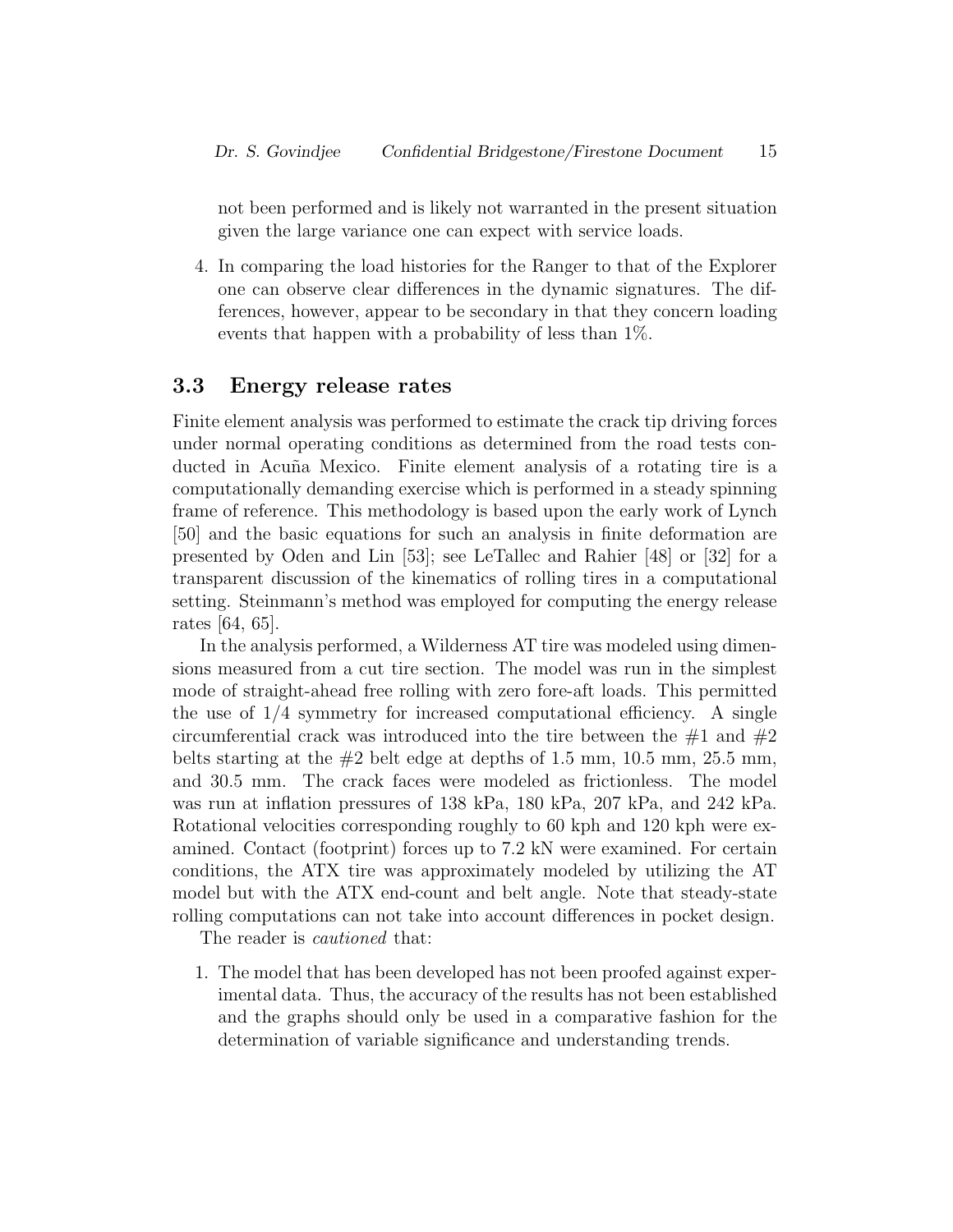- 2. The choice of a single circumferential crack in the analysis is dictated by what is analytically and computationally possible. Physical examination of tires tells us that full circumferential cracks are not particularly common. Thus the analysis has to be appropriately interpreted. It has been shown in ideal laboratory conditions [46] that cracks between steel belts start at the belt edge, penetrate a small distance between the belts, then grow longitudinally before resuming growth between the belts. Thus it is argued that the proper interpretation of the analysis presented below is that it represents energy release rates when the crack has spread in the circumferential direction an amount where the end curvature of the crack front does not influence the central portion of the crack.
- 3. The model utilizes a finite deformation modified neo-Hookean model with a quadratic plus log bulk energy density for the rubber materials [31]. Incompressibility is modeled using a Q1/P0 formulation [60]. The body plys and steel belts are modeled with a finite deformation orthotropic Saint-Venant Kirchhoff model based upon the Green-Lagrange strain tensor [63]. For the body plys, the compressive stiffness in the cord direction is 2 orders of magnitude less than in extension; the switch is made based on the sign of the cord strain. The Saint-Venant Kirchhoff model can be problematic due to its energy growth properties in compression and needs to be used with care; see e.g. [13] for a discussion of appropriate growth conditions for non-linear elastic materials. In the present examples, this difficulty manifested itself in a non-physical buckling of the body ply. Results are reported below only for cases where the solutions were free of such non-physical modes.
- 4. Viscoelastic effects upon the energy release rates have not been considered in this study. While it is acknowledged that viscoelastic effects upon the stress state are important, their inclusion has only been made through a selection of the material moduli. Note that the fracture of natural rubber is well-known to be independent of rate and temperature over a very large range  $[47, 45, 29, 2]$ ; see also  $[41, 52, 40]$  for further discussion on time dependent fracture of elastomers.
- 5. In the computations to follow, the crack faces are typically in compressive contact (except for very short cracks) and slide relative to each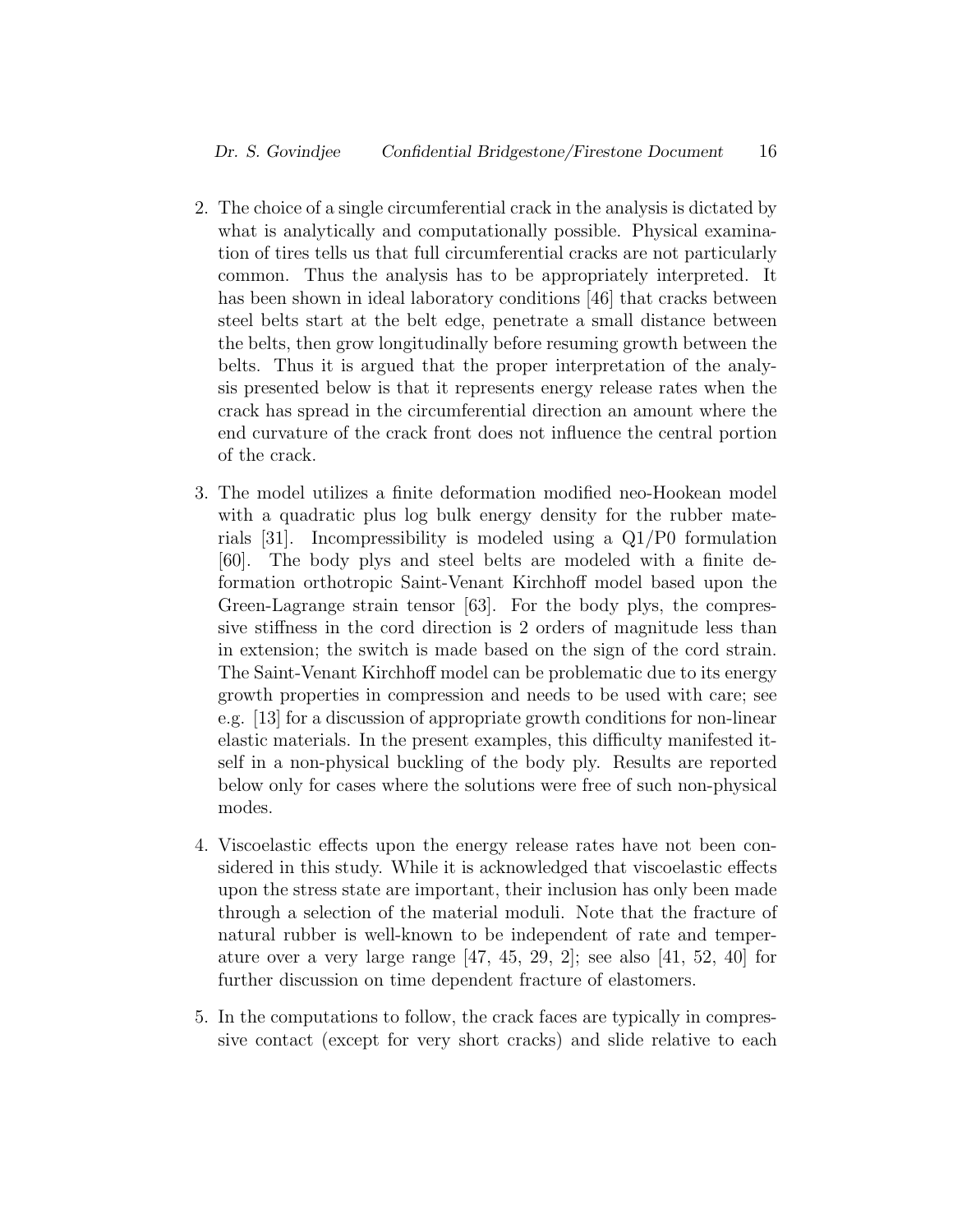other. It is assumed that the normal pressures are identical on opposing crack face elements directly adjacent to the crack tip. This assumption substantially simplifies the computation of the energy release rates.

- 6. The variables investigated below also affect the temperature state of the tire. However, for the purposes of this section, only their influence on crack tip driving forces is discussed. Their influence on crack growth resistance is discussed elsewhere.
- 7. In the figures to follow angular position on the tire is defined relative to the horizontal; see Fig. 10. The center of the footprint is located at  $-\pi/2$  and the top of the tire is located at  $\pi/2$ .

An examination of the analysis results permits the following statements:

- 1. The energy release rates at a crack tip between the belts depends on inflation pressure below 180 kPa for cracks larger than 25.5 mm. For example, shown in Fig. 11 is the energy release rate as a function of angular position for a 25.5 mm crack; shown are four curves at the four different inflation pressures. It is clear that there is some influence of inflation pressure when it drops below 180 kPa. For the 10.5 mm and 1.5 mm cracks, pressure changes produce very small effects. It should be observed that the belt skim compound has a cut growth exponent in the neighborhood of 2.5; thus, percent variations in energy release rates result in over twofold percent changes in cut growth rates. Note that the lower inflation pressure corresponds to the lower energy release rate. Also be aware that the behavior of the curves for angular positions above 0 rad is markedly poor due to mesh coarsening in this region.
- 2. For the model investigated, at speeds up to 120 kph there is a modest effect of speed on the energy release rate at the tip of the crack in the center of the footprint. Figure 12, for example, compares the release rates at 60 kph and 120 kph at an inflation pressure of 180 kPa and a 4.4 kN load for a 25.5 mm crack. The observed behavior is expected to persist up to the standing wave limit.
- 3. In interpreting the results, note that it is actually the  $\Delta G$  per revolution that matters in terms of fatigue crack growth for a natural rubber. It is, however, not clear whether one should consider the change from the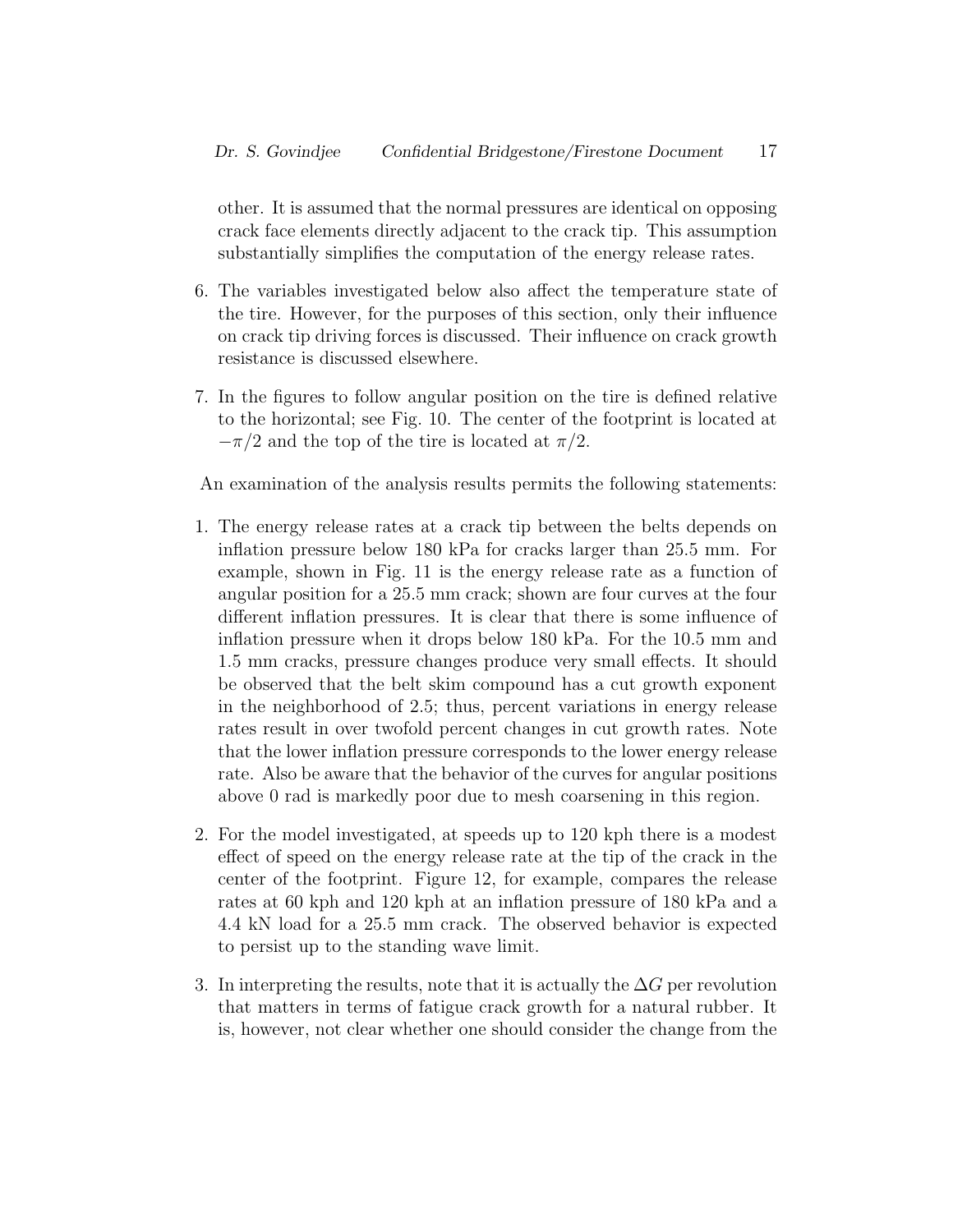minimum to the maximum or from the value away from the footprint to the maximum. The issue revolves about the time dependent nature of crystallite freezing and melting. It is not clear whether or not the material can respond in unloading fast enough to warrant consideration of the absolute minimum when computing a  $\Delta G$  for each cycle. One needs to determine whether or not the crack tip crystals persist or melt in the short time period from entering the footprint to arriving at the center of the footprint. Materials with more stable crystals would obviously have an advantage over those that have less stable crystals.

- 4. For a 5.3 kN load, an inflation pressure of 242 kPa, and a speed of 120 kph, crack tip energy release rate increments start out around 400  $J/m<sup>2</sup>$  in the vicinity of the belt edge where there is a material stiffness discontinuity. They appear to drop slightly or remain the same to approximately 10 mm from the belt edge. Around this length the crack tip energy release rate increment begins to increase in a nonlinear fashion reaching approximately 1.2 kJ/m<sup>2</sup> around 25.5 mm; see Fig. 13. Note the increments, i.e. the  $\Delta G$ 's, are computed as the difference between the peak value and the value at 0 rad.
- 5. The effect of load on energy release rates is shown in Fig. 14 for an inflation pressure of 242 kPa and a speed of 120 kph. The curves show a classic quadratic behavior initially. However, in the vicinity of 5 kN the effect of non-linear elasticity starts to play a role and the curves flatten out.
- 6. An important item of investigation is the influence of geometric parameters on energy release rates – e.g belt gauges, steel bias angles, shoulder thickness, etc. One of the primary differences between the AT and ATX models is the steel end-count and belt angle. Fig. 14 examines these variations for two different crack lengths. As can be seen, at certain loads the ATX will lead to higher crack growth rates. Using the known crack growth exponent of 2.5 for the belt skim one sees at roughly 5.25 kN that the crack growth rates in the ATX are 38% higher for a 10.5 mm crack. For the shorter crack length the crack growth rates are actually lower in the ATX design versus the AT design.
- 7. The release rates presented can be used to estimate the changes in lifetime for the tire based on a variety of design and usage variations. Due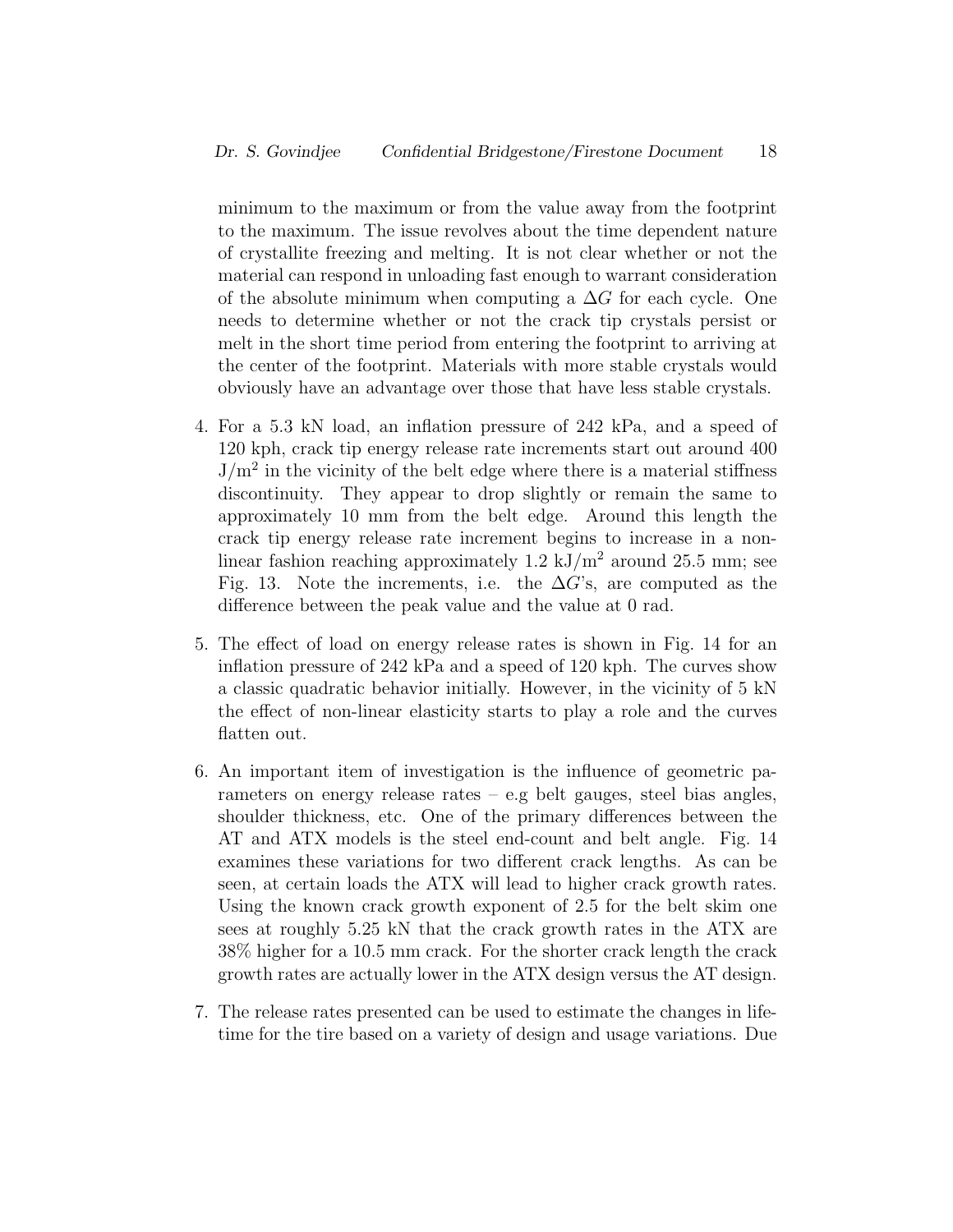to the newness of the methods used to perform the computations, these studies would presently only be valid for use in comparative analysis.

## 4 Tire material capacity

Tire material capacity is presented below from two different studies. The first is a survey from materials collected from returned tires. The second study is from ideal laboratory tests on virgin materials and materials subjected to accelerated aging. For the most part, neither of these studies directly measures the needed material properties to understand the tear behavior of the belt materials; however, they represent the best available information on the properties of the critical materials and are thus useful in making comparative statements. A discussion of some direct cut growth data which has been collected is presented.

#### 4.1 Return tire survey

The return tire survey was conducted jointly by Ford and Firestone. As tires were returned to Ford dealerships as part of the recall, detailed information was gathered from the owners about tire usage; additionally tires returned to Firestone stores were collected. The tires were then labeled and cut into pieces which were distributed for material property testing to various laboratories that specialize in elastomeric compounds. The property testing focused on the wedge material and consisted of elongation to break, 100% modulus, and stress at break. Additionally, peel force experiments and a belt edge crack length survey were conducted. The reader is cautioned about one matter of significance:

1. The different laboratories have reported values showing systematic bias. In particular, the elongation to break data, the stress at break and the  $100\%$  modulus data were collected at BFS and Lab  $A<sup>3</sup>$ . For the three measurements mentioned, Table 2 shows from the same populations of tires the means, standard deviations, paired difference 95% confidence intervals, and the z-statistic for a null hypothesis of zero mean paired difference. With at least 95% confidence one can say that the

<sup>&</sup>lt;sup>3</sup>The independent laboratory is identified only as Lab A in conformance with a confidentiality agreement between BFS, Ford, and the laboratory.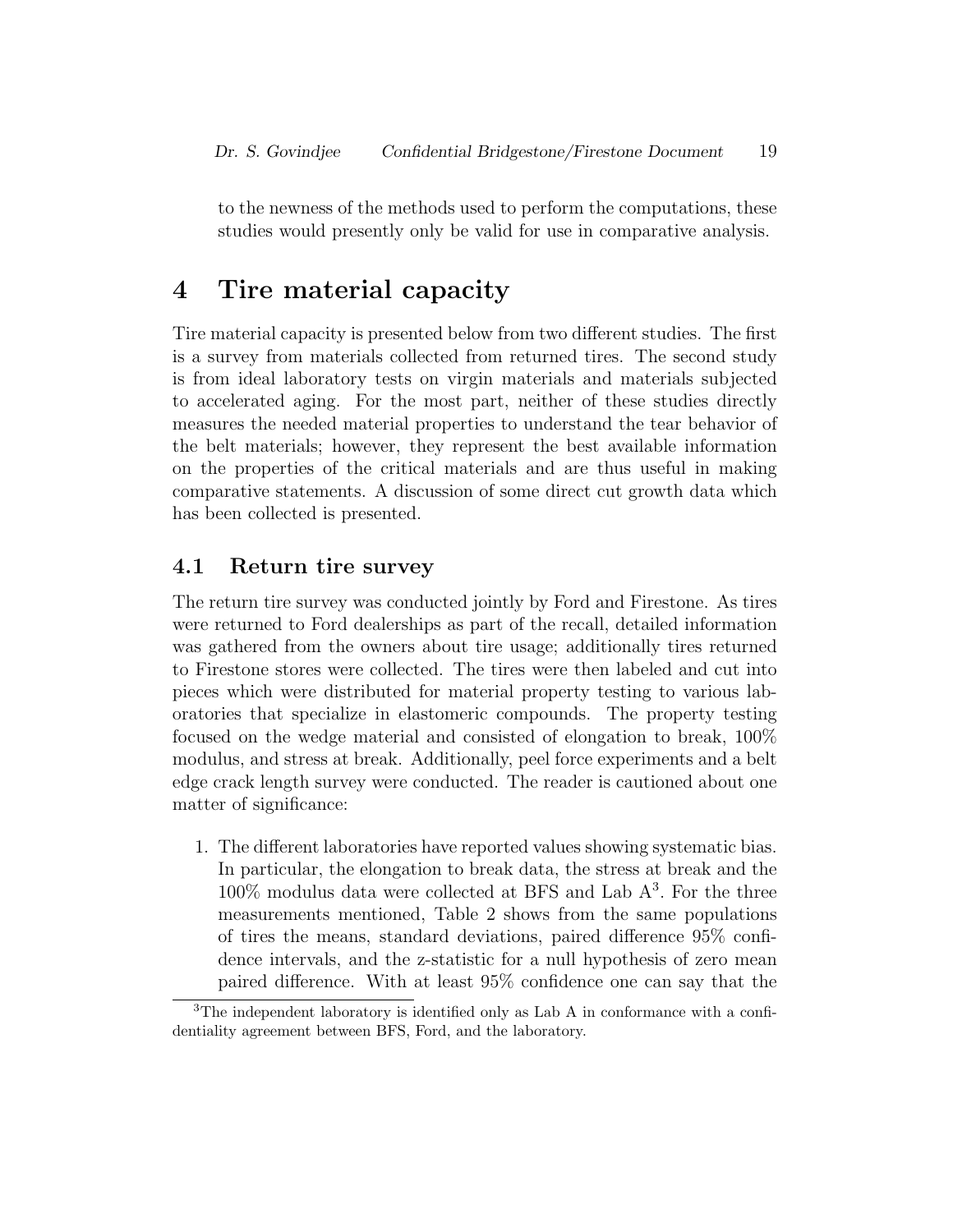strain measuring methodologies at the two labs are different. Note that the stress at break is the same (within at least 95% confidence) which indicates that the load cells utilized are compatible. The 100% modulus values are of course skewed by the differing strain scales. The implication of this problem is that the absolute numbers shown below can not be relied upon. However, since the data points are intermixed computed trends and averages are still valid. Note that in the plots of elongation to break and 100% modulus that follow there are 350 tire measurements from Lab A and 463 tire measurements from BFS.

2. A more precise analysis to remove the inter-laboratory variance could be made by performing a multivariate regression with a binary predictor variable for the laboratory.

#### 4.1.1 Tread wear

In the sections to follow, many of the material properties are plotted versus tread wear. This was used as the indicator of 'tire-time' instead of mileage or tire age as is commonly done. Tread wear for a given tire was computed by measuring the tread depth at 3 locations Serial Side (SS), Center, and Opposite Serial Side (OSS) and averaging these values. Zero percent tread wear was considered any average value above 9.8 mm. It is noted that:

- 1. Tread wear is not the ideal indicator of time especially when looking at fatigue processes. For fatigue analysis of strain crystallizing natural rubber the number of fatigue cycles is much more important and thus fatigue time is better correlated to tire mileage. The correlation between tread wear and mileage is approximately linear for the Wilderness AT however for the ATX tire there is no apparent correlation; see Fig. 15 for the correlation to mileage and Fig. 16 for the correlation to revolutions (fatigue cycles). The number of cycles is estimated knowing the ideal tire diameter of  $235 * 1.5 + 381$  mm. For the Wilderness AT one can estimate 400,000 revolutions for each percent tread wear. For the ATX no such estimate is available.
- 2. It is not clear whether the mileage part of the database is accurate. Some of the listed tires have unrealistic mileages associated with them.
- 3. Neither tread wear nor mileage represent a good metric of time the tire has spent at an elevated temperature. It would be useful to have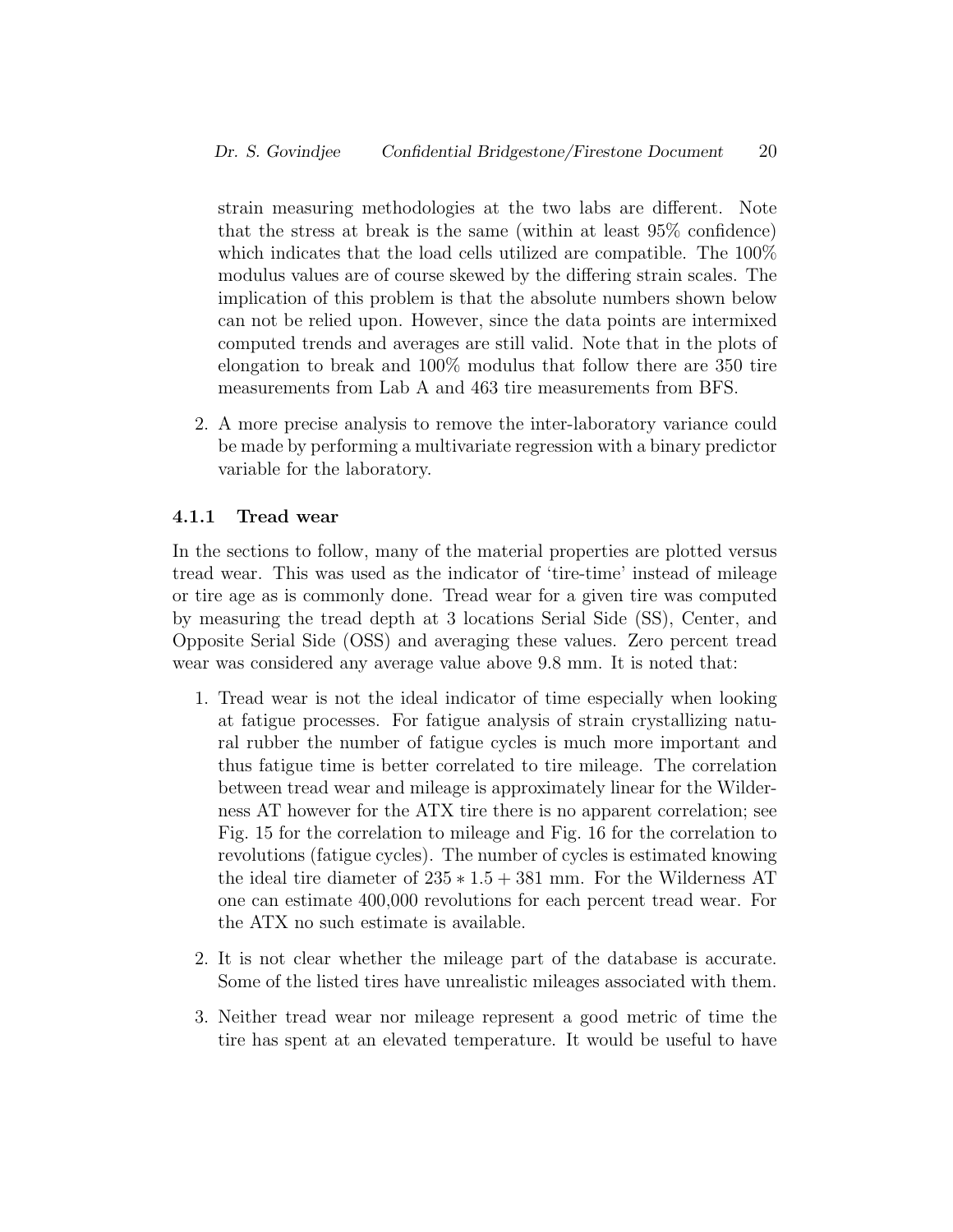such a metric to make conclusive statements concerning heat aging. Possibilities for such a metric would include items such as residual anti-oxidant, resin migration, or volatile component loss.

#### 4.1.2 Climate designation

In the analysis to follow, the designation 'S' for southern indicates the tire was primarily used in California, Florida, Texas, Arizona, or Tennessee. Tires given the designation 'N' were primarily used in Michigan, Minnesota, Washington, or Ohio.

#### 4.1.3 Elongation to break

From the wedge area of the returned tires small test pieces were extracted for mechanical testing to failure. As a measure of the ductility (extensibility) of the material, a standard measure is the elongational strain at break in a tension test. In the context of the present problem, this standard measure can be used as a measure of material aging; the reader is reminded that material aging refers to any evolutionary changes in crosslink and/or polymer structure. Neither a determination of the physical mechanism taking place in the material nor its cause is possible with this test.

Figure 17 shows the breaking elongation of the wedge material sorted by plant of production, tire model, and latitude of usage. The plot permits the following statements:

- 1. A casual visual inspection of the plot indicates that the wedge materials are aging (using elongation to break as the metric) with increasing tread wear. However a statistical analysis of the data only partially supports this observation. In particular, see Table 3 for the  $r^2$  coefficient of determination for linear and exponential fits and the linear slope 95% confidence interval. For 7 of the 12 categories the linear slope is statistically significant; however, the coefficients of determination are somewhat small.
- 2. The tires utilized in the southern latitudes have a lower elongation to break than tires utilized in the north. For the ATX the mean difference between north and south to 95% confidence is 72.9±9.68 and for the AT it is 40.4±9.76. The null hypothesis z-statistics for these results are quite high; see Table 4.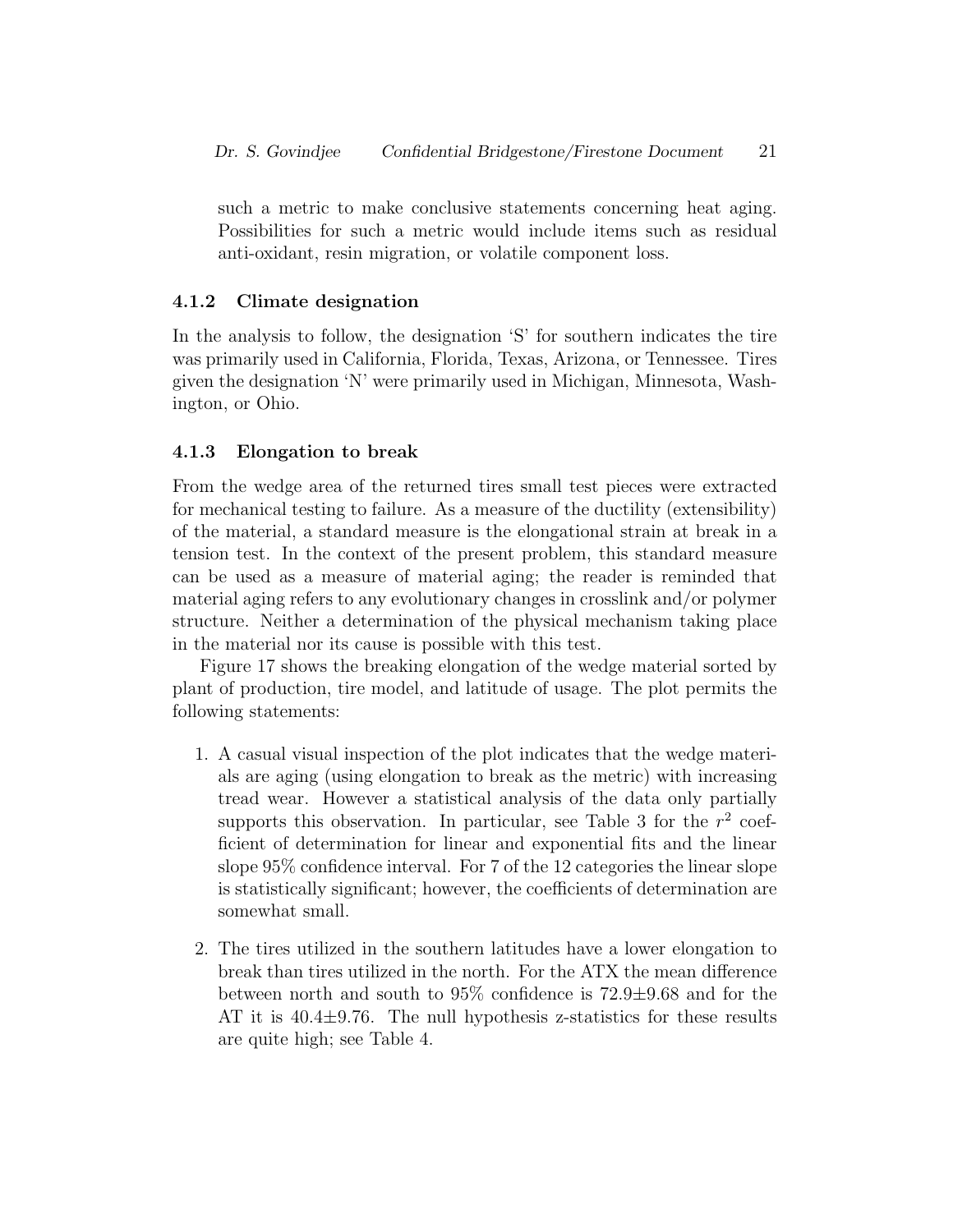- 3. The data supports the statement that the AT tires are superior to the ATX tires when using elongation to break as a measure of material performance; see Table 4 where these models are compared in the southern and northern categories.
- 4. If one examines those tires with zero tread wear then one sees similar trends; see Table 5. Presumably, heat build up from improper use would not be a large factor in the material properties of this population of tires. Yet the same trends as observed for the entire population are also observed here. Note that a zero tread wear tire does not necessarily mean that it is a new tire. It could be an unused or little used tire; e.g. it could be a spare tire.
- 5. One caveat to these statements is the fact that ATX tires have been in production for a longer period than AT tires. Thus age could be playing a role in some of the observed differences.
- 6. Firestone engineers have collected similar data on competitor tires. The numerical values reported here are fully consistent with this additional database. Though it is noted that the values associated with the Decatur plant lie at the lower end of the range of values from competitor tires.

#### 4.1.4 100% Modulus

In conjunction with the wedge compound elongation to break tests a measurement was made of the 100% Modulus for the wedge specimens extracted from the returned tires. This measurement mainly provides an indicator of increased cure (ie. crosslink density). The assumption being made here is that the compounds under consideration are going through a polysulfidic to mono- and di-sulfidic evolution with time; this assumption is supported by lab tests shown later in the report. Under appropriate conditions this test can also provide a measure of oxidative effects such as chain scission. It can also provide an estimate of the changes in critical energy release rate which is thought to be proportional to the square-root of the molecular mass between crosslinks – a quantity that decreases with increased crosslinking [30]. Figure 18 shows the 100% modulus of the wedge material sorted by plant of production, tire model, and latitude of usage. The plot permits the following statements: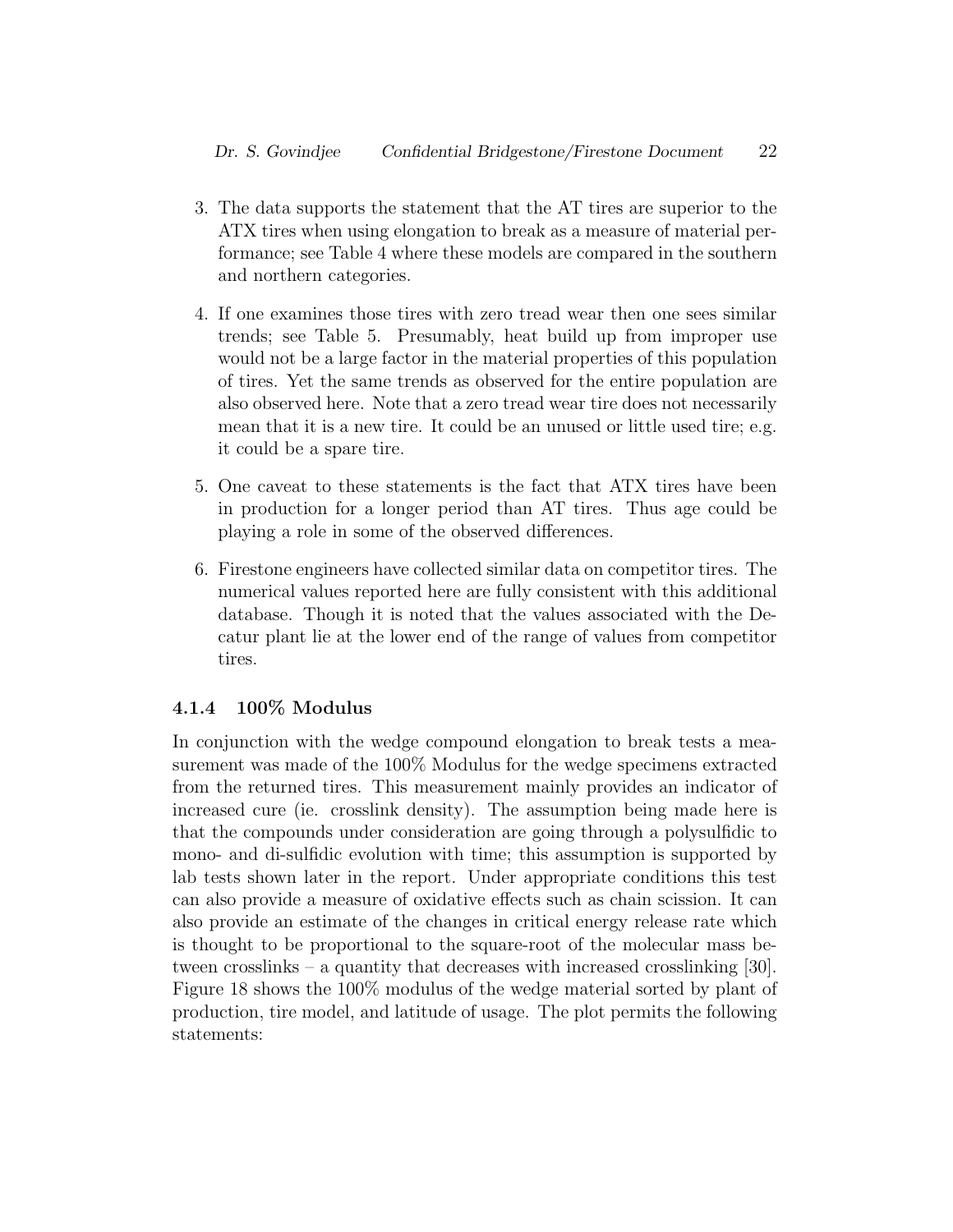- 1. A casual visual inspection of the plots indicates that the wedge materials are aging (using 100% modulus as the metric) with increasing tread wear. However, a statistical analysis of the data only partially supports this observation. In particular, see Table 6 for the  $r^2$  coefficient of determination for linear and exponential fits and the linear slope 95% confidence intervals. For 9 of the 12 categories the linear slope is statistically significant; however, the coefficients of determination are somewhat small.
- 2. Tires used in the warmer states are showing higher 100% modulus; see Table 7. For the ATX the mean difference from North to South is 1.93 N/mm<sup>2</sup> with a  $\pm 0.357$  95% confidence interval. The z-statistic for the mean difference null hypothesis is 10.6. For the AT the mean difference is also significant, with a z-statistic of 7.8 for the standard null hypothesis, but with a value of  $0.793\pm0.199$ .
- 3. In the warmer climates, the data supports the statement that in terms of 100% modulus AT tires possess a lower modulus versus ATX tires. Comparing AT and ATX tires in the South shows statistically significant differences. In the North, the difference between the AT and ATX means is below the 95% confidence level; the z-statistic is 1.40 and thus does not fall in the rejection regime for the standard null hypothesis of equal means.
- 4. If one examines those tires with zero tread wear then one sees similar trends; see Table 8. Presumably, heat build up from improper use would not be a large factor in the material properties of this population of tires. Yet the same trends as observed for the entire population are also observed here. Note that a zero tread wear tire does not necessarily mean that it is a new tire. It could be an unused or little used tire; e.g. it could be a spare tire.
- 5. Firestone engineers have collected similar data on competitor tires. The numerical values reported here are fully consistent with this additional database.

#### 4.1.5 Tire Specimen Peel test

As part of the returned tire survey conducted by Firestone and Ford a number of peel test experiments were performed. This test is a direct measure of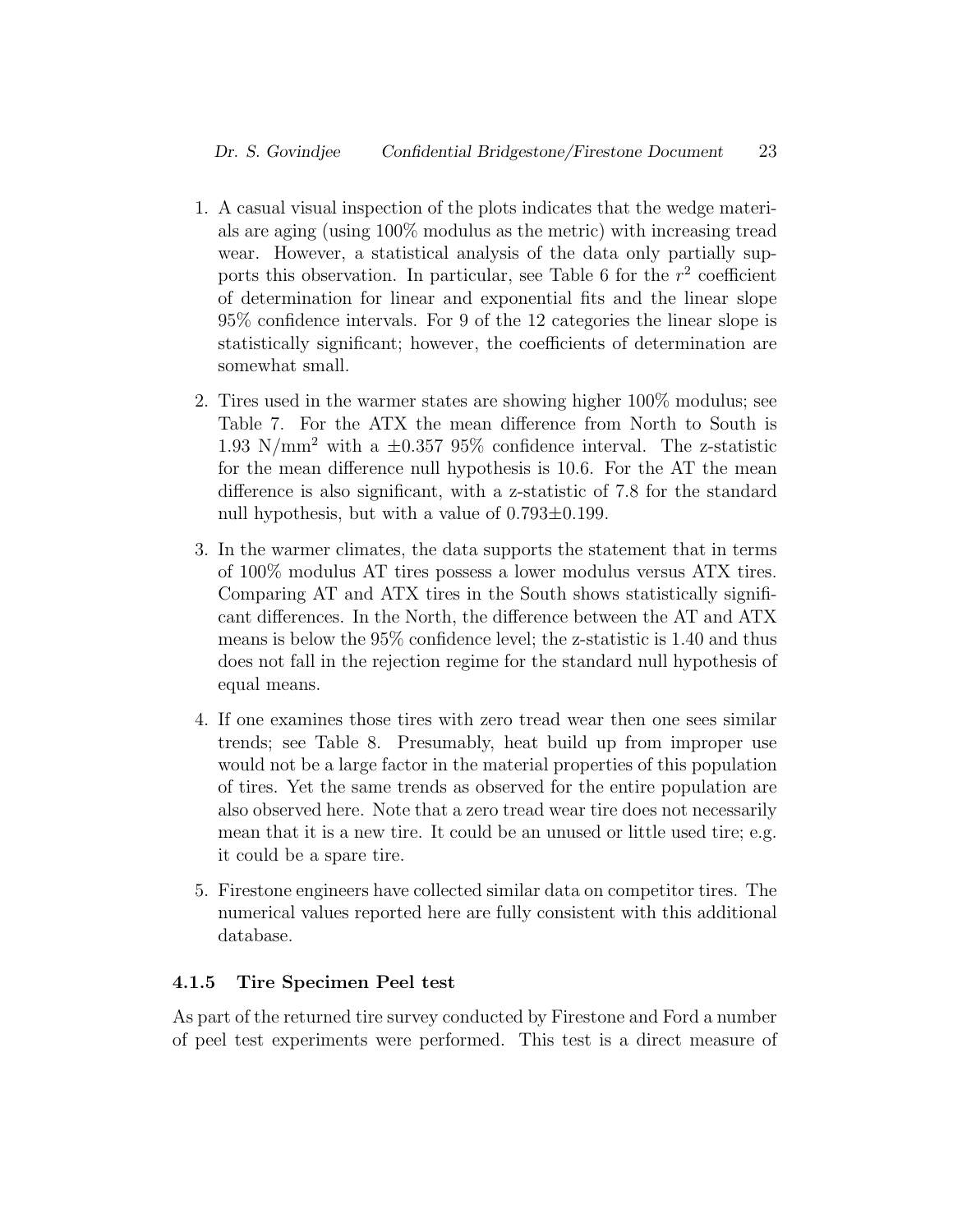catastrophic crack propagation. The tests utilized 1 inch wide specimens cut from the tires at 0 bias angle – i.e. parallel to the radial body ply cords. The surface tread was ground down to 4.5 mm from the top of the  $#2$  belt. Then a razor edge was utilized to introduce a pre-crack between the belts starting at the belt edge. The test pieces were loaded into a tension testing machine and pulled apart. The primary quantity of interest in this experiment is the average force during tearing as it can be directly related to the critical energy release rate for the inter-belt crack.

Experimental Data Shown in Fig. 19 are the peel forces in Newtons over a reference 25.4 mm section width. The data is separated by production plant, tire model, and latitude of usage.

The plot allows one to draw several inferences.

- 1. There is no evidence of correlation between the variance in tread wear and that of peel force. See Table 9 which shows the  $r^2$  coefficient of determination values for linear and exponential fits and the linear slope 95% confidence interval. The linear slope is statistically significant for only 1 of the 12 categories.
- 2. Looking at Tables 10 and 11 one notes that AT's in the north are slightly better than AT's in the south. A similar statement about the ATX is not possible due to statistical variance.
- 3. Southern AT's are performing above Southern ATX's though the spread is somewhat large. No such statement can be made concerning Northern AT's and ATX's.
- 4. The Decatur population of tires is providing a statistically significant lower peel force versus that seen in Wilson or Joliette tires. This holds for both the Northern and Southern tire populations. The trend is also present in the population of tires with zero tread wear – though the variance is somewhat larger.
- 5. A closer examination of four of the peel test specimens reveals some evidence for the differences between the data points. In particular, if one examines the morphology of the torn failure surfaces then one sees a different crack tip phenomena. Shown in Figs. 20 and 21 are photographs of the torn surfaces from a tire manufactured in Decatur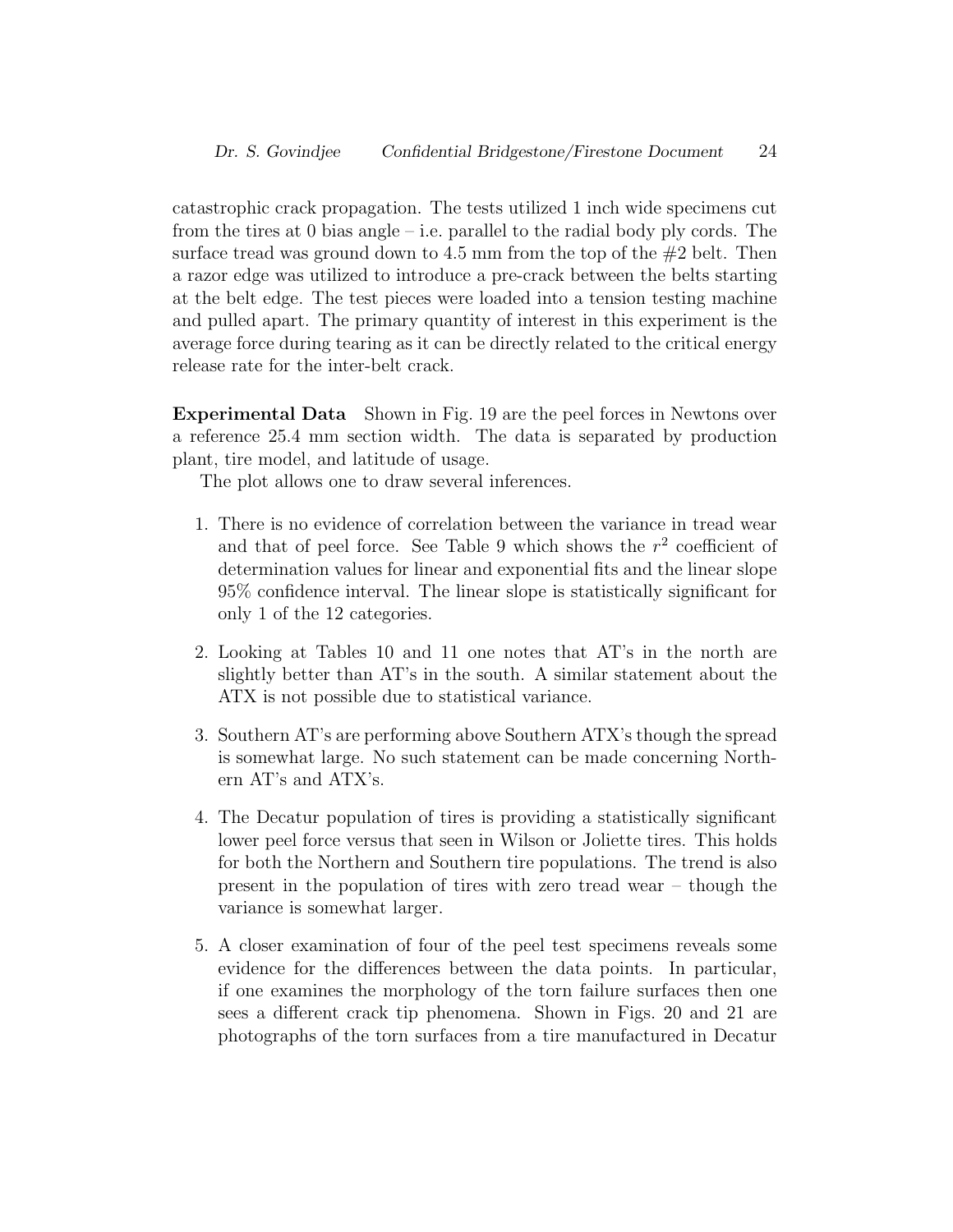and Wilson, respectively. Tire F44 was manufactured in the 49th week of 1997 and used for 23,000 miles in Florida; F89 was manufactured in the 33rd week of 1997 and used for 31,000 miles in Texas. The tear force on the peel test for F44 was 56 N and for F89 was 76 N. These photographs suggest that the higher strength F89 tire is showing a 'knotty tear' whereas the F44 tire displays a much smoother failure surface indicating a suppression of crystallite formation at the crack tip. Such a transition in fracture mechanism could easily account for the difference in peel forces. A closer view of such morphological differences is shown in Figs.  $22 - 25$  which are 11X and 12X scans from an electron microscope for a Decatur and a Wilson tire peel test. Tire F33 was manufactured in the 14th week of 1998 at Decatur and used for 35,000 miles in Arizona; F199 was manufactured in the 5th week of 1998 at Wilson and used for 15,000 miles in Texas. The tear force on the peel test for F33 was 55 N and for F199 was 97 N. The micrographs show clear differences.

- 6. An examination of the force versus displacement graphs for 20 additional peel tests also supports the previous observations. In particular, the graphs show very smooth curves for the samples from Decatur and noticeably rougher curves for the samples from Wilson. There is some experimental evidence in the literature [47] to suggest that these observations are compatible with the hypothesis of reduced crack tip crystallization in the Decatur samples. (Note, for strain crystallizing natural rubber rate and temperature effects are rather modest.)
- 7. Some very limited belt to belt peel tests conducted using new tires manufactured in Wilson and Decatur in February and May 2000 also support these observations. This data shows Wilson tires have a peel force nearly double that of Decatur tires – 183 N  $/$  25.5 mm versus 103 N / 25.4 mm. Similar peel tests were also performed by assembling belt packages in the laboratory using components manufactured in the different plants during October 2000. These peel tests showed similar plant differences – 137 N / 25.4 mm versus 89 N / 25.4 mm.

Estimation of Critical Energy Release Rates The peel forces are directly related to the critical energy release rate required to propagate a crack between the belts. The classical analysis of experiments of this type is ap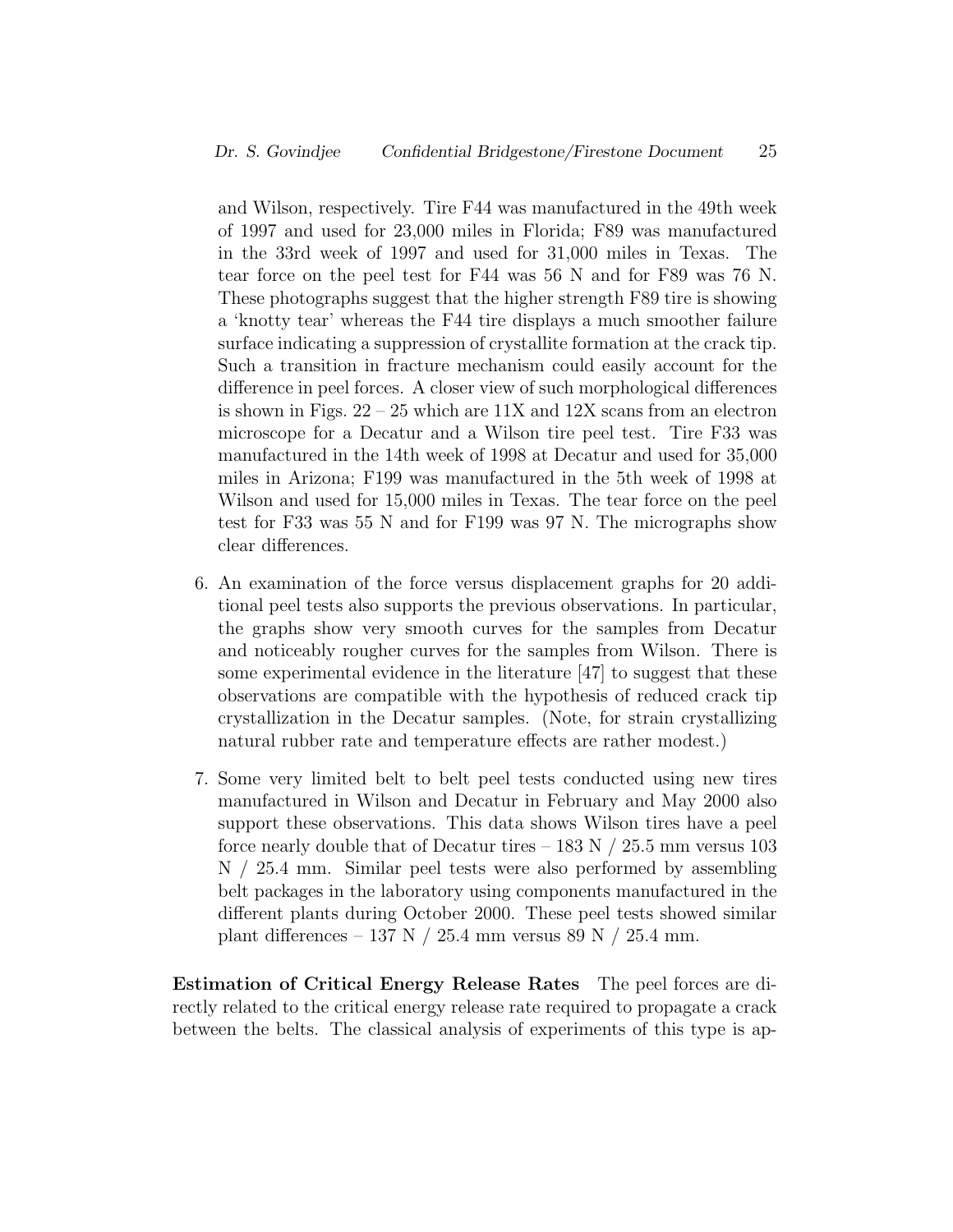parently due to Rivlin and Thomas [56]. If one ignores the extensibility of the peel legs then the critical energy release rate is simply given as

$$
G_c = 2P/w \,, \tag{1}
$$

where  $w$  is the width of the test piece and  $P$  is the peel force. The inclusion of the extensibility gives

$$
G_c = (\lambda_1 + \lambda_2)P/w - (W_1t_1 + W_2t_2), \qquad (2)
$$

where  $\lambda_1$  and  $\lambda_2$  are the stretches of the two legs of the test specimen,  $W_1$  and  $W_2$  are the strain energies of the legs, and  $t_1$  and  $t_2$  are the thicknesses of the legs. If the force extension ratio for each leg is given linearly as  $P_i = C_i(\lambda_i-1)$ then Eq. (2) takes on its well known quadratic form:

$$
G_c = \frac{P}{w} \left[ P \frac{C_1 + C_2}{2C_1 C_2} + 2 \right].
$$
 (3)

These formulae are rather robust even though they do not account for all the non-linear features of the test set up. To assess the simplified formulae a finite element simulation was conducted for an idealized peel test specimen. Shown in Fig. 26 is the finite element mesh at high extension. From such a simulation, one can extract the energy release rate at the crack tip by averaging the singular part of Eshelby's energy-momentum tractions across the width of the specimen [64, 65]. Figure 27 shows the results of such a simulation using the geometric and material properties from the AT and ATX tires. Also shown in the figure is Eq.  $(3)$  using estimates for the  $C_i$ 's. From the figure one can note:

- 1. The simplified formula is modestly accurate over the range of interest in the experiments.
- 2. There is a slight amount of non-linearity in the material response of the test piece which makes Eq. (3) under-predict below 50 N and overpredict above 50 N.
- 3. The non-linearity of the release rate versus peel force also shows that the higher peel force values do not indicate as high of a critical energy release rate value as one might expect based on simplified analysis. This is important since it slightly reduces the differences between the plants when the peel force values are converted to the proper governing material property. Shown in Table 12 are the mean values from the peel force experiments converted into critical energy release rates.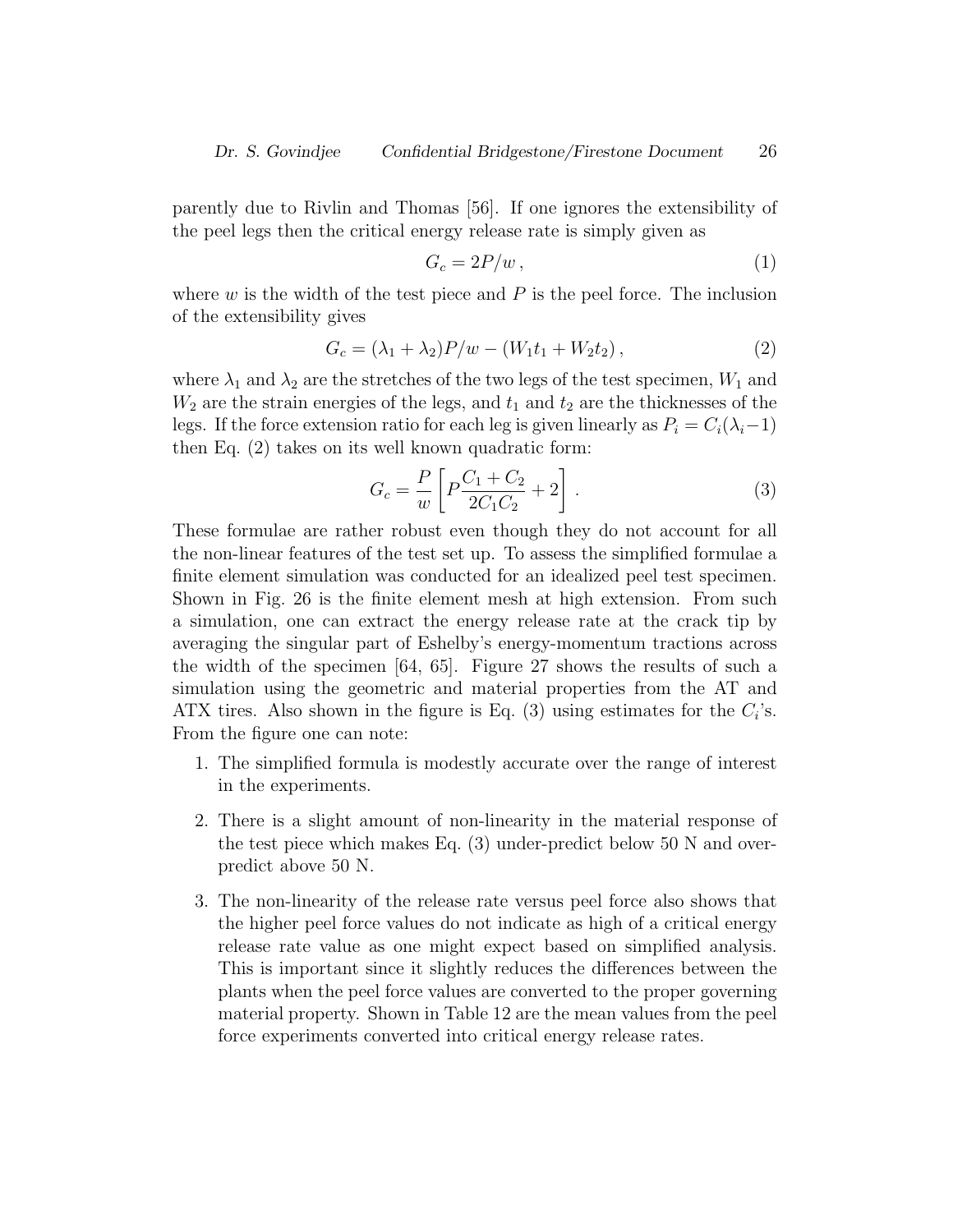#### 4.1.6 Belt edge crack survey

For a small population of the returned tires, (482 tires), a survey was made for the presence of belt edge cracks. To make these determinations, the tires were sliced in two along a diameter. Then from the exposed surfaces 4 measurements were made of the belt edge crack lengths and these were averaged for plotting purposes. Data points for tires that did not show any belt edge cracks along this cut were not plotted. Shown in Fig. 28 is a plot of this data versus tread wear with the data sorted by production plant, tire model, and latitude of usage. The sampling methodology of the population makes it difficult to make definitive statements that sort one population from another; it would have been better to have made a complete  $360^{\circ}$  survey of the tires for cracks. One can, however, still state:

- 1. The rate of crack detection using the given methodology in tires from the southern latitudes was 3 times higher than that for the northern latitudes at Wilson and Joliette, and 5 times higher at Decatur; see Table 13 which shows the belt edge separation detection rates and total sample sizes. The actual significance of these comparisons and their absolute values is not straightforward given the sampling methodology utilized. In particular, it is noted that simply examining the tire at two locations circumferentially could easily miss cracks in the belt edge region. The table is provided for completeness but should be used with caution.
- 2. If one assumes the examination points are independent events (which they are not exactly) then one can easily estimate the amount of circumferentially cracked belt edge for the different populations. Doing so indicates that for Wilson and Joliette South there is roughly  $65^{\circ}$  of cracked belt edge where as for Decatur South there is only roughly  $26^o$ . For Wilson and Joliette North there is roughly  $20^{\circ}$  of cracked belt edge where as for Decatur North there is only roughly  $4^o$ . Better estimates can be made from this data by accounting for the spatial correlation between sampling points, however, the trend will still be the same. Casually, one would expect that the detection rate would be higher for the population of "weaker tires". The present data, then, runs counter to elongation to break, 100% modulus, and peel force data from the returned tires.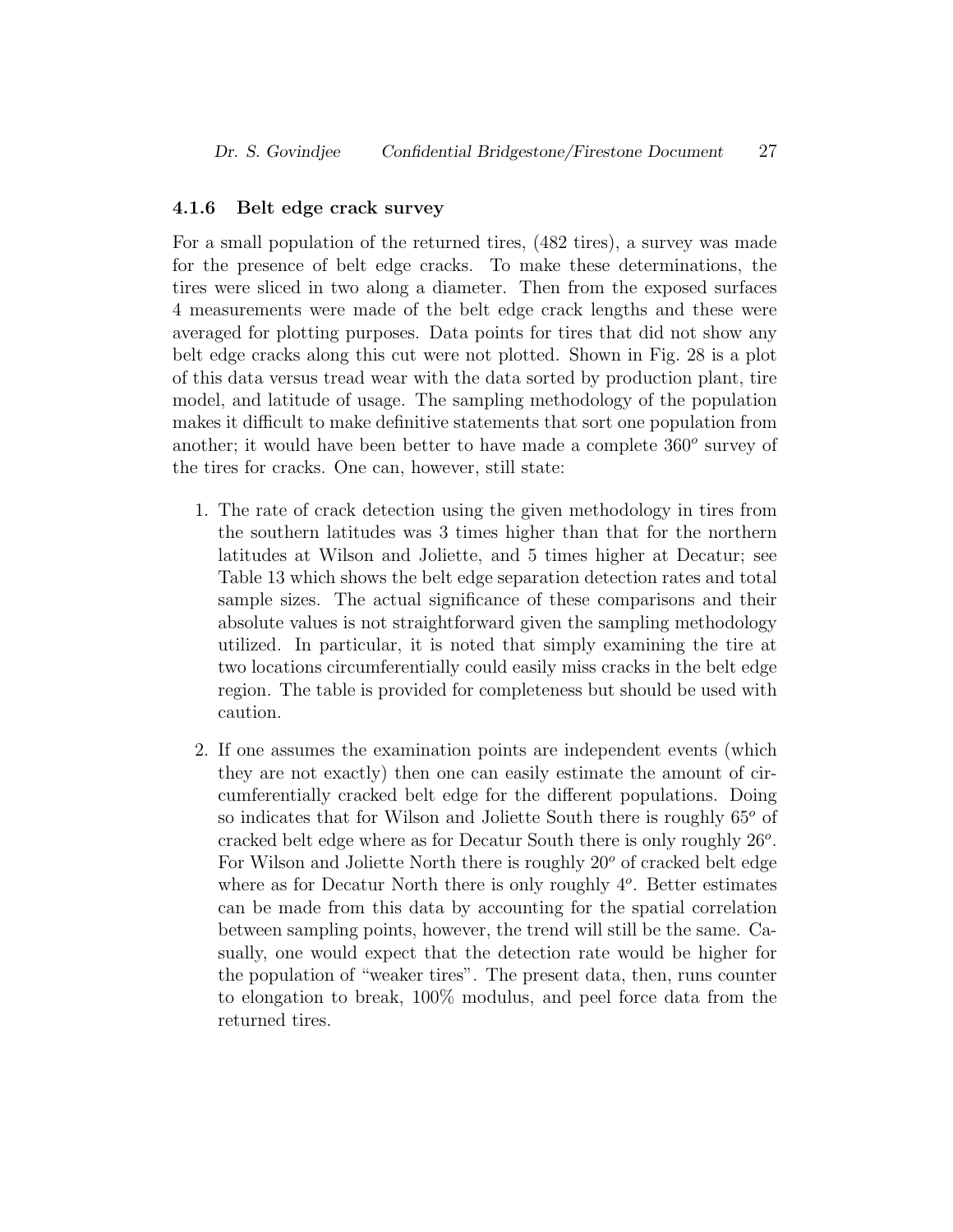3. Given that crack length should be related to the number of revolutions of the tire it makes sense to plot the data versus mileage. However, for the tires shown in Fig. 28, mileage is only known for 75 tires. Due to this low number, a plot of belt edge separation versus mileage provides no real usable information. With additional data points such a plot could be used to obtain in situ cut growth curves. For completeness the plot of BES versus mileage is shown in Fig. 29. The values are seen to be consistent with the estimated release rates from the finite element analysis and the cut growth data presented later in the report.

## 4.2 Standard lab tests to probe the effect of lubricant influence

The return survey data shows that there are differences in the performance levels of the same nominal materials<sup>4</sup> at different production plants. In particular, for tires manufactured at Decatur the peel forces are significantly lower. This leads one to investigate the exact differences in the material processing methods at these facilities. The primary difference that can be observed is in the early mixing stages. At Decatur the materials are mixed in a Banbury and then extruded, chopped into small pellets, and then coated by lubricants so that they do not stick together. At the plants in Wilson and Joliette the materials are also mixed in a Banbury but then they are calendared into wide sheets followed by a lubricant coating. It is also noted that the lubricants used in the facilities are not the same. The base lubricant is a metal oxide but in Decatur it is augmented by the addition of a detergent. Thus at Decatur, the materials are exposed to a different lubricant and further, since the form factor of the material is different during the lubrication stage, the material in Decatur possesses a higher weight percentage of lubricant entrained in the rubber stocks. For the stocks in question, one can estimate from single pass factory quality control data that the Decatur stock will have a range of 0.8% to 2.4% lubricant weight pickup and Wilson stocks a range of 0.08% to 0.21%<sup>5</sup>. Since lubricants are low molecular weight components that are free to migrate, cause chain scission, and/or interfere

<sup>&</sup>lt;sup>4</sup>The assumption here is that J2757 and J2917 are manufactured from the same exact set of ingredients at all plants.

<sup>&</sup>lt;sup>5</sup>Firestone engineers have indicated that final pass data shows that Decatur stocks have a range of 1.5% to 2.5% and that Wilson stocks have a maximum pickup of 0.5%.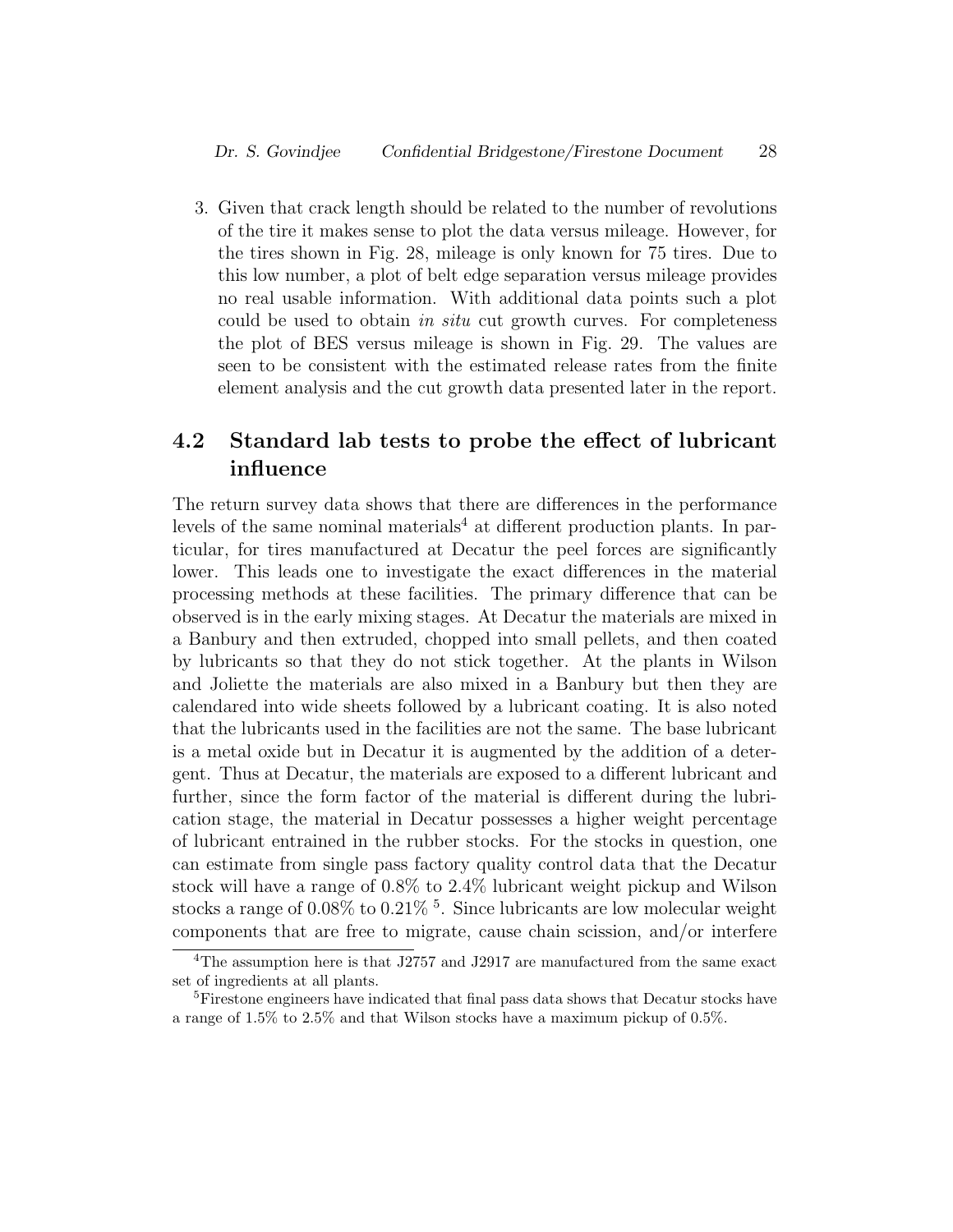with chemical reactions it is important to investigate their influence on the material properties.

The pick-up of the lubricant is an order of magnitude lower using the system in place at Wilson and Joliette. This point needs to be kept in mind when comparing materials in the sections to follow, where for testing purposes batches of J2757 and J2917 were mixed with differing amounts and types of lubricant. In what follows, these different batches are simply referred to as Decatur J2757, Wilson J2757, etc., where the plant designation is employed to distinguish between lubricant formulae and not to indicate that the materials were actually collect at the plants. The tests shown below were conducted by BFS and represent a portion of the BFS standard battery of tests.

#### 4.2.1 Ring tests

The ring tensile test is a standard BFS laboratory test for comparing materials. In this test a ring of material is stretched to breaking in a tension testing machine. From these tests, data on 100% extensional modulus and ring toughness<sup>6</sup> have been extracted for all batches. This data is shown in Figs. 30-31 plotted versus percent lubricant for aged and un-aged materials. The aging was performed in an  $O_2$  environment at 100C for 2 days; all samples were tested at room temperature.

If one compares the properties of the two materials at their actual lubricant weight percentage ranges for the two plants, then one can note:

- 1. There is a strong temptation to draw inferences about the effect of lubricant for the 100% modulus by looking at the plots. However, for most cases there is not enough statistical evidence to draw conclusions; see Table 14. In particular, the correlation with 100% modulus and lubricant percentage is only justified for unaged J2917.
- 2. For the ring toughness one is not justified from the collected data in drawing any conclusions with regard to lubricant content and ring toughness for either material; see Table 15.

 ${}^{6}$ Ring toughness is the product of the percent elongation at break multiplied by the ring (engineering) stress at break.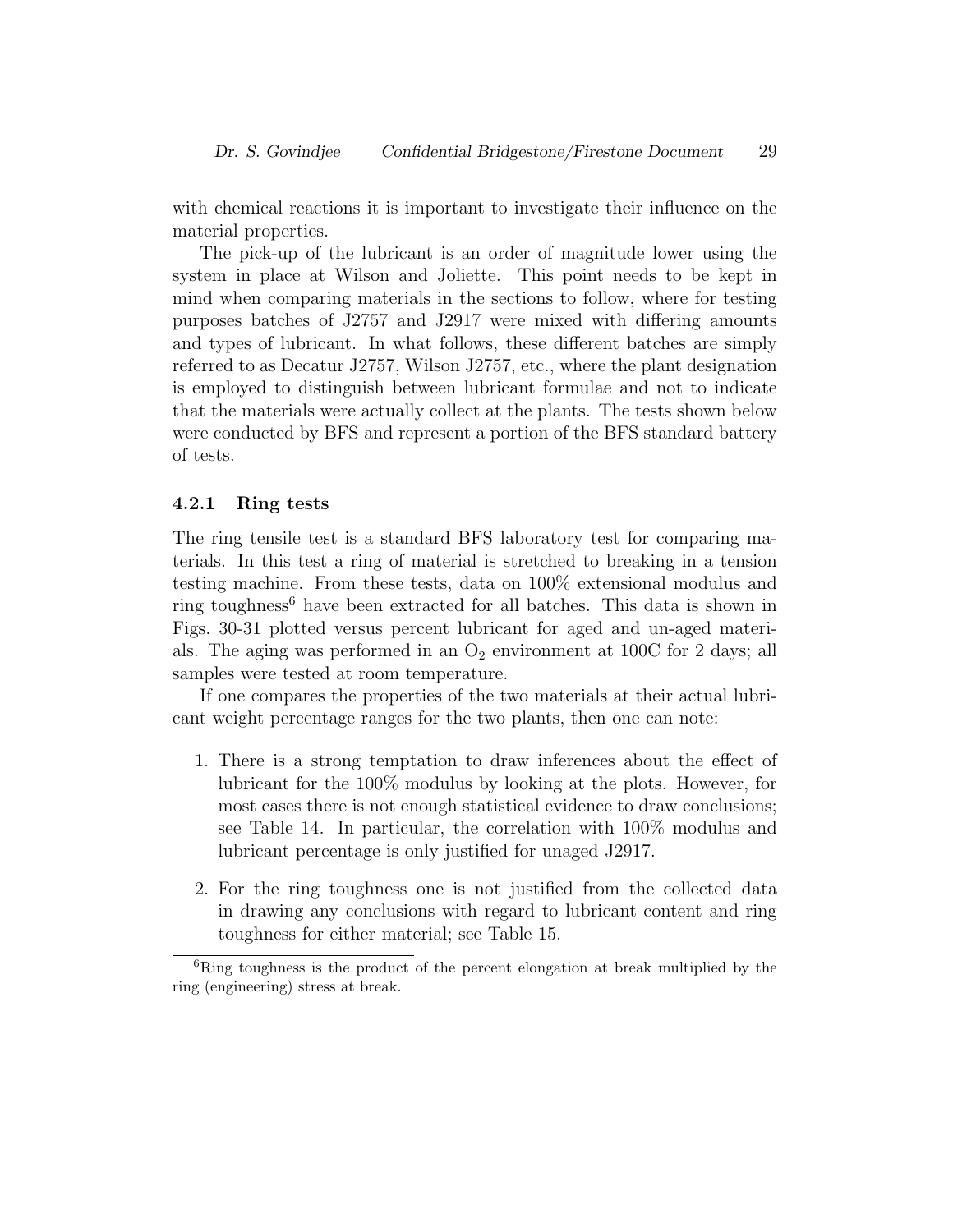#### 4.2.2 Laboratory peel test

The one-inch adhesion test is a laboratory test that is directly related to catastrophic tearing. In this test a one inch wide specimen is formed by curing together two layers of rubber whose adhesion one wishes to examine. The layers of rubber are backed by stiff materials to reduce the extensibility of the peel test legs; see Fig. 32. Further a very stiff nylon mesh is placed between the two layers of the rubber to force the peel to occur at the interface between the layers; the rubber does not adhere to the nylon fabric in any appreciable way. The entire assembly is press cured together before testing in a tensile testing machine.

The critical energy release rate for the adhered materials can in principle be extracted from this experiment. The difficultly in doing so arises from the presence of the mesh which induces a complex geometry upon the failure front in the test setup. The front is actually similar to an array of small square tension test specimens; see Fig. 33. This makes the connection between specimen leg extension and new cracked area non-trivial. Thus the test can only be utilized for comparative analysis.

Shown in Fig. 34 are the peel forces for the material batches versus lubricant weight percentages. The top of the figure shows the results for J2917 and the bottom of the figure the results for J2757. Keeping in mind the actual ranges at each plant for the lubricant pick-up, one can note:

- 1. For J2917, the Decatur lubricant level versus Wilson lubricant level shows an approximately 20% lower critical energy release rate in the unaged state. The  $r^2$  coefficient of determination and the 95% confidence intervals indicate that the trend is statistically significant. However, there insufficient data to draw inferences about the effect of lubricant upon the peel strength in aged J2917.
- 2. For J2757, the material using Decatur lubricant versus that using Wilson lubricant shows an approximately 25% lower critical energy release rate; this is for aged and un-aged material. However, the 95% confidence intervals are sufficiently large that one can not conclude that this observation is statistically significant.
- 3. Some very limited tests were also performed using stocks made in the plants in October 2000. With these tests the plant differences are still present at  $254$  N  $/$   $25.4$  mm versus  $214$  N  $/$   $25.4$  mm. Note that this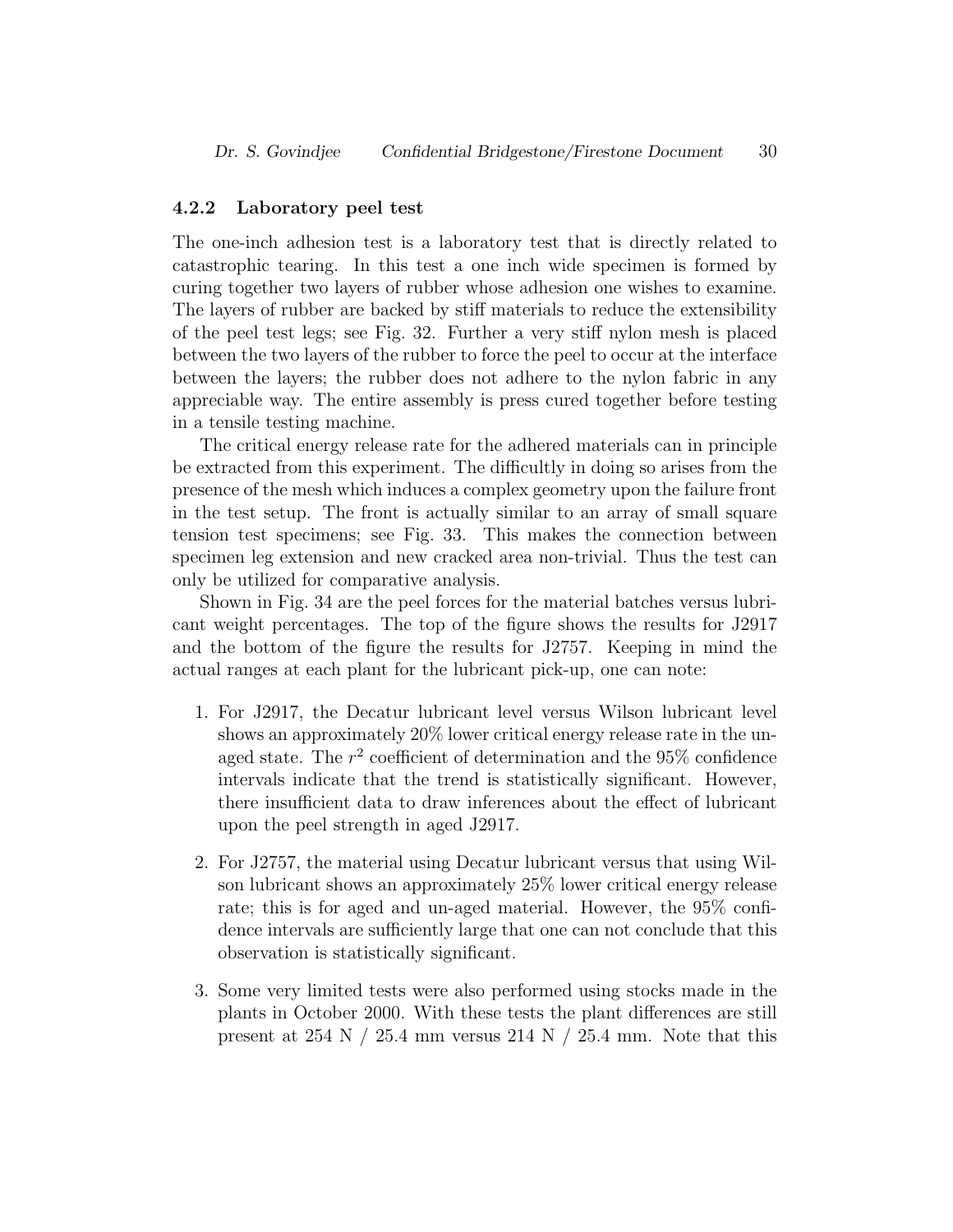test appears not to be as sensitive to plant variations as the tire sample peel tests or the laboratory belt package peel tests.

#### 4.2.3 Cut growth study

Given the visually based hypothesis of a propagating fatigue crack between the belts, the cut growth behavior of the wedge compound and the belt skims needs to be measured in order to give an estimate of the fatigue life of the tires. Cut growth experiments under repeated loads using pure shear sheets were employed to obtain cut growth rates for both compounds (J2917 and J2757 at 0%, 1%, and 2.5% lubricant weight percentages). To date this data has been obtained for only two energy release rates with no oven aging – providing only two data points for each material batch. However, for J2757 cut growth data has been obtain for  $0\%$  lubricant over 1.5 decades of energy release rates for unaged and surface protected 6 and 12 day aged samples. The aging was performed at 80C.

From this data, shown in Fig. 35, one can observe the following points:

- 1. The critical release rates for J2757 are in the vicinity of 10 kJ/m<sup>2</sup>.
- 2. The 6 and 12 day aged samples show changes in cut growth rates in the 1 to 10 kJ/m<sup>2</sup> range. Below 1 kJ/m<sup>2</sup> the effect of aging has not been established. Note that the tire is estimated to primarily operate in the neighborhood of  $0.4 \text{ kJ/m}^2$ .
- 3. Shown in Fig. 35 are two fits to Paris' law,

$$
\frac{dc}{dN} = A\Delta G^n \,. \tag{4}
$$

The exponent for the aged material is roughly  $n = 2.5$  and the prefactor is roughly  $A = 8.2e-8$  nm/ $(J/m^2)^{2.5}$ . The un-aged material has an exponent of roughly  $n = 1.5$  and the pre-factor is roughly  $A = 8.2e-5$  $nm/(J/m^2)^{1.5}$ . These fits are valid above 1 kJ/m<sup>2</sup>.

4. This data can be put together with the energy release rate computations from earlier in the report to give a picture of how crack evolution takes place in such tires. In terms of load, one estimates that for each 1 kN increment of tire load (in the 4 kN to 7 kN range) there will be a 50% increase in crack growth rates for the shorter crack lengths. When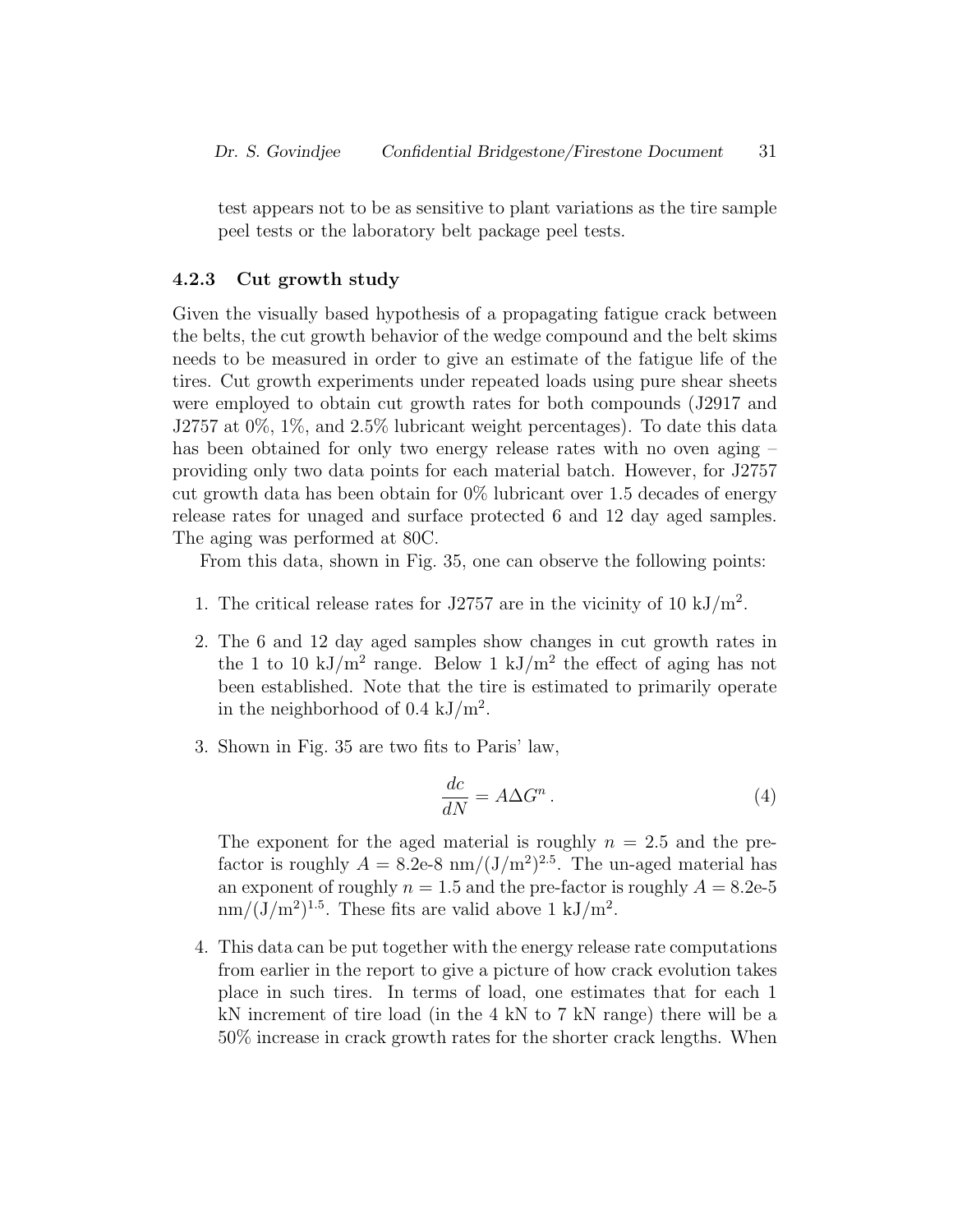the cracks approach 30 mm in depth the release rates for expected tire loads start to move into the  $1 + kJ/m^2$  range. At this stage the crack growth rates start to become substantial and one can expect rapid loss of structural integrity. Note that the peel force data shows critical values in the neighborhood of  $5 \text{ kJ/m}^2$ .

## 5 Conclusions

This study has found no single causative agent for the tire failures. It has found a number of comparative differences in tire models that are likely related to the tire failures and these are summarized below. The primary issue that impedes additional progress is the lack of established criteria for different types of tire failures. Development of such criteria is only today becoming scientifically and technologically possible.

## 5.1 The effect of climate and production plant

There is a correlation between actual tires used in warmer climates and three indicators of degraded material properties in the belt region of the tire. Further there is a correlation between the Decatur manufacturing plant and degraded critical energy release rates (critical crack tip driving forces) for the belt skim stocks.

- 1. Decreases in wedge stock ductility for both the ATX and AT shows a correlation with warmer climates.
- 2. Ductility of the wedge stocks for the ATX tires are lower compared to the AT tires; note age could be a factor on this point as the AT model is a newer model than the ATX.
- 3. 100% modulus of the wedge stocks shows a dependence upon climate. Tires in warmer climates display higher modulus values indicating an increasing level of cure. The difference between ATX tires in the north and south is nearly double that for AT tires. Similar to the ductility results there are clear differences between the AT and ATX populations but this observation may not be causative due to the age issue.
- 4. Peel force tests from returned tires show that tires from warmer climates possess marginally lower critical tear energies.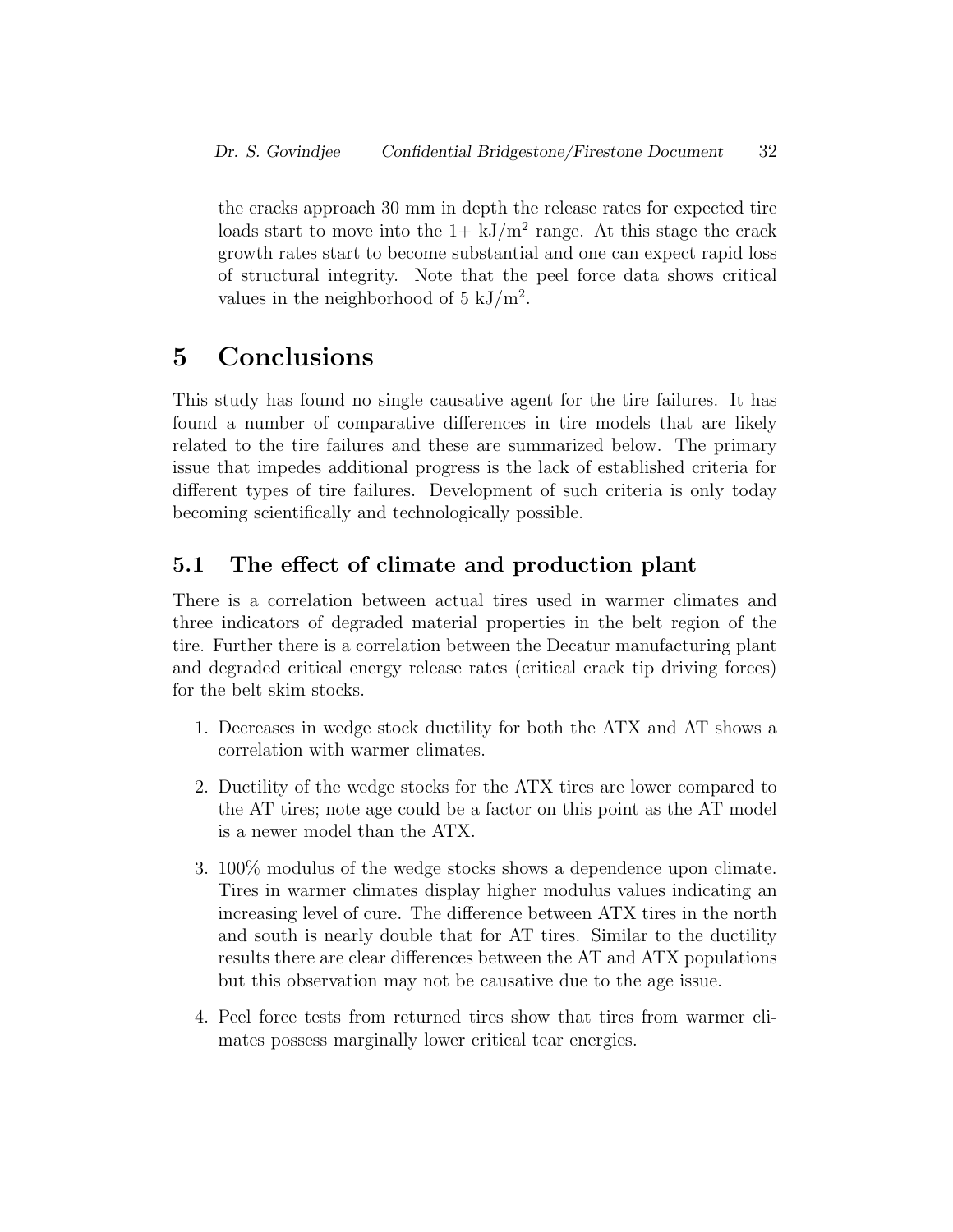- 5. Peel force tests also show that tires from the Decatur plant have critical tear energies which are inferior to those found in tires manufactured in Wilson or Joliette when comparing similar models from similar climates. This difference is supported by a change in crack tip mechanism between plants.
- 6. The trends for elongation to break, 100% modulus, and peel force hold up for tires that are showing zero percent tread wear. Thus it appears that climate effects are outweighing usage effects relative to these three measures. In fact peel tests from new tires and from laboratory prepared belt packages with new materials from the different plants also support these observations.

#### 5.2 Plant processing differences

The primary producers of the AT and ATX tires were the plants in Decatur, Wilson, and Joliette. The statistical distribution of warranty claims shows that the tires produced in the Decatur plant were implicated a disproportionate number of times. The peel force data also indicates that a critical material property is inferior in tires produced in Decatur in comparison to those manufactured in Wilson and Joliette. It has been conjectured that the differences in material processing could be contributing to these observations. A tour of the material processing facilities at the plants shows that the primary difference between the plants involves the early material mixing stages which results in the production of materials with differing weight percentages of processing lubricant. While the conjecture has not yet been refuted, to date there is insufficient data to substantiate it either.

- 1. As is well known, aging of belt materials substantially alters their ring toughness and 100% modulus. The hypothesis that lubricant type and levels at Decatur are contributing to the degradation of material properties could not be established from the available experimental data.
- 2. A BFS one inch standard laboratory peel test shows that the critical energy release rates for J2917 in the un-aged state with Decatur lubricant are dependent (negatively) upon lubricant levels. This correlation could not be shown present in the aged stocks in a statistically significant manner. In this test J2757 shows possible lubricant sensitivity to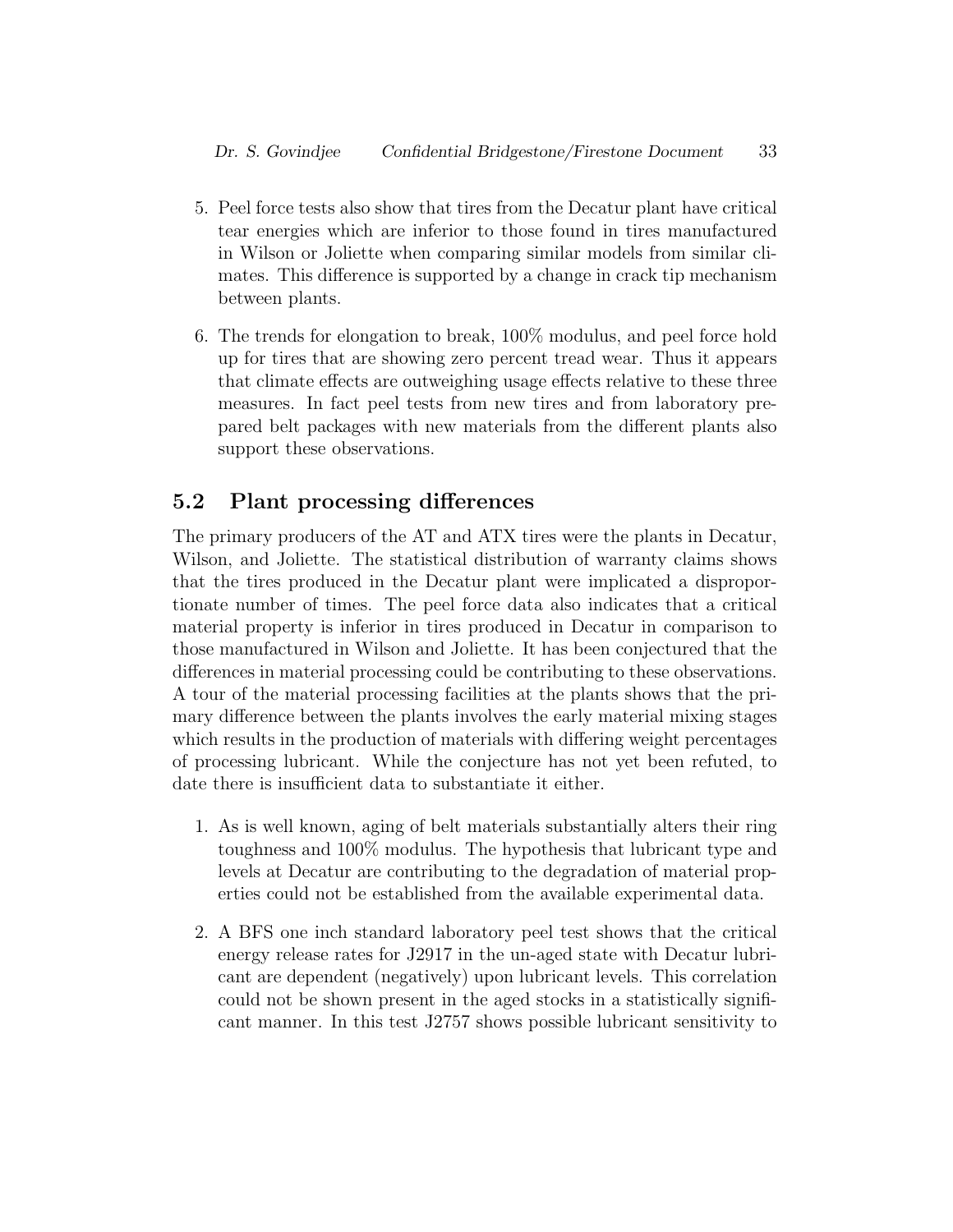Decatur lubricant for both aged and un-aged stocks. There is insufficient evidence to refute the statement that J2757 shows no sensitivity to Wilson lubricant.

3. The effect of lubricant upon cut growth rates and fatigue crack propagation has not yet been fully established, nor has the effect of aging been fully established with respect to fatigue cracking. Preliminary data suggests that aging plays a role in the  $1+ kJ/m^2$  release rate range but not at lower release energy rates where most of the crack growth time takes place. The effect of lubricant has not been established for this data.

## 5.3 Thermal demands

The climate related degradation of properties that was seen in the return tire survey points to the importance temperature plays in material behavior. Likewise, aging studies on ideal laboratory specimens show a measurable effect of thermal and oxidative aging. There are two major contributors to the temperature of the tire: (1) is the ambient temperature and (2) is the heat generation from within the tire.

- 1. Low inflation pressure, highway speeds, and heavy cargo loads all play a negative role in terms of contributing to thermal aging. When all three factors are present, the temperature rise in the belt region of the tire can be as high as 50C over the ambient temperature.
- 2. When carrying heavy loads and at high speeds, decreased inflation pressure can substantially increase tire temperature.

## 5.4 Energy release rate demands

The computed energy release rate demands provide a point of reference to understand how fast cracks will actually grow in these tires. Actual lifetime predictions are not made due to the enumerated caveats associated with these computations and material data need to effect the predictions. Simply put, quantitative lifetime predictions are not within the reach of present day technology. An improvement of this situation is feasible but would require a large effort by a broad team of experts. The computations do, however, provide a basis from which one can estimate the importance of various factors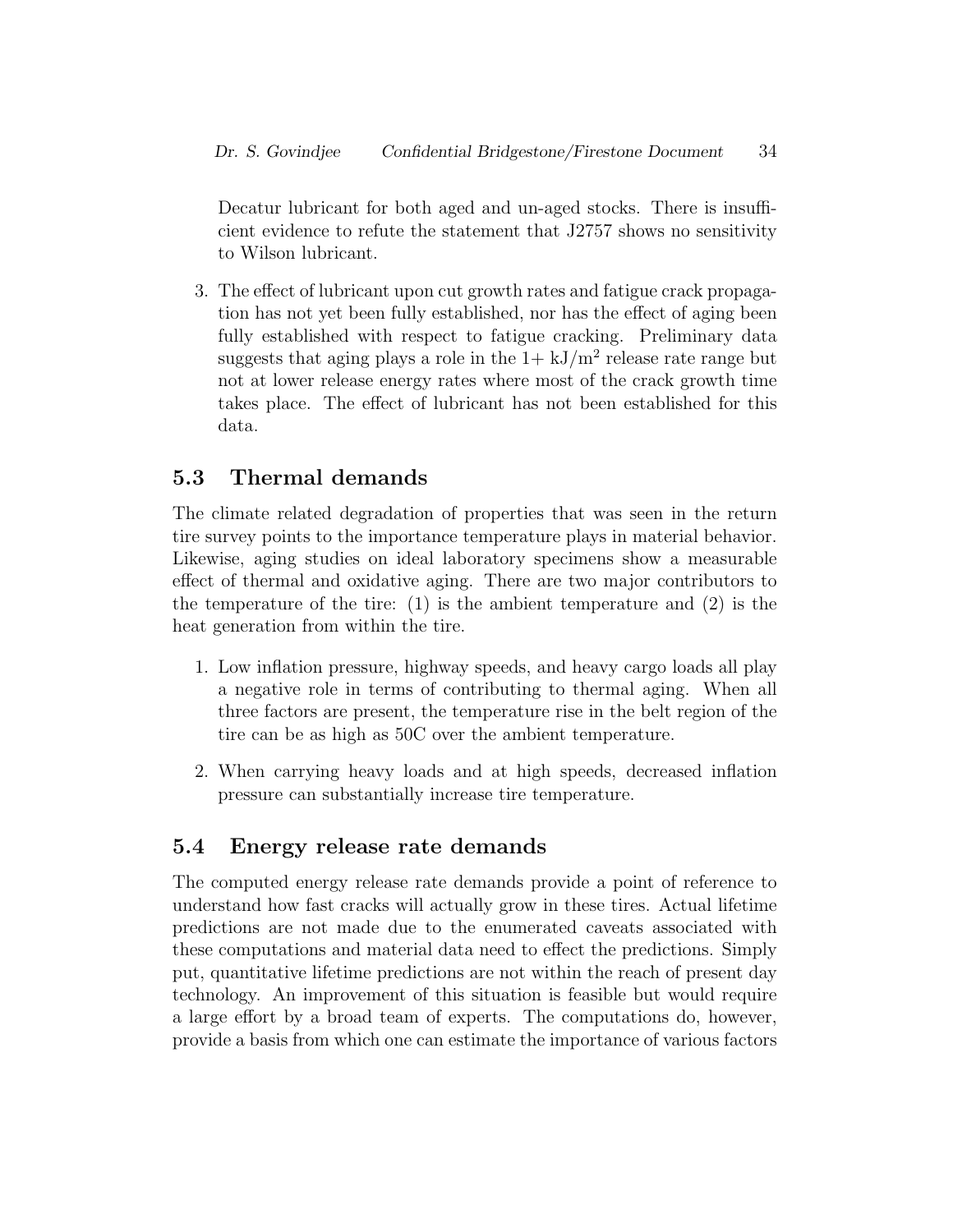on tire lifetime. It is seen from these estimates that vehicle load plays a dominant role.

- 1. Vehicle loads play a more important role than inflation pressure and speed in energy release rate demands. In fact, for cracks below 10.5 mm inflation pressure plays almost no role in energy release rate values. Likewise, the difference between city and highway speeds provides only small increases in energy release rates for cracks below 10.5 mm.
- 2. The effect of lower inflation pressures on dynamic loads is to narrow their dynamic distribution. The mean of the dynamic load is not substantially affected by inflation pressure.
- 3. Changes in energy release rates can have a large influence on crack growth rates due to the magnitude of the fatigue growth exponent. For example, 10% increases in energy release rates can lead to 27% increases in crack growth rates for the belt skims. The absolute rate that would be acceptable for any given tire is an unknown quantity.
- 4. The ATX design produces higher crack growth rates for cracks of certain lengths and particular loads. Given the crack growth exponent of the belt skims, some of these differences are substantial. In other regimes, notably very short crack lengths, the rates of crack growth are smaller in the ATX design.

## Acknowledgements

The author acknowledges the hard work of many BFS engineers and scientists who provided the raw experimental data that went into the writing of this report and for many technical discussions on the physical behavior of tires. The author further acknowledges the efforts of Drs. CR and WK for reviewing drafts of this document.

## References

[1] (anonymous), Remarks on the changes of gutta percha under tropical influences, Journal of the Chemical Society 13 (1861), 87–90.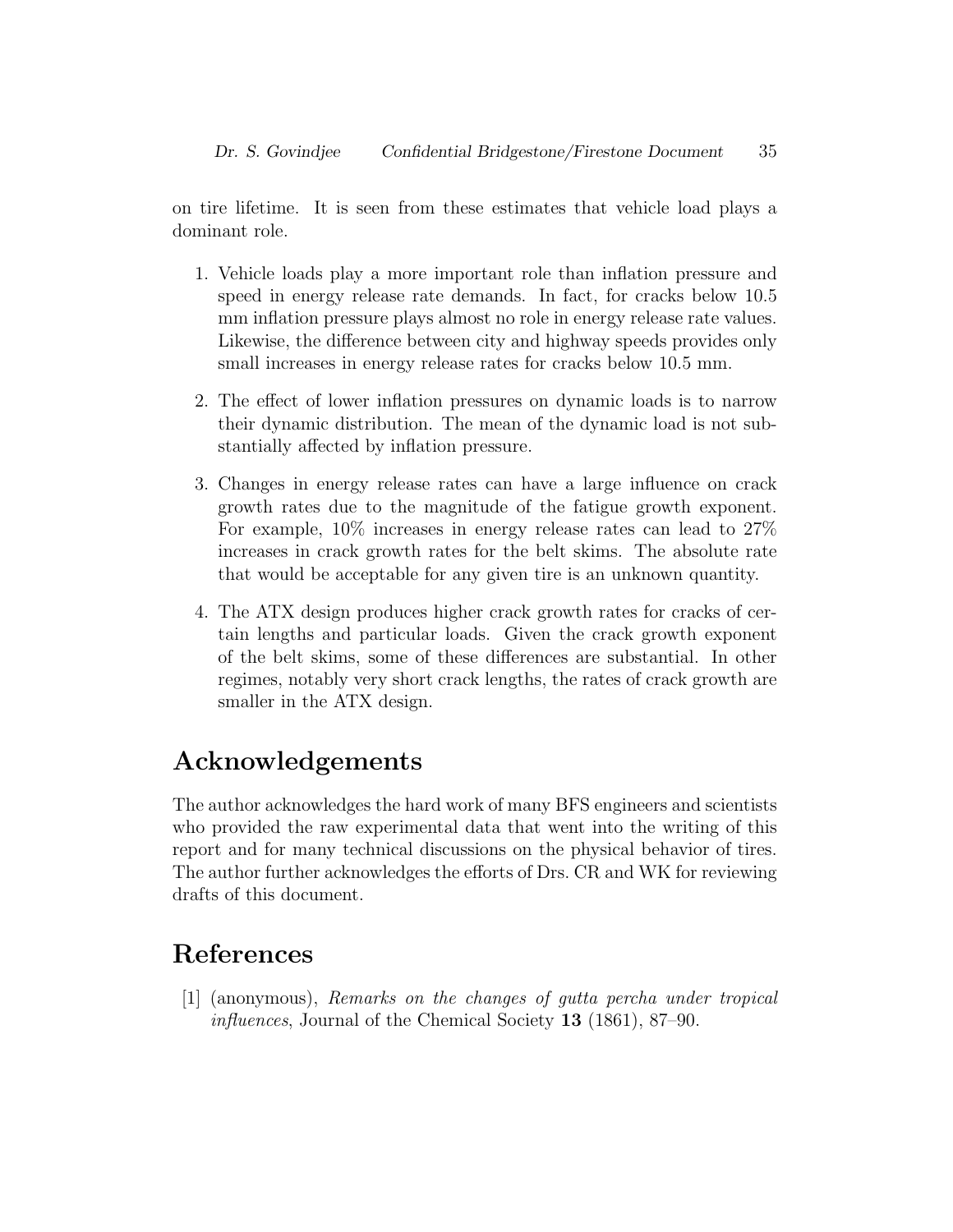- [2] M.A. Ansarifar and G.J. Lake, On the mechanics of rubber-to-metal bond *failure*, Journal of Adhesion  $53$  (1995), 183–199.
- [3] M. Ballauff and B. A. Wolf, Degradation of chain molecules: 1. Exact solution of the kinetic equations, Macromolecules 14 (1981), 654–658.
- [4] R. M. Barber, Nature of the diffusion process in rubber, Nature 140 (1937), 106.
- [5] J. P. Berry and W. F. Watson, Stress relaxation of peroxide and sulfur vulcanizates of natural rubber, Journal of Polymer Science 18 (1955), 201–213.
- [6] E. M. Bevilacqua, The reaction of molecular oxygen with rubber, Rubber Chemistry and Technology 30 (1956), 667–680.
- [7] F. A. Bovey and F. H. Winslow, Macromolecules: An introduction to polymer science, Academic Press, 1979.
- [8] B. Budiansky and Rice. J.R., Conservation laws and energy-release rates, Journal of Applied Mechanics 40 (1973), 201–203.
- [9] F. Bueche, Mechanical degradation of high polymers, Journal of Applied Polymer Science 4 (1960), 101–106.
- [10] P. Chadwick, Thermo-mechanics of rubberlike materials, Philosophical Transactions of the Royal Society of London 276A (1974), 371–403.
- [11] P. Chadwick and C.F.M. Creasy, Modified entropic elasticity of rubberlike materials, Journal of the Mechanics and Physics of Solids 32 (1984), 337–357.
- [12] K. K. Chee, *Kinetic study of random chain scission by viscometry*, Journal of Applied Polymer Science 41 (1990), 985–994.
- [13] P.G. Ciarlet, Mathematical elasticity, volume 1: Three dimensional elasticity, North-Holland, Amsterdam, 1988.
- [14] K. L. DeVries, R. H. Smith, and B. M. Fanconi, Free radicals and new end groups resulting from chain scission:1. y-irradiation of polyethylene, Polymer 21 (1980), 949–956.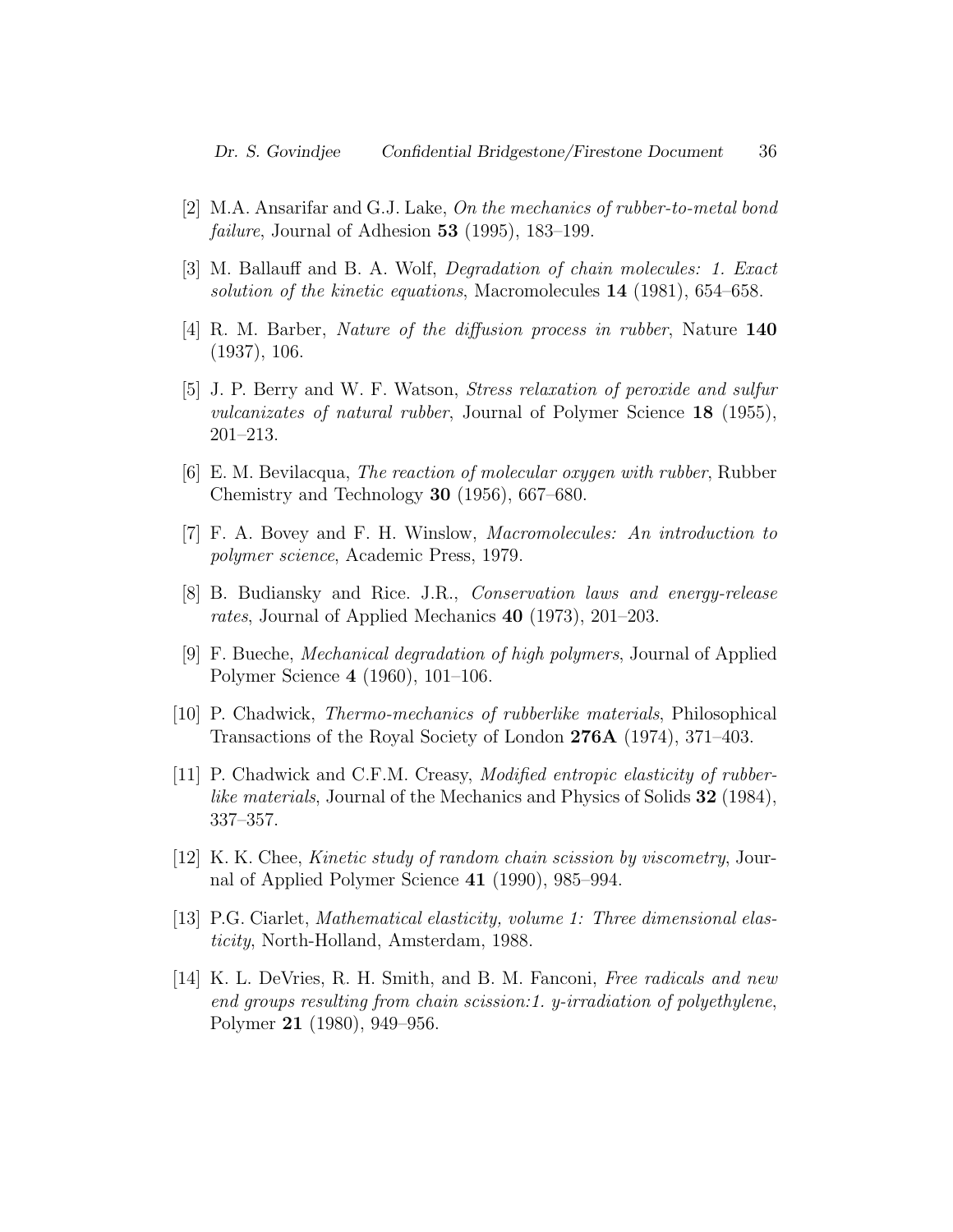- [15] R. Ding, A. I. Leonov, and A. Y. Coran, A study of the vulcanization kinetics of an accelerated-sulfur sbr compound, Rubber Chemistry and Technology 69 (1996), 81–91.
- [16] H. S. Dweik and G. Scott, Mechanisms of antioxidant action: Aromatic nitroxyl radicals and their derived hydroxylamines as antifatigue agents for natural rubber, Rubber Chemistry and Technology 57 (1984), 735– 743.
- [17] J.D. Eshelby, The continuum theory of lattice defects, Solid State Physics, Advances in Research and Applications (F. Seitz and D. Turnbull, eds.), vol. III, Academic Press, 1956, pp. 79–119.
- [18]  $\frac{1}{18}$   $\frac{1}{18}$   $\frac{1}{18}$   $\frac{1}{18}$   $\frac{1}{18}$   $\frac{1}{18}$   $\frac{1}{18}$   $\frac{1}{18}$   $\frac{1}{18}$   $\frac{1}{18}$   $\frac{1}{18}$   $\frac{1}{18}$   $\frac{1}{18}$   $\frac{1}{18}$   $\frac{1}{18}$   $\frac{1}{18}$   $\frac{1}{18}$   $\frac{1}{18}$   $\frac{1}{18}$   $\frac{1}{18$ (1975), 321–335.
- [19] B. M. Fanconi, K. L. DeVries, and R. H. Smith, Free radicals and new end groups resulting from chain scission:2 mechanical degradation of polyethylene, Polymer 23 (1982), 1027–1033.
- [20] J. D. Ferry, Viscoelastic properties of polymers, John Wiley & Sons, 1961.
- [21] P. J. Flory, Thermodynamics of high polymer solutions, The Journal of Chemical Physics 10 (1942), 51–61.
- [22]  $\_\_\_\_\_\$  Principles of polymer chemistry, Cornell University Press, 1953.
- [23] Statistical mechanics of chain molecules, John Wiley & Sons, 1969.
- [24] , Statistical thermodynamics of random networks, Proc.R.Soc.Lond. 351 (1976), 351–380.
- $[25]$   $\_\_\_\_\_\$ , Molecular theory of rubber elasticity, Polymer 20 (1979), 1317– 1320.
- [26] P. J. Flory and J. Rehner, Statistical mechanics of cross-linked polymer networks, The Journal of Chemical Physics 11 (1943), 512–520.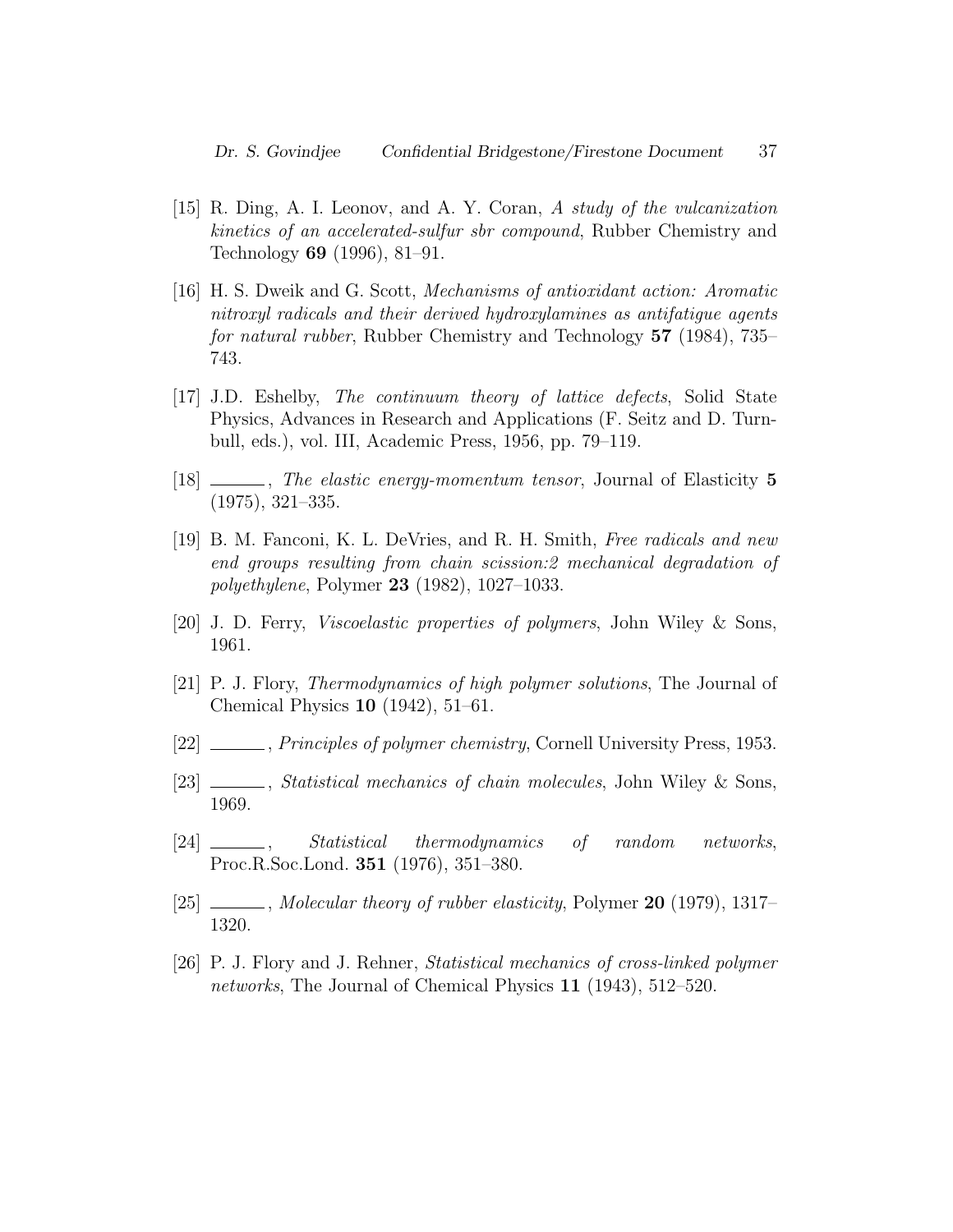- [27] P. Fordyce, K. L. DeVries, and B. M. Fanconi, Chain scission and mechanical degradation of polystyrene, Polymer Engineering and Science 24 (1984), 421–427.
- [28] L. H. Gan, S. C. Ng, and K. K. Chee, Kinetic study of oxidative scission in natural rubber by wallace plasticity measurements, Rubber Chemistry and Technology 65 (1992), 1–6.
- [29] A.N. Gent, Strength of elastomers, Science and Technology of Rubber, 2nd Edition (J.E. Mark, B. Erman, and F.R. Eirich, eds.), Academic Press, 1994, pp. 471–512.
- [30] A.N. Gent, S.-M. Lai, C. Nah, and C. Wang, Viscoelastic effects in cutting of tearing of rubber, Rubber Chemistry and Technology 67 (1994), 610–618.
- [31] S. Govindjee and P.A. Mihalic, Computational methods for inverse deformations in quasi-incompressible finite elasticity, International Journal for Numerical Methods in Engineering 43 (1998), 821–838.
- [32]  $\_\_\_\_\_\_\$  Viscoelastic constitutive relations for the steady spinning of a cylinder, Tech. Report UCB/SEMM-98/02, University of California Berkeley, Department of Civil Engineering, 1998.
- [33] A.A. Griffith, *The phenomena of rupture and flow in solids*, Philosophical Transactions of the Royal Society of London 221A (1920), 163–197.
- [34] S. H. Hamid, M. B. Amin, and A. G. Maadhah, *Handbook of polymer* degradation, Marcel Dekker Inc., 1992.
- [35] A. Inaba and T. Kashiwagi, A calculation of thermal degradation initiated by random scission. 1 steady-state radical concentration, Macromolecules 19 (1996), 2412–2419.
- [36] C.E. Ingles, Stresses in a plate due to the presence of cracks and sharp corners, Transactions of the Institute of Naval Architects 55 (1913), 219–241.
- [37] G.R. Irwin, Fracture dynamics, pp. 147–166, American Society for Metals, 1948.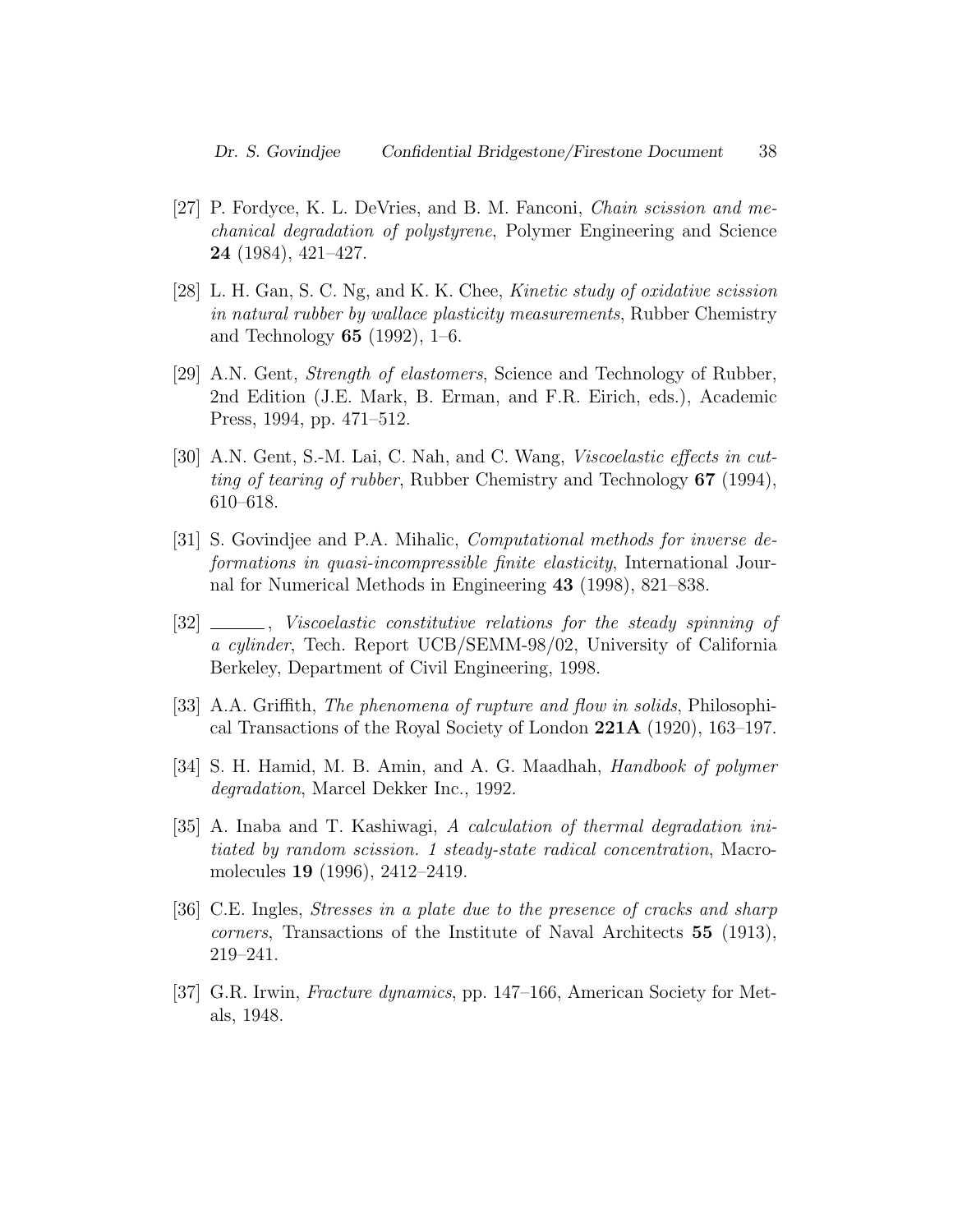- [38] H. M. James and E. Guth, Theory of the elastic properties of rubber, The Journal of Chemical Physics 11 (1943), 455–488.
- [39] K. Kishimoto, S. Aoki, and M. Sakata, Dynamic stress intensity factors using  $\hat{j}$ -integral and finite element method, Engineering Fracture Mechanics 13 (1980), 387–394.
- [40] W.G. Knauss, On the steady propagation of a crack in a viscoelastic sheet: Experiments and analysis, Deformation and Fracture of High Polymers (Kausch, Hassell, and Jaffee, eds.), Plenum Press, 1974, pp. 501–541.
- [41] W.G. Knauss and H. Dletmann, Crack propagation under variable load histories in linearly viscoelastic solids, International Journal of Engineering Science 8 (1970), 643–656.
- [42] A. M. Kotliar, Correlation of the change of the intrinsic viscosity with random chain scission, Joural of Polymer Science 51 (1961), S64–S64.
- [43] A. M. Kotliar and A. D. Anderson, The influence of the initial molecular weight distribution on the molecular weight averages for polymers undergoing crosslinking and chain scission, Journal of Polymer Science 45 (1960), 541–546.
- [44] M. R. Krejsa and J. L. Koenig, A review of sulfur crosslinking fundamentals for accelerated and unaccelerated vulcanization, Rubber Chemistry and Technology 66 (1993), 376–409.
- [45] G.J. Lake, Fatigue and fracture of elastomers, Rubber Chemistry and Technology 68 (1995), 435–460.
- [46] , Application of fracture mechanics to crack growth in rubber-cord laminates, (2000), In submission.
- [47] G.J. Lake, A. Smasuri, S.C. Teo, and J. Vaja, Time-dependent fracture in vulcanized elastomers, Polymer  $32$  (1991), 2963–2975.
- [48] P. Le Tallec and C. Rahier, Numerical models of steady rolling for nonlinear viscoelastic structures in finite deformations, International Journal for Numerical Methods in Engineering 37 (1994), 1159–1186.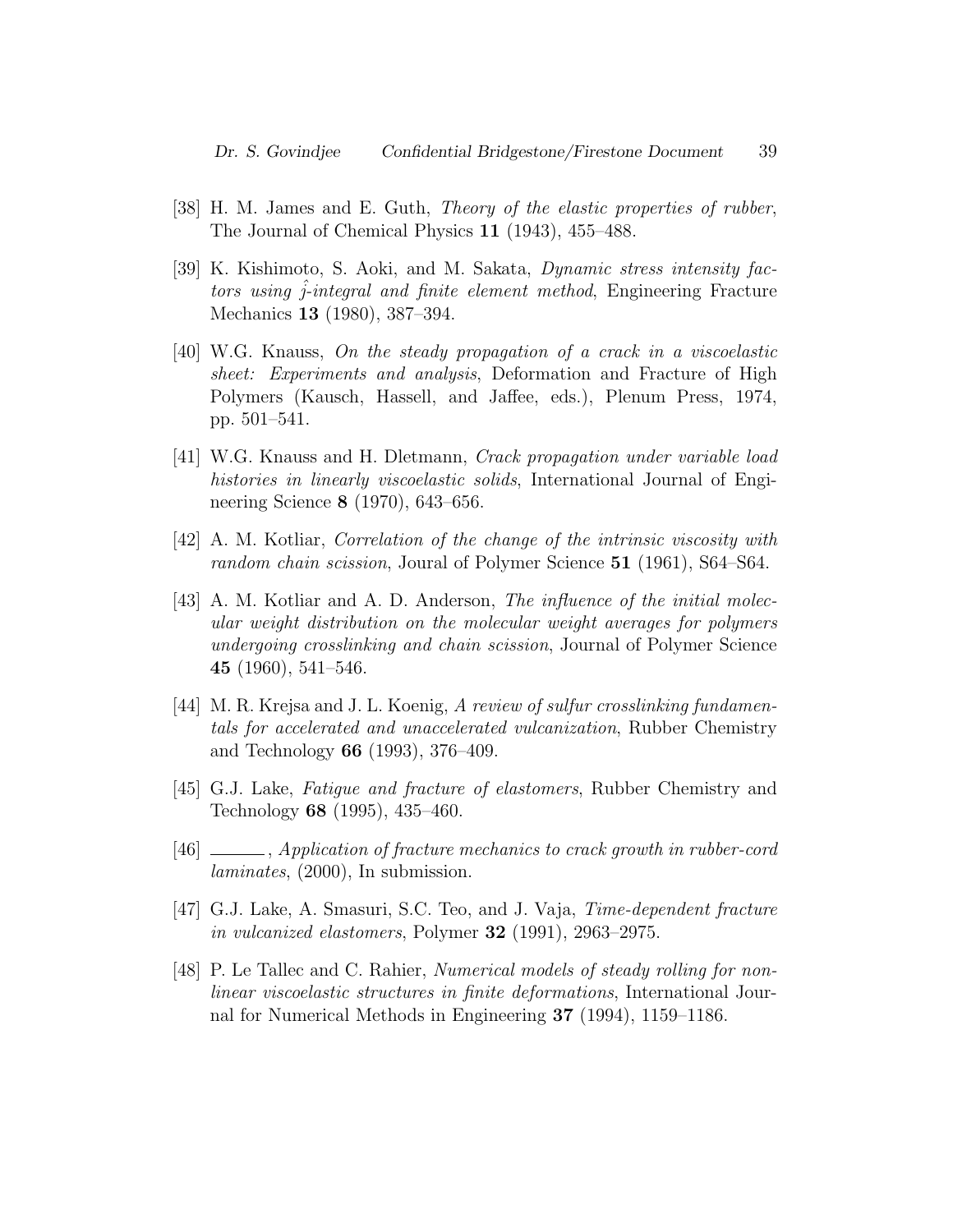- [49] F.Z. Li, C.F. Shih, and A. Needleman, A comparison of methods for calculating energy release rates, Engineering Fracture Mechanics 21 (1985), 405–421.
- [50] F. DE S. Lynch, A finite element method of viscoelastic stress analysis with application to rolling contract problems, International Journal for Numerical Methods in Engineering 1 (1969), 379–394.
- [51] J. E. Mark and B. Erman, Rubberlike elasticity: A molecular primer, John Wiley & Sons, 1988.
- [52] H.K. Müller and W.G. Knauss, *Crack propagation in a linearly viscoelas*tic strip, Journal of Applied Mechanics 38E (1971), 483–488.
- [53] J.T. Oden and T.L. Lin, On the general rolling contact problem for finite deformations of a viscoelastic cylinder, Computer Methods in Applied Mechanics and Engineering 57 (1986), 297–367.
- [54] S. Reese and S. Govindjee, Theoretical and numerical aspects in the thermo-viscoelastic material behaviour of rubber-like polymers, Mechanics of Time-Dependent Materials 1 (1998), 357–396.
- [55] J.R. Rice, A path independent integral and the approximate analysis of strain concentration by notches and cracks, Journal of Applied Mechanics 35 (1968), 379–386.
- [56] R.S. Rivlin and A.G. Thomas, Rupture of rubber 1. Characteristic energy for tearing, Journal of Polymer Science 10 (1953), 291–318.
- [57] R. M. Russell, Changes in the chemical structure of natural rubber tyre vulcanisates in service, Br.Polym. J. 1 (1969), 53–58.
- [58] M. S. Sambhi, Kinetics of chain scission of natural rubber, Rubber Chemistry and Technology 62 (1989), 779–787.
- [59] R. Simha, Kinetics of degradation and size distribution of long chain polymers, Journal of Applied Physics 12 (1941), 569–578.
- [60] J.C. Simo and R.L. Taylor, Quasi-incompressible finite elasticity in principal stretches. Continuum basis and numerical algorithms, Computer Methods in Applied Mechanics and Engineering 85 (1991), 273–310.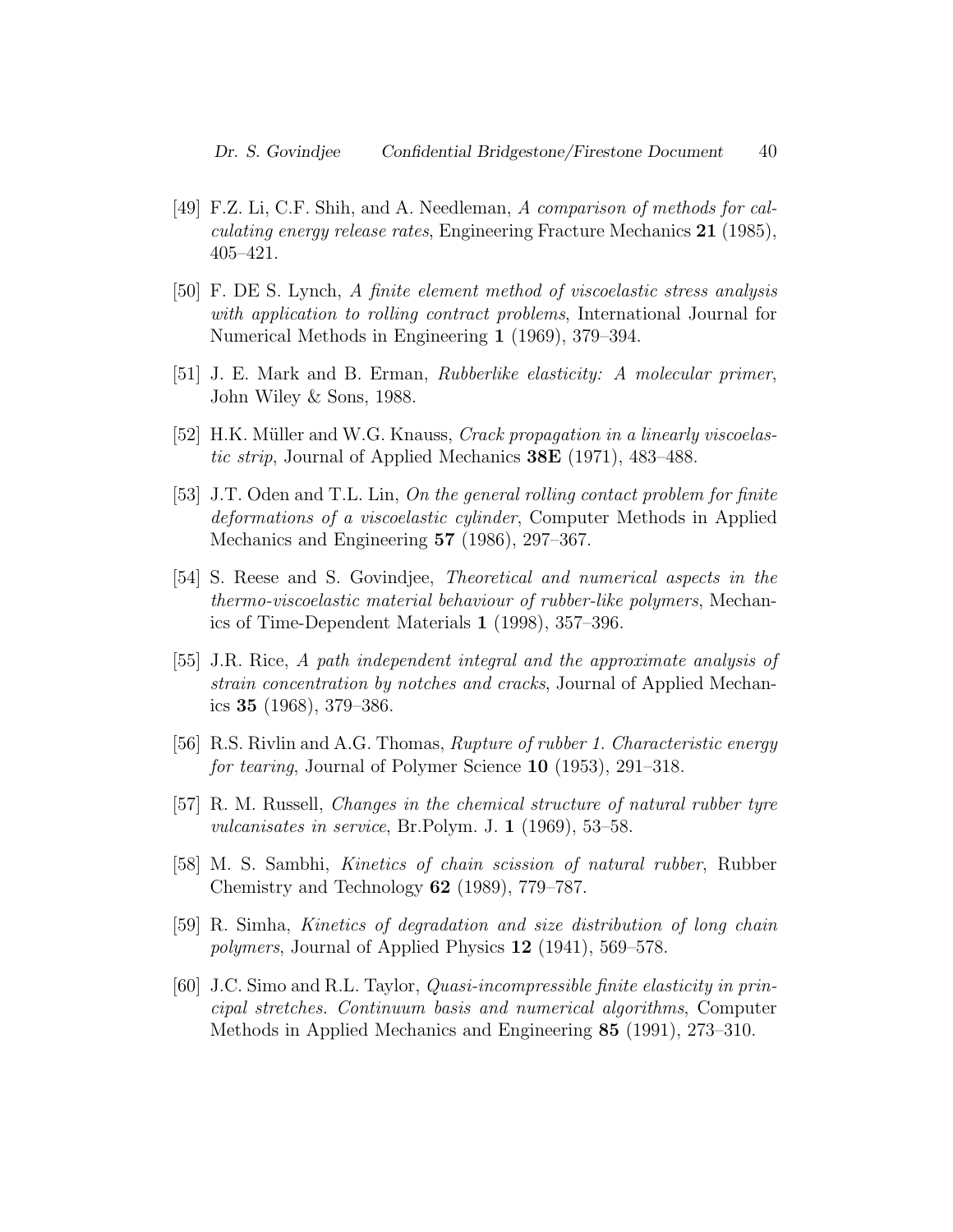- [61] T. D. Skinner, The cbs-accelerated sufuration of natural rubber and cis-1,4-polybutadienne, Rubber Chemistry and Technology 45 (1972), 182– 192.
- [62] S.B. Smeulders and S. Govindjee, A phenomenological model of an elastomer with an evolving molecular weight distribution, Journal of Rheology 43 (1999), 393–414.
- [63] A.J.M Spencer, Constitutive theory for strongly anisotropic solids, Continuum Theory of the Mechanics of Fibre-Reinforced Composites (A.J.M Spencer, ed.), Springer-Verlag, Wien, 1984, pp. 1–32.
- [64] P. Steinmann, Application of material forces to hyperelastic fracture mechanics. I. Continuum mechanical setting, International Journal of Solids and Structures 37 (2000), 7371–7391.
- [65] P. Steinmann, D. Ackermann, and F.J. Barth, Application of material forces to hyperelastic fracture mechanics. II. Computational setting, International Journal of Solids and Structures (2001), (to appear).
- [66] M. Tirrell and M. F. Malone, Stress-induced diffusion of macromolecules, Journal of Polymer Science, Polymer Physics Edition 15 (1977), 1569– 1583.
- [67] L. R. G. Treloar, The physics of rubber elasticiy, Oxford University Press, 1958.
- [68] G. J. van Amerongen, Influence of carbon black on the oxidation of natural rubber, Industrial Engineering Chemistry 45 (1953), 377–379.
- [69] , Oxidative and nonoxidative thermal degradation of rubber, Industrial Engineering Chemistry 47 (1955), 2565–2574.
- [70] J. H. Weiner, Statistical mechanics of elasticity, John Wiley and Sons, 1983.
- [71] J. Zhou, A constitutive model of polymer materials including chemical ageing and mechanical damage and its experimental verification, Polymer 34 (1993), 4252–4256.
- [72] O.C. Zienkiewicz and R.L. Taylor, The finite element method, volume 1, 5 ed., Butterworth and Heinemann, 2000.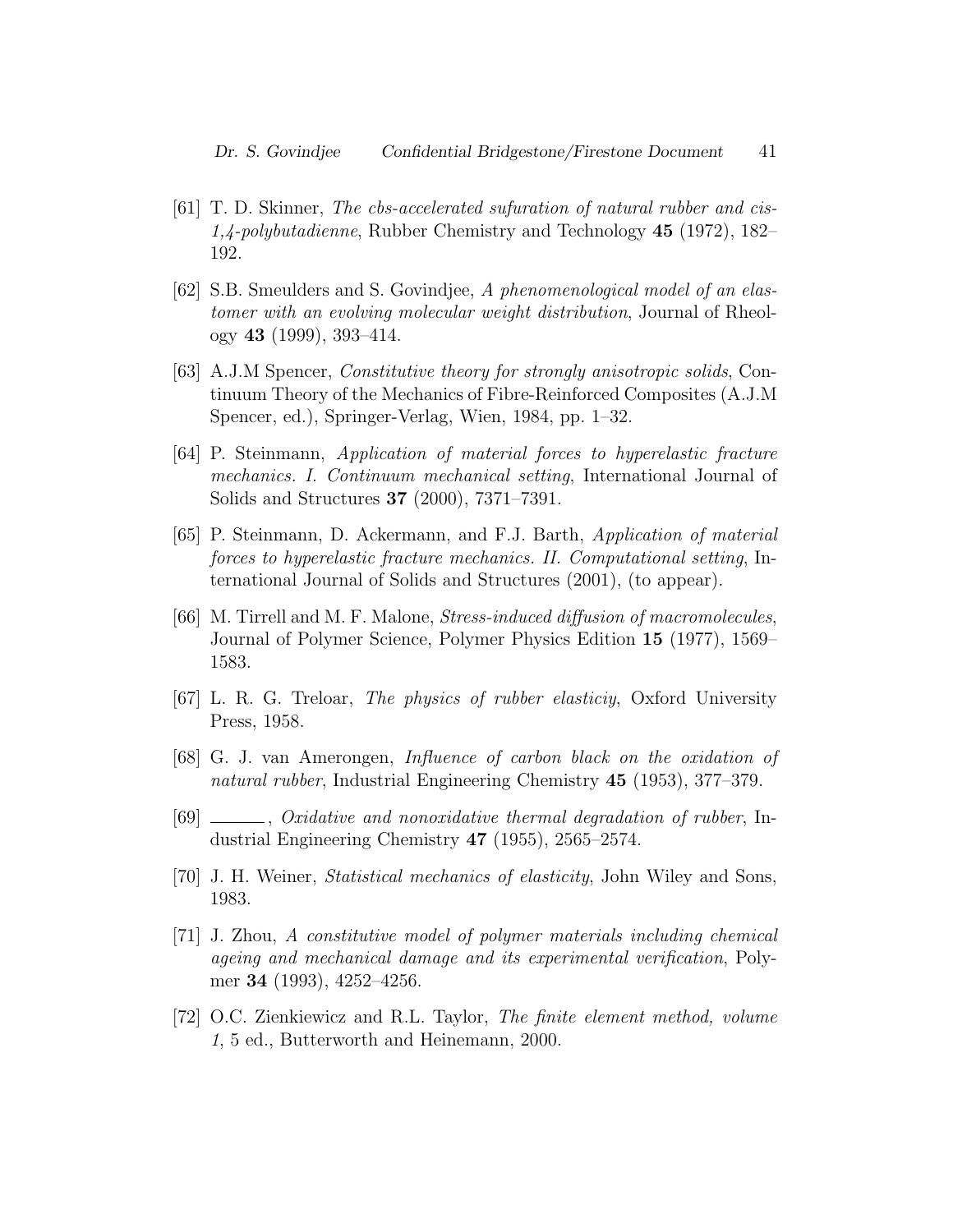[73] R. M. Ziff and E. D. McGrady, Kinetics of polymer degradation, Macromolecules 19 (1986), 2513–2519.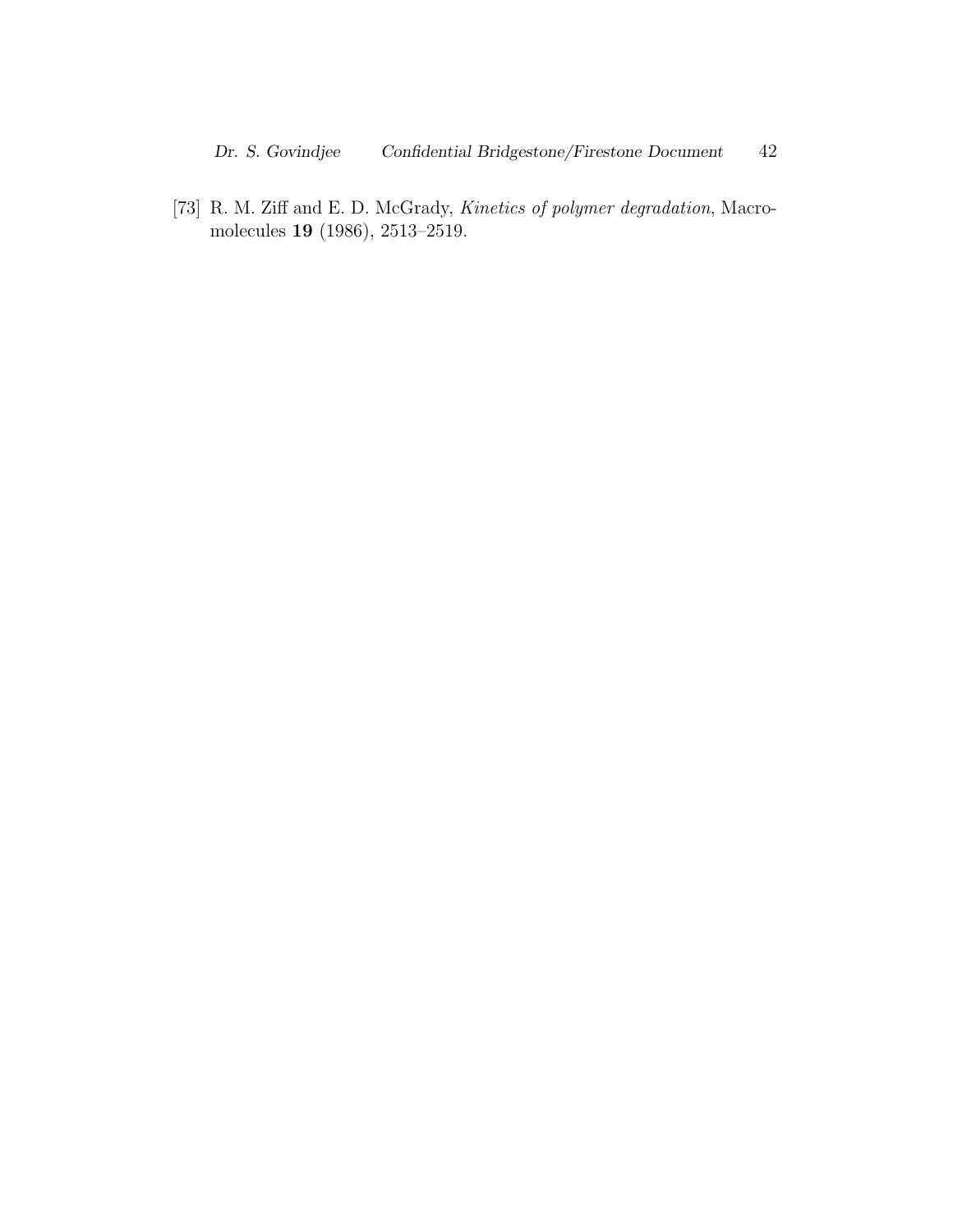## A Tables

|       |               |       | Unloaded Vehicle    Loaded Vehicle |       |
|-------|---------------|-------|------------------------------------|-------|
|       | $_{\rm Left}$ | Right | <b>Let</b> u                       | Right |
| Front |               |       |                                    |       |
| Rear  |               |       |                                    | 6.3   |

Table 1: Static vertical loads (kN) on tires for temperature tests.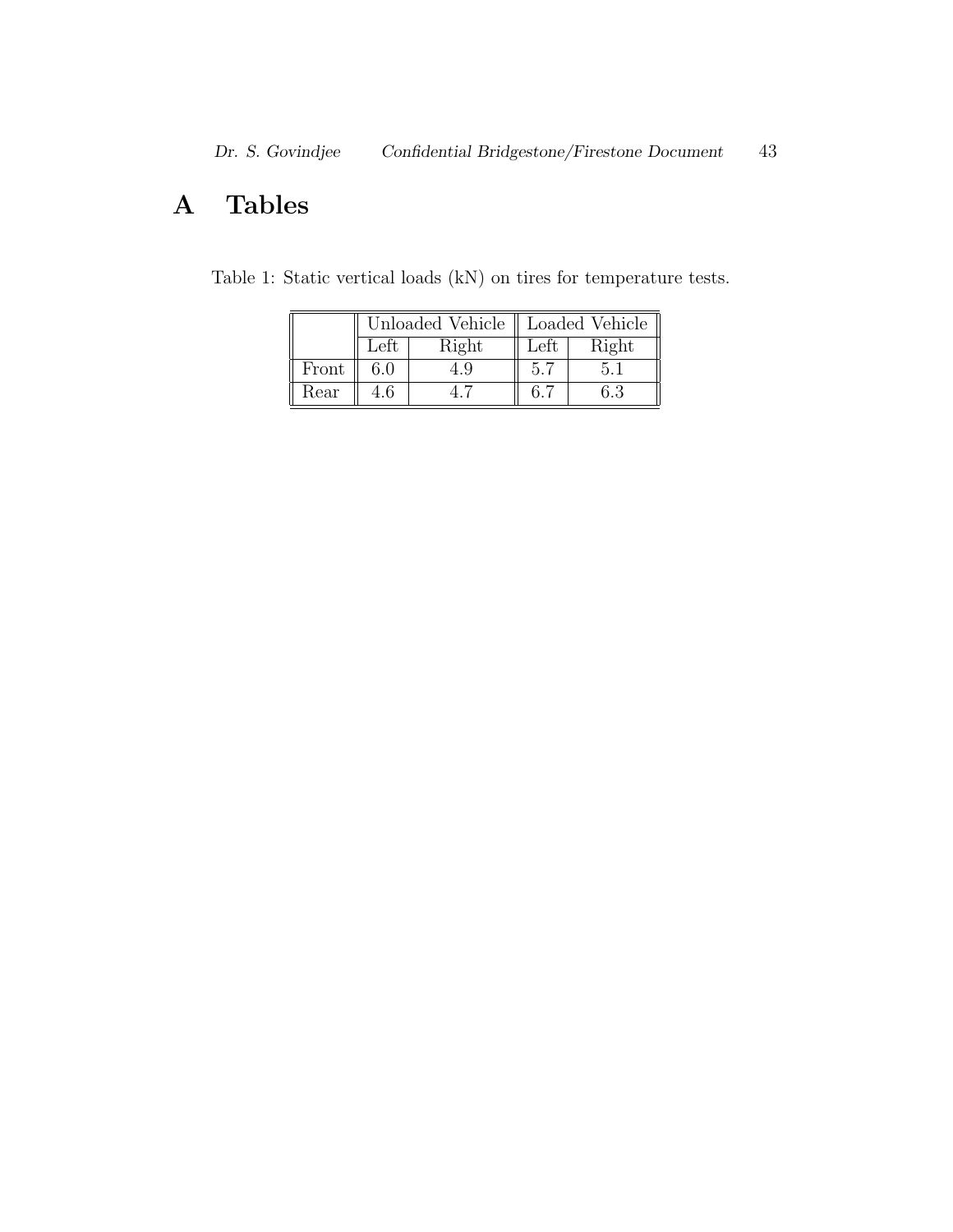Table 2: Laboratory differences for 167 tires that were tested at both BFS and Lab A.

| Measurement    | Lab        | Mean  | Std.      | Paired             | $z(H_o: \mu_D = 0)$ |
|----------------|------------|-------|-----------|--------------------|---------------------|
|                |            |       | Deviation | Difference         |                     |
|                |            |       |           | 95% CI             |                     |
|                |            |       |           |                    |                     |
| $%$ Elongation | Lab A      | 240.4 | 50.0      |                    |                     |
| to break       |            |       |           | $13.37 \pm 4.18$   | 6.27                |
|                | <b>BFS</b> | 227.1 | 51.9      |                    |                     |
| Stress at      | Lab A      | 16.0  | 2.06      |                    |                     |
| break          |            |       |           |                    |                     |
| $(N/mm^2)$     |            |       |           | $0.0574 \pm 0.218$ | 0.517               |
|                | <b>BFS</b> | 15.9  | 2.52      |                    |                     |
| 100%           | Lab A      | 5.71  | 1.25      |                    |                     |
| Modulus        |            |       |           |                    |                     |
| $(N/mm^2)$     |            |       |           | $0.573 \pm 0.113$  | 9.96                |
|                | <b>BFS</b> | 6.29  | 1.19      |                    |                     |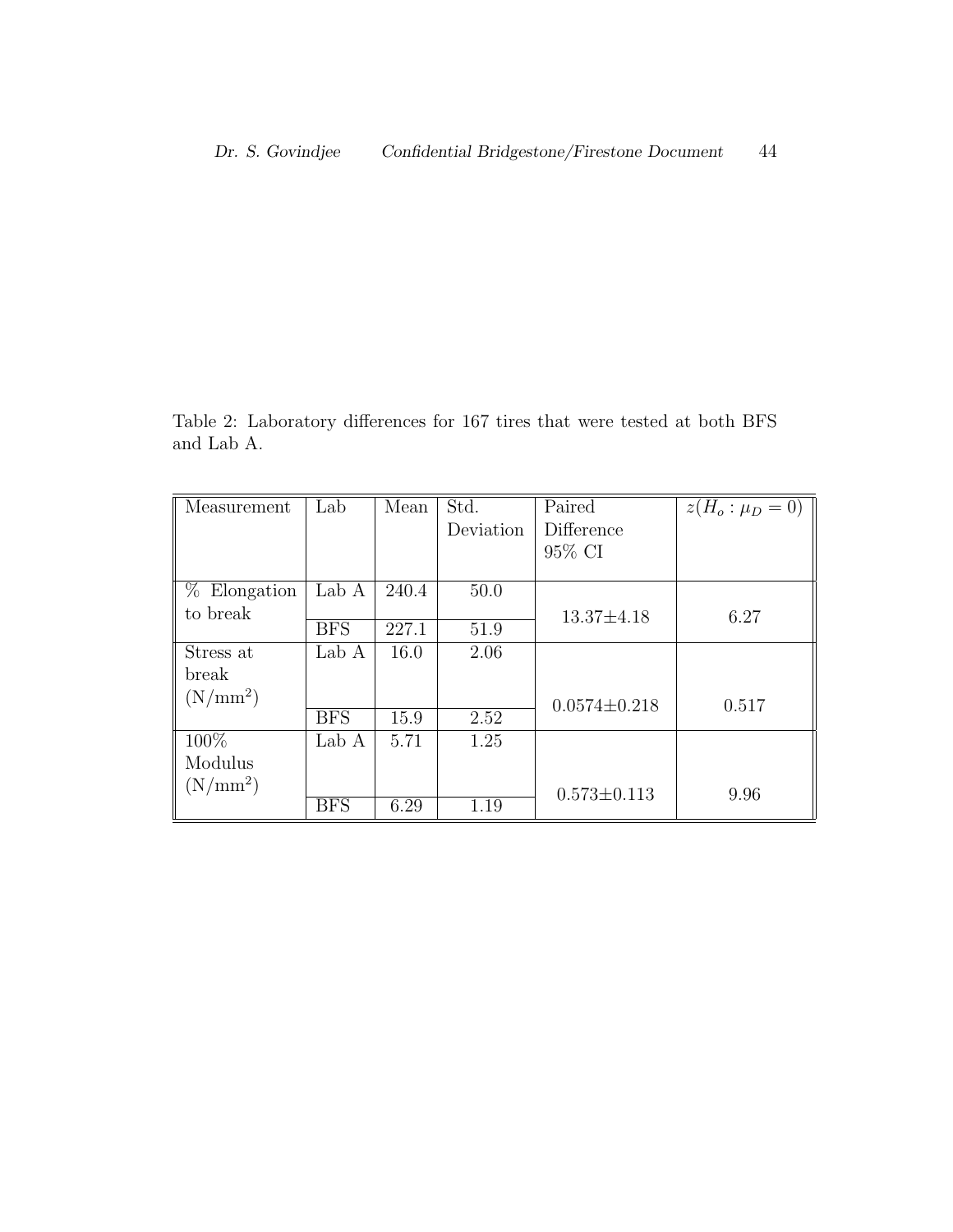Table 3:  $r^2$  regression values for elongation to break versus tread wear, 95% confidence intervals for slope of linear fit.

| Category       | $r^2$ linear-fit | Slope $95\%$ CI    | $\overline{r^2}$ exponential-fit |
|----------------|------------------|--------------------|----------------------------------|
| Decatur N ATX  | 0.2123           | $-0.827 \pm 0.605$ | 0.1743                           |
| Decatur N AT   | 0.3823           | $-1.20 \pm 0.432$  | 0.4051                           |
| Wilson N ATX   | 0.1349           | $-0.512 \pm 0.546$ | 0.1401                           |
| Wilson N AT    | 0.3889           | $-1.92 \pm 0.633$  | 0.4248                           |
| Joliette N ATX | 0.3693           | $-0.750 \pm 0.445$ | 0.3622                           |
| Joliette N AT  | 0.0033           | $0.0556 \pm 0.345$ | 0.0019                           |
| Decatur S ATX  | 0.5045           | $-0.866 \pm 0.232$ | 0.4929                           |
| Decatur S AT   | 0.5906           | $-1.09 \pm 0.238$  | 0.5869                           |
| Wilson S ATX   | 1.37e-7          | $0.001 \pm 0.576$  | 0.0008                           |
| Wilson S AT    | 0.4365           | $-2.14 \pm 0.592$  | 0.4540                           |
| Joliette S ATX | 0.3819           | $-1.15 \pm 0.526$  | 0.3651                           |
| Joliette S AT  | 0.0530           | $-0.440 \pm 0.558$ | 0.0405                           |

Table 4: Means and standard deviations for elongation to break by latitude and tire model. 95% confidence intervals for population comparisons with z-statistic.

| Category        | Mean  | Std. Deviation | Mean Difference | z-statistic |
|-----------------|-------|----------------|-----------------|-------------|
|                 |       |                | 95% CI          |             |
|                 |       |                |                 |             |
| Southern ATX    | 175.5 | 33.8           | $72.9 \pm 9.68$ | 14.8        |
| Northern ATX    | 248.4 | 34.3           |                 |             |
| Southern AT     | 234.3 | 43.1           | $40.4 \pm 9.76$ | 8.11        |
| Northern AT     | 274.7 | 45.6           |                 |             |
| Southern ATX vs |       |                | $58.8 \pm 8.83$ | 13.0        |
| Southern AT     |       |                |                 |             |
| Northern ATX vs |       |                | $26.3 \pm 10.5$ | 4.88        |
| orthern AT      |       |                |                 |             |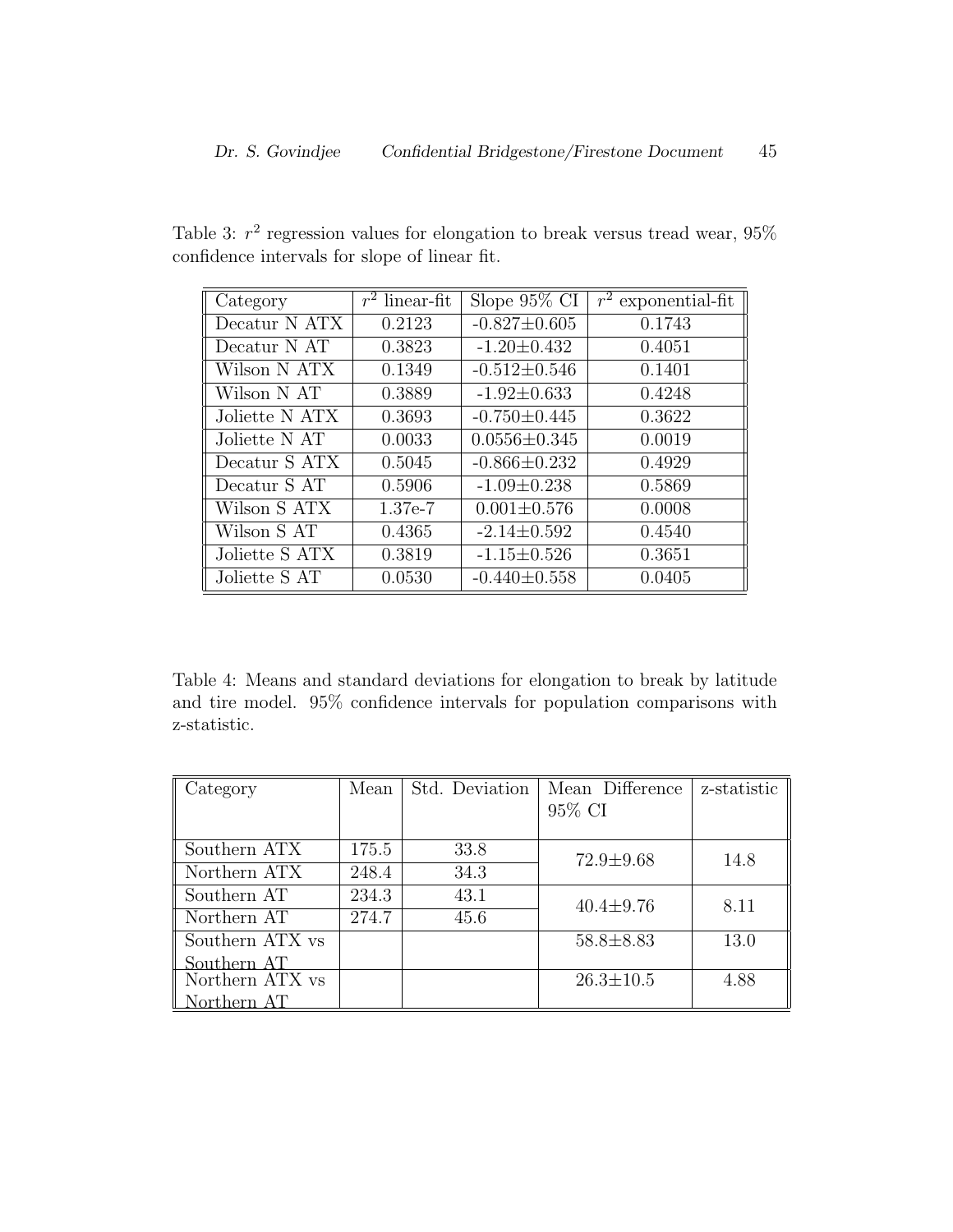Table 5: Means and standard deviations for elongation to break by latitude and tire model at zero percent tread wear. 95% confidence intervals for population comparisons with z-statistic.

| Category             | Mean  | Std. Deviation | Mean Difference | z-statistic       |
|----------------------|-------|----------------|-----------------|-------------------|
|                      |       |                | 95% CI          |                   |
|                      |       |                |                 |                   |
| Southern ATX         | 185.7 | 28.9           | $87.0 \pm 17.4$ | $10.0^a$          |
| Northern ATX         | 272.8 | 30.8           |                 |                   |
| Southern AT          | 261.1 | 34.8           | $39.6 \pm 16.0$ | 4.84              |
| Northern AT          | 300.6 | 44.8           |                 |                   |
| Southern ATX vs      |       |                | $75.3 \pm 17.8$ | $8.46^{b}$        |
| Southern AT          |       |                |                 |                   |
| Northern ATX vs      |       |                | $27.9 \pm 18.7$ | 2.96 <sup>c</sup> |
| ${\rm for therm~AT}$ |       |                |                 |                   |

<sup>a</sup>t-statistic is used here;  $t_{0.025} = 2.012$ <sup>b</sup>t-statistic is used here;  $t_{0.025} = 2.001$ <sup>c</sup>t-statistic is used here,  $t_{0.025} = 1.989$ 

Table 6:  $r^2$  regression values for 100% modulus versus tread wear.

| Category       | $r^2$ linear-fit | Slope 95% CI       | $\overline{r^2}$ exponential-fit |
|----------------|------------------|--------------------|----------------------------------|
| Decatur N ATX  | 0.1279           | $0.016 \pm 0.016$  | 0.1743                           |
| Decatur N AT   | 0.1075           | $0.018 \pm 0.014$  | 0.4051                           |
| Wilson N ATX   | 0.1663           | $0.015 \pm 0.014$  | 0.1401                           |
| Wilson N AT    | 0.1058           | $0.012 \pm 0.009$  | 0.4248                           |
| Joliette N ATX | 0.3358           | $0.018 \pm 0.012$  | 0.3622                           |
| Joliette N AT  | 0.1179           | $-0.010 \pm 0.010$ | 0.0019                           |
| Decatur S ATX  | 0.1243           | $0.027 \pm 0.020$  | 0.4929                           |
| Decatur S AT   | 0.2609           | $0.019 \pm 0.008$  | 0.5869                           |
| Wilson S ATX   | 0.0258           | $0.008 \pm 0.020$  | 8.3e-4                           |
| Wilson S $AT$  | 0.3626           | $0.031 \pm 0.010$  | 0.4540                           |
| Joliette S ATX | 0.1676           | $0.035 \pm 0.028$  | 0.3615                           |
| Joliette S AT  | 0.1032           | $-0.017 \pm 0.015$ | 0.0405                           |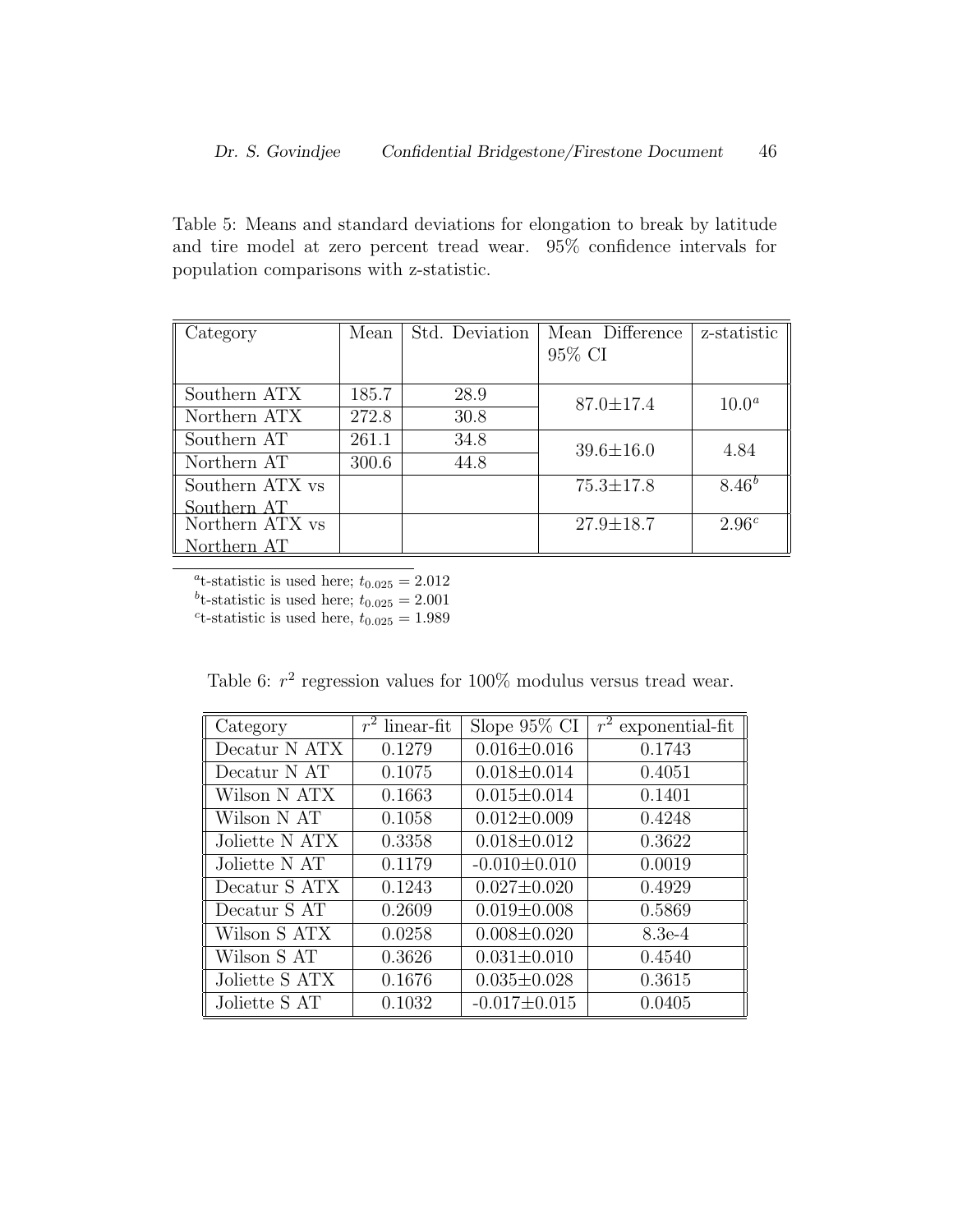Table 7: Means and standard deviations for 100% modulus by latitude and tire model. 95% confidence intervals for population comparisons with zstatistic.

| Category                     | Mean $(N/mm^2)$ | Std. Deviation | Mean Difference   | z-statistic |
|------------------------------|-----------------|----------------|-------------------|-------------|
|                              |                 |                | 95% CI            |             |
|                              |                 |                |                   |             |
| Southern ATX                 | 7.31            | 1.68           | $1.93 \pm 0.357$  | 10.6        |
| Northern ATX                 | 5.39            | 0.86           |                   |             |
| Southern AT                  | 6.01            | 0.96           | $0.793 \pm 0.199$ | 7.80        |
| $\parallel$ Northern AT      | 5.22            | 0.87           |                   |             |
| Southern ATX vs              |                 |                | $1.30 \pm 0.335$  | 7.62        |
| Southern AT                  |                 |                |                   |             |
| Northern $ATX$ <sub>VS</sub> |                 |                | $0.168 \pm 0.235$ | 1.40        |
| orthern AT                   |                 |                |                   |             |

Table 8: Means and standard deviations for 100% modulus by latitude and tire model at zero percent tread wear. 95% confidence intervals for population comparisons with z-statistic.

| Category                | Mean $(N/mm^2)$ | Std. Deviation | Mean Difference   | z-statistic    |
|-------------------------|-----------------|----------------|-------------------|----------------|
|                         |                 |                | 95% CI            |                |
|                         |                 |                |                   |                |
| Southern ATX            | 6.75            | 1.13           | $1.94 \pm 0.517$  | $7.56^{\circ}$ |
| Northern ATX            | 4.81            | 0.66           |                   |                |
| Southern AT             | 5.39            | 0.86           | $0.301 \pm 0.326$ | 1.81           |
| $\parallel$ Northern AT | 5.09            | 0.70           |                   |                |
| Southern ATX vs         |                 |                | $1.36 \pm 0.522$  | $5.22^{b}$     |
| Southern AT             |                 |                |                   |                |
| Northern ATX vs         |                 |                | $0.283 \pm 0.315$ | $1.78^{c}$     |
| orthern AT              |                 |                |                   |                |

<sup>a</sup>t-statistic is used here;  $t_{0.025} = 2.012$ <sup>b</sup>t-statistic is used here;  $t_{0.025} = 2.001$ <sup>c</sup>t-statistic is used here,  $t_{0.025} = 1.989$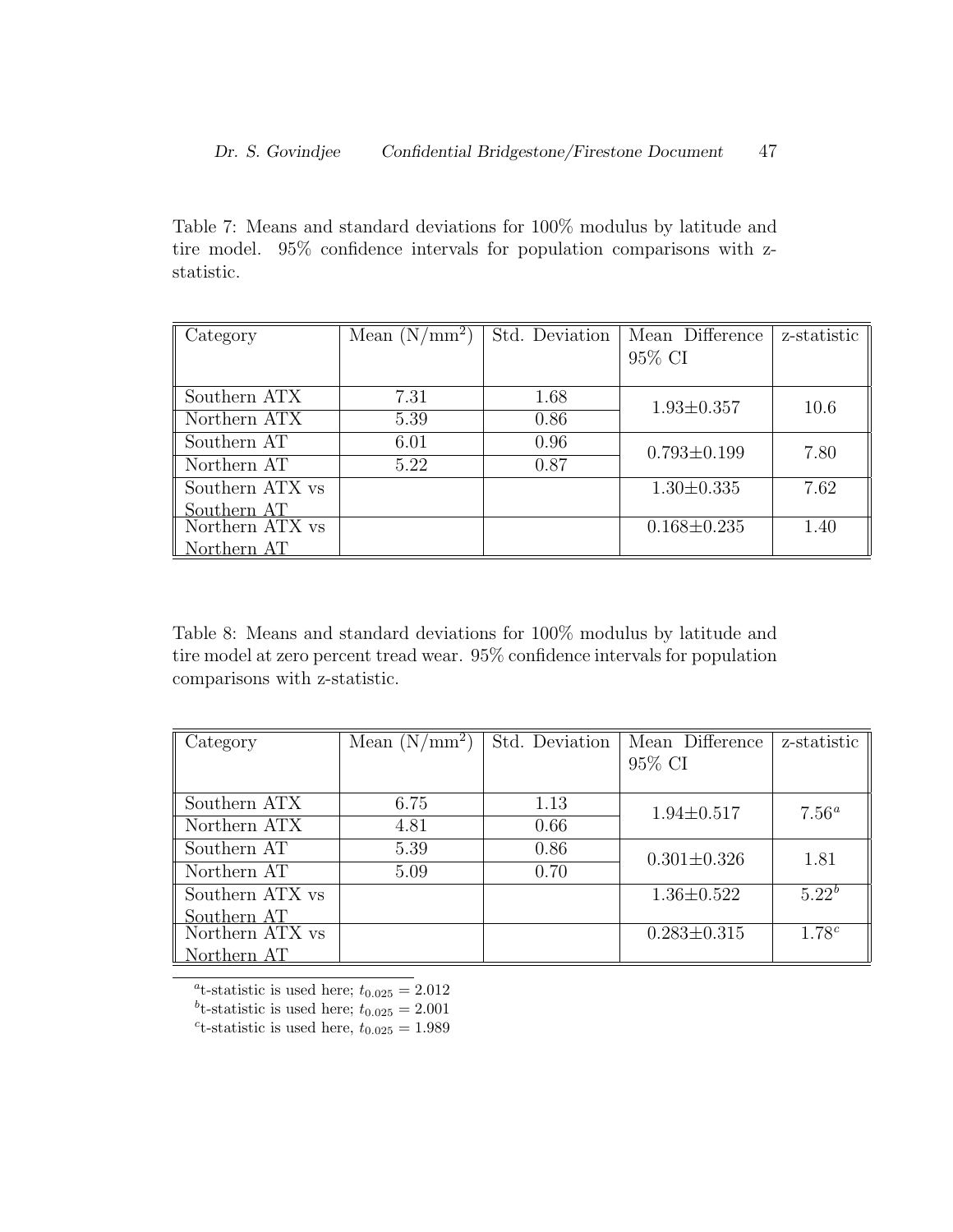| Category       | $\overline{r^2}$ linear-fit | Slope $95\%$ CI    | exponential-fit |
|----------------|-----------------------------|--------------------|-----------------|
| Decatur N ATX  | 0.3131                      | $-0.198 \pm 0.407$ | 0.3000          |
| Decatur N AT   | 0.0025                      | $0.031 \pm 0.466$  | 0.0004          |
| Wilson N ATX   | 0.0326                      | $-0.063 \pm 0.625$ | 0.0304          |
| Wilson N AT    | 0.0899                      | $0.178 \pm 0.566$  | 0.0646          |
| Joliette N ATX | 0.7563                      | $-0.580 \pm 1.001$ | 0.7378          |
| Joliette N AT  | 0.0860                      | $-0.178 \pm 0.409$ | 0.0770          |
| Decatur S ATX  | 0.0487                      | $0.133 \pm 0.237$  | 0.0402          |
| Decatur S AT   | 0.2694                      | $-0.225 \pm 0.160$ | 0.2731          |
| Wilson S ATX   | 0.0023                      | $-0.052 \pm 0.825$ | 0.0050          |
| Wilson S AT    | 0.0702                      | $-0.119 \pm 0.214$ | 0.0762          |
| Joliette S ATX | 0.0227                      | $0.140 \pm 0.921$  | 0.0185          |
| Joliette S AT  | 0.2241                      | $-0.308 \pm 0.403$ | 0.2421          |

Table 9:  $r^2$  regression values for peel force versus tread wear, 95% confidence intervals for slope of linear fit.

Table 10: Means and standard deviations for peel force by tire model and plant.

| Category       | Mean(N) | Std. Deviation |
|----------------|---------|----------------|
| Southern ATX   | 63.0    | 19.9           |
| Northern ATX   | 71.12   | 15.4           |
| Southern AT    | 72.2    | 14.2           |
| Northern AT    | 78.31   | 12.6           |
| Decatur South  | 58.31   | 11.0           |
| Decatur North  | 65.13   | 9.59           |
| Wilson South   | 77.57   | 16.9           |
| Wilson North   | 82.17   | 11.1           |
| Joliette South | 78.90   | 18.8           |
| Joliette North | 82.43   | 12.9           |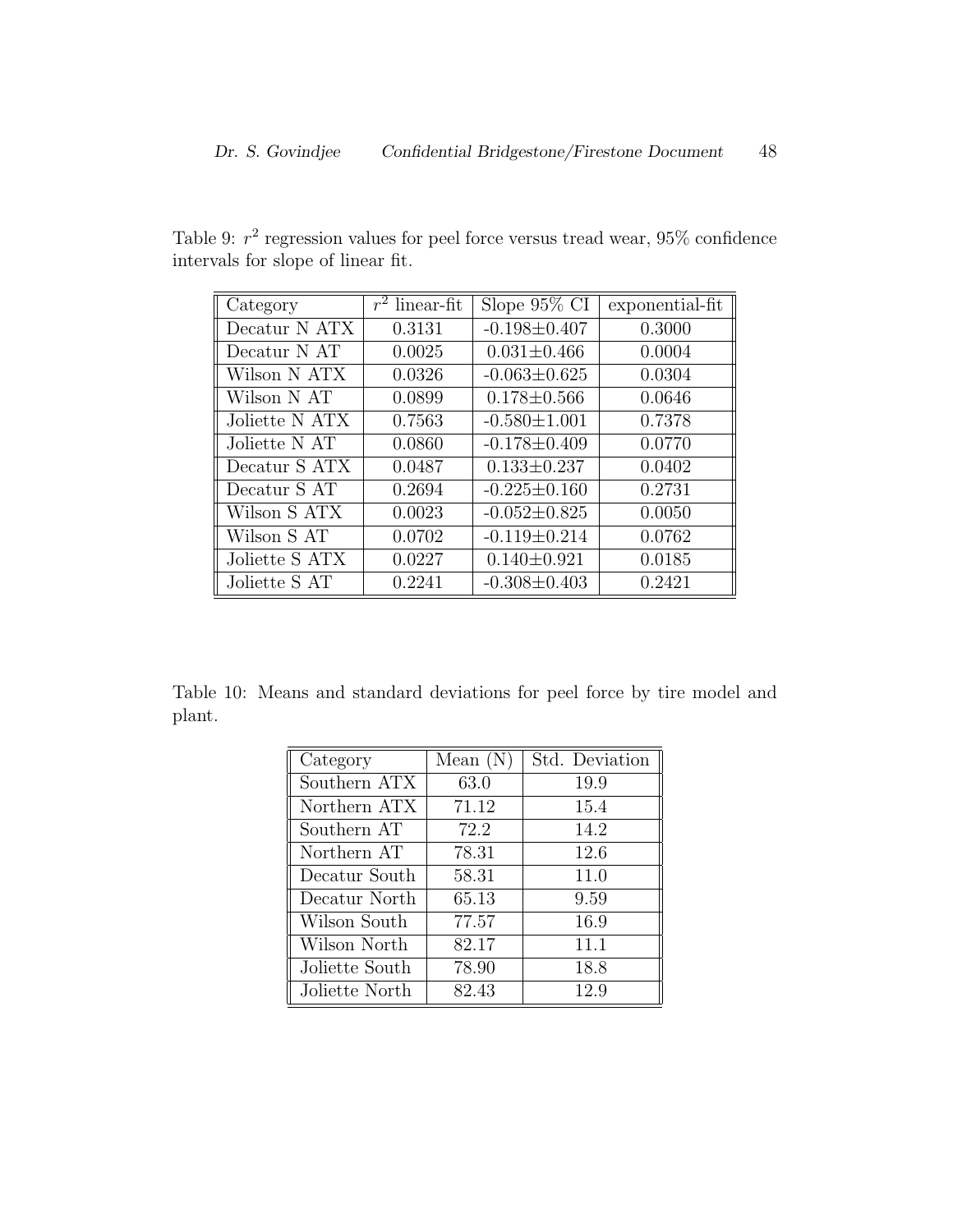| Comparisons      | Mean Difference | z-statistic           |
|------------------|-----------------|-----------------------|
|                  | 95% CI          |                       |
| Southern ATX vs  | $8.16 \pm 11.2$ | $1.45^{\overline{a}}$ |
| Northern ATX     |                 |                       |
| Southern AT vs   | $6.13 \pm 5.78$ | 2.08                  |
| Northern AT      |                 |                       |
| Southern AT vs   | $9.22 \pm 6.78$ | 2.67                  |
| Southern ATX     |                 |                       |
| Northern AT vs   | $7.19 \pm 8.60$ | 1.69 <sup>b</sup>     |
| Northern ATX     |                 |                       |
| Decatur South vs | $19.8 \pm 5.64$ | 6.88                  |
| Wilson and Joli- |                 |                       |
| ette South       |                 |                       |
| Decatur North vs | $17.2 \pm 6.79$ | 5.06 <sup>c</sup>     |
| Wilson and Joli- |                 |                       |
| ette North       |                 |                       |
| Zero Tread Wear  | $19.2 \pm 11.4$ | $3.\overline{60^d}$   |
| Decatur South vs |                 |                       |
| Wilson and Joli- |                 |                       |
| ette South       |                 |                       |
| Zero Tread Wear  | $21.1 \pm 23.6$ | 2.19 <sup>e</sup>     |
| Decatur North vs |                 |                       |
| Wilson and Joli- |                 |                       |
| ette North       |                 |                       |

Table 11: Mean differences and confidence intervals for peel forces.

<sup>a</sup>t-statistic is used here;  $t_{0.025} = 2.0$ ; Wilcoxon ranksum test rejects the standard null hypothesis at  $\alpha = 0.05$  with a  $z = 2.250$ .

<sup>b</sup>t-statistic is used here;  $t_{0.025} = 2.0168$ ; Wilcoxon ranksum test does not reject the standard null hypothesis at  $\alpha = 0.05$  with a  $z = 1.81$ .

<sup>c</sup>t-statistic is used here;  $t_{0.025} = 2.0168$ ; Wilcoxon ranksum test rejects the standard null hypothesis at  $\alpha = 0.05$  with a  $z = 4.27$ .

<sup>d</sup>t-statistic is used here;  $t_{0.025} = 2.131$ 

<sup>e</sup>t-statistic is used here;  $t_{0.025} = 2.447$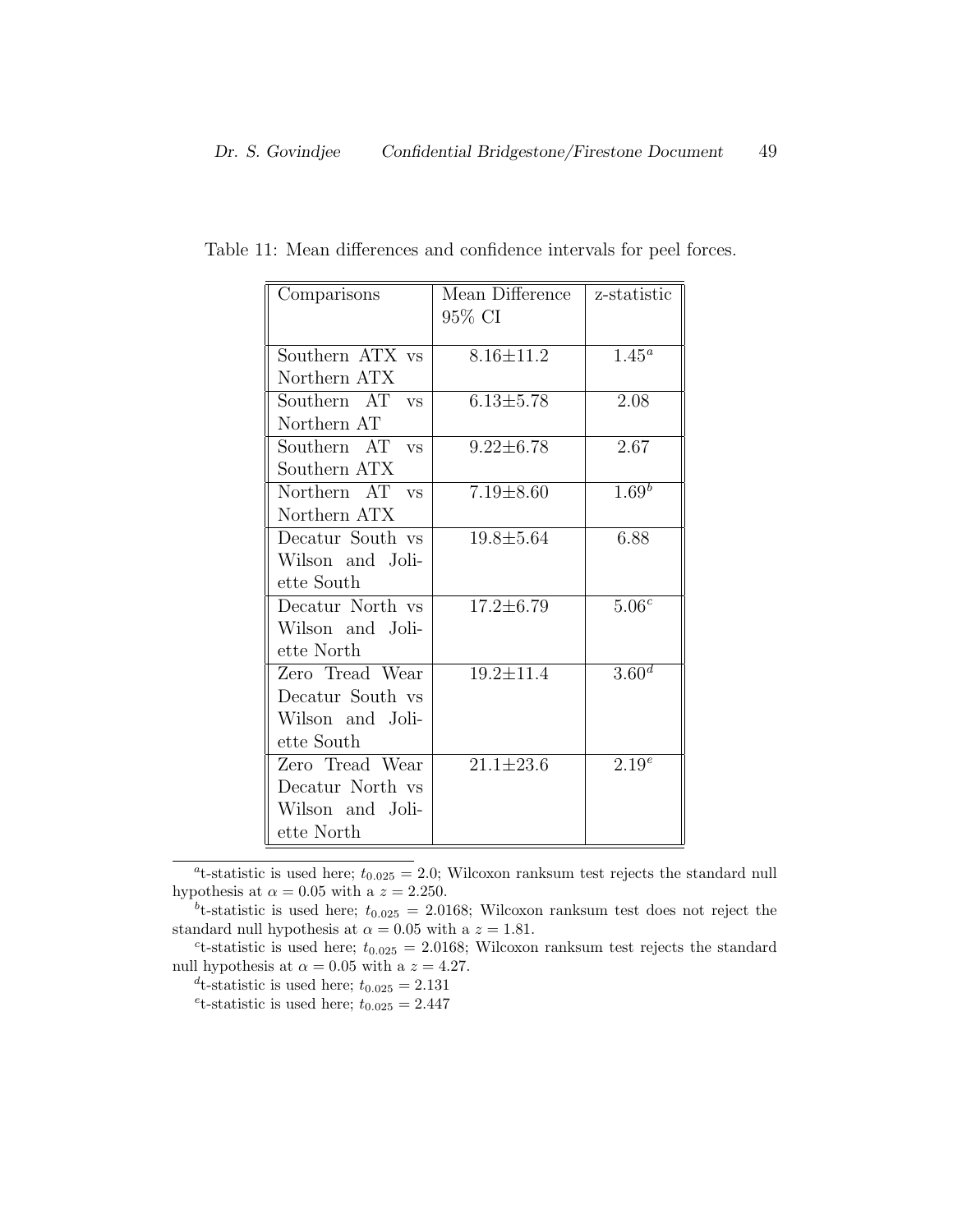Table 12: Peel force means converted to critical energy release rate by plant and model.

| Category       | Mean $(kJ/m^2)$ |  |
|----------------|-----------------|--|
| Southern ATX   | 4.65            |  |
| Northern ATX   | 5.06            |  |
| Southern AT    | 5.12            |  |
| Northern AT    | 5.41            |  |
| Decatur South  | 4.40            |  |
| Decatur North  | 4.76            |  |
| Wilson South   | 5.37            |  |
| Wilson North   | 5.58            |  |
| Joliette South | 5.43            |  |
| Joliette North | 5.59            |  |

Table 13: Percent of tires that showed belt edge cracking at either of the two circumferential locations examined and the total number of tires examined in this part of the study.

| Category       | Detection rate $(\%)$ | Sample size |
|----------------|-----------------------|-------------|
| Decatur South  | 26.0                  | 172         |
| Decatur North  | 4.6                   | 152         |
| Wilson South   | 48.0                  | 50          |
| Wilson North   | 16.0                  | 31          |
| Joliette South | 61.0                  | 46          |
| Joliette North | 23.0                  | 31          |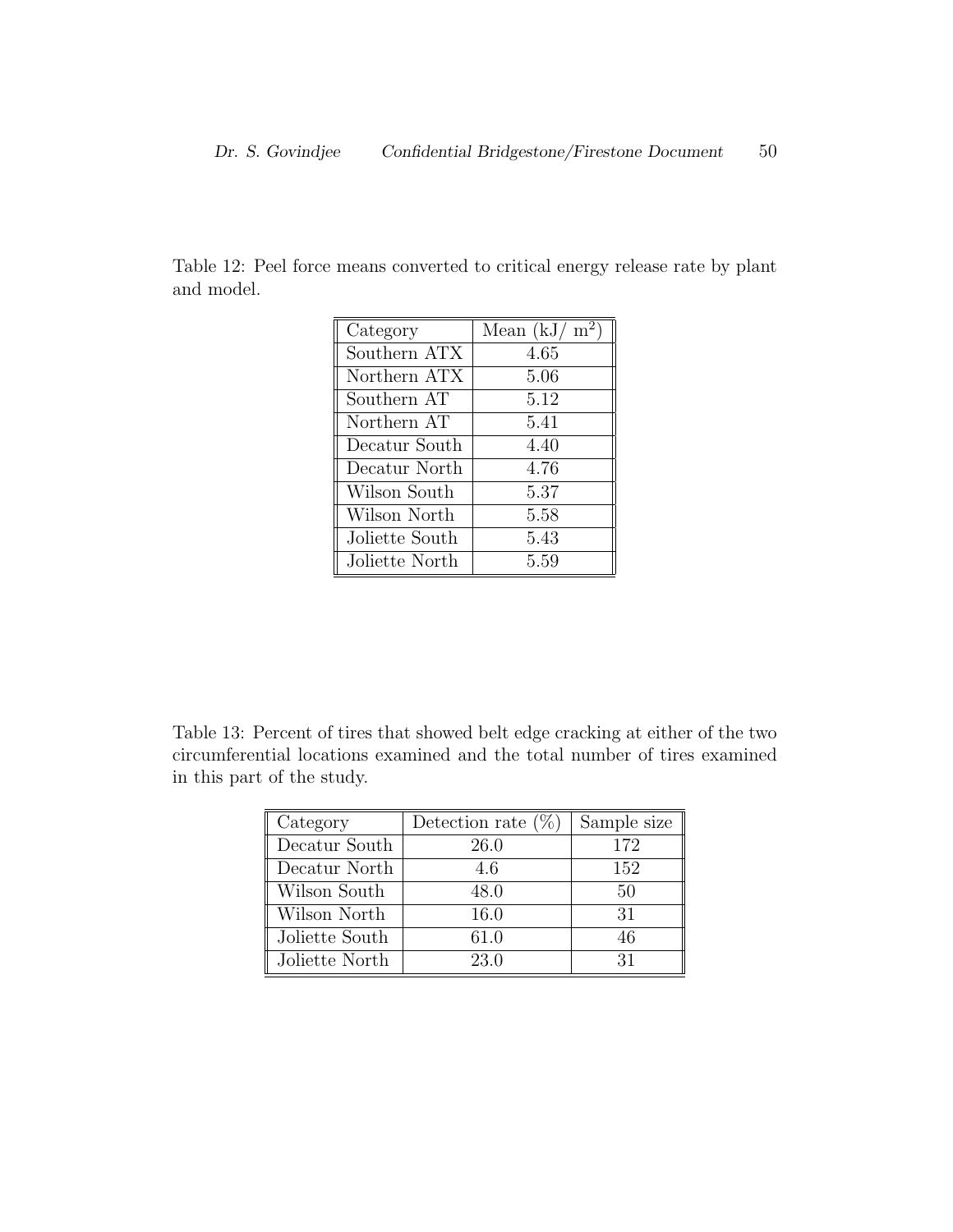| Category           | $r^2$ linear-fit | Slope $95\%$ CI    |
|--------------------|------------------|--------------------|
| Decatur J2917 new  | 0.984            | $0.246 \pm 0.043$  |
| Decatur J2917 aged | 0.467            | $0.291 \pm 0.432$  |
| Wilson J2917 new   | 0.700            | $0.160 \pm 0.145$  |
| Wilson J2917 aged  | 0.260            | $0.217 \pm 0.509$  |
| Decatur J2757 new  | 0.630            | $0.149 \pm 0.158$  |
| Decatur J2757 aged | 0.597            | $0.269 \pm 0.306$  |
| Wilson $J2757$ new | 0.032            | $-0.034 \pm 0.261$ |
| Wilson J2757 aged  | 0.030            | $0.069 \pm 0.544$  |

Table 14:  $r^2$  regression values for 100% modulus versus lubricant percentage and 95% confidence intervals for slope of linear fit.

Table 15:  $r^2$  regression values for ring toughness versus lubricant percentage and 95% confidence intervals for slope of linear fit.

| Category           | $\overline{r^2 \text{ linear-fit}}$ | Slope 95% CI           |
|--------------------|-------------------------------------|------------------------|
| Decatur J2917 new  | 0.374                               | $-259.371 \pm 465.935$ |
| Decatur J2917 aged | 0.274                               | $74.229 \pm 167.579$   |
| Wilson J2917 new   | 0.291                               | $-443.371 \pm 961.136$ |
| Wilson J2917 aged  | 0.101                               | 44.857±186.203         |
| Decatur J2757 new  | 0.522                               | $-745.029 \pm 990.146$ |
| Decatur J2757 aged | 0.006                               | $-23.600 \pm 410.028$  |
| Wilson J2757 new   | 0.227                               | $-176.171\pm 450.713$  |
| Wilson J2757 aged  | 0.389                               | 222.514±387.161        |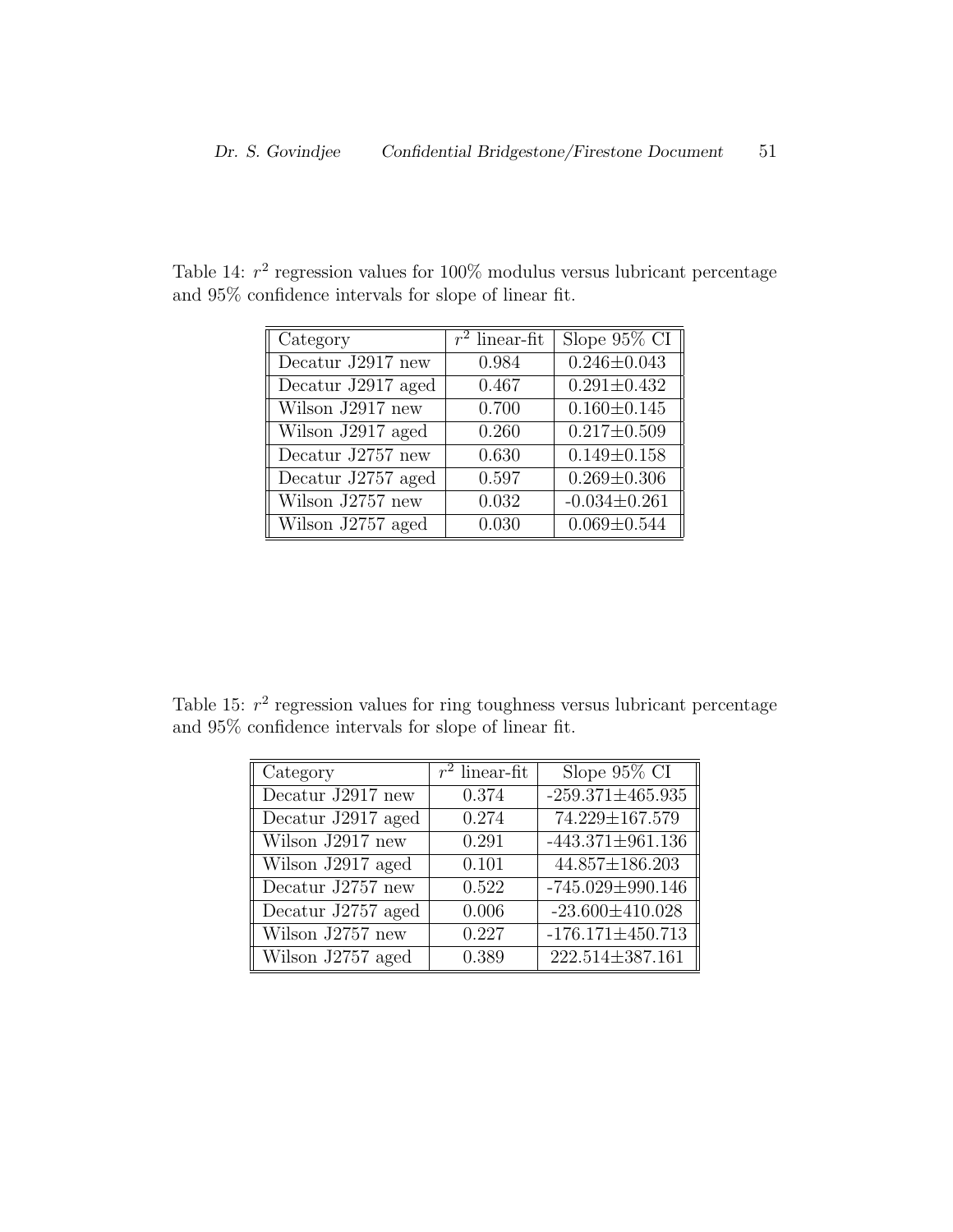Table 16:  $r^2$  regression values for one inch adhesion test versus lubricant percentage and 95% confidence intervals for slope of linear fit.

| Category                      | $r^2$ linear-fit | Slope $95\%$ CI    |
|-------------------------------|------------------|--------------------|
| Decatur J2917 new             | 0.835            | $-6.448 \pm 3.982$ |
| Decatur J2917 aged            | 0.507            | $-2.450 \pm 3.353$ |
| Wilson $J\overline{2917}$ new | 0.764            | $-6.750 \pm 5.209$ |
| Wilson J2917 aged             | 0.288            | $-2.068 \pm 4.512$ |
| Decatur J2757 new             | 0.659            | $-4.283 \pm 4.279$ |
| Decatur J2757 aged            | 0.671            | $-3.136 \pm 3.046$ |
| Wilson J2757 new              | 0.000            | $0.040 \pm 6.649$  |
| Wilson J2757 aged             | 0.046            | $-0.503 \pm 3.188$ |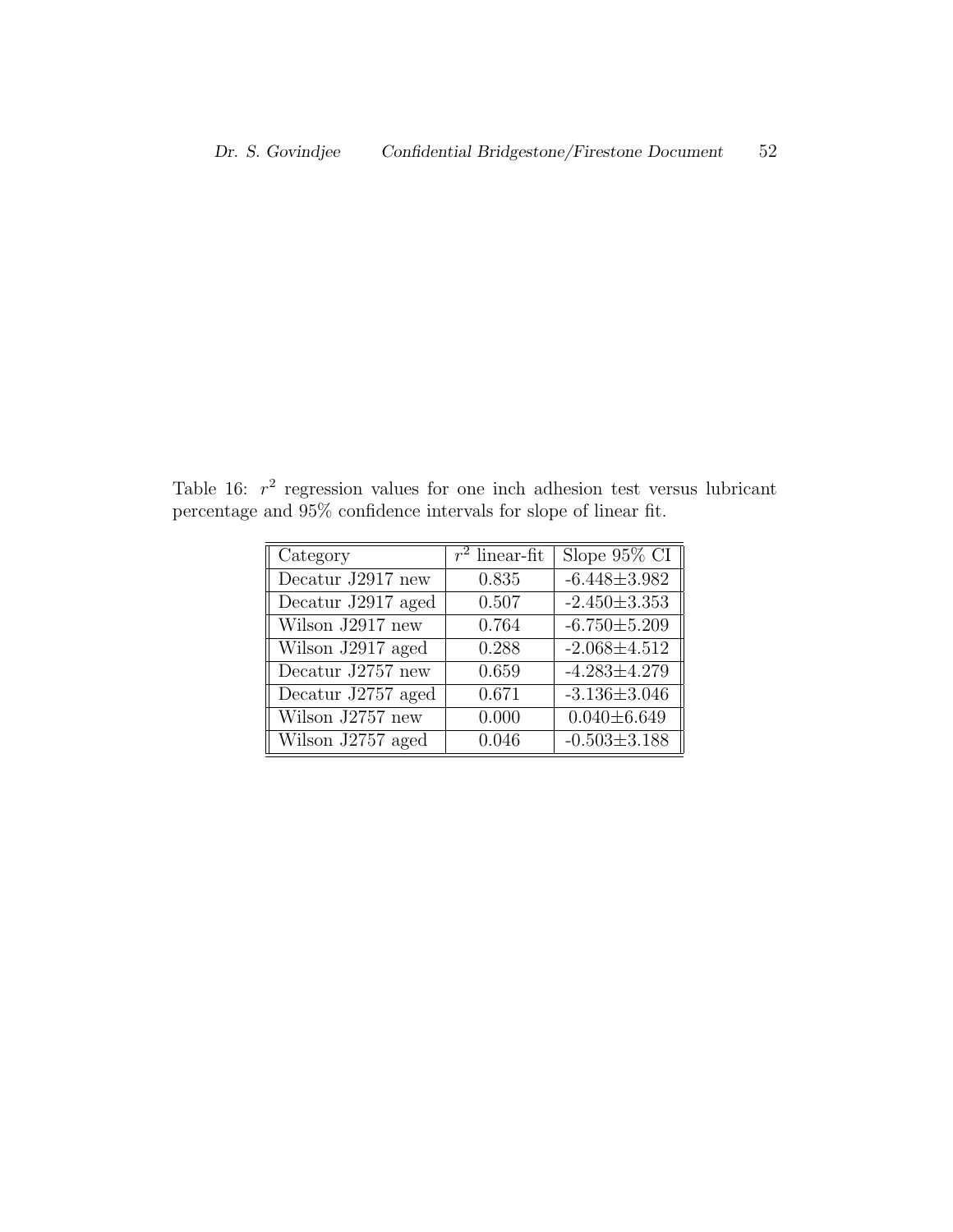## B Figures



Figure 1: Belt edge crack example from a steel belted radial tire.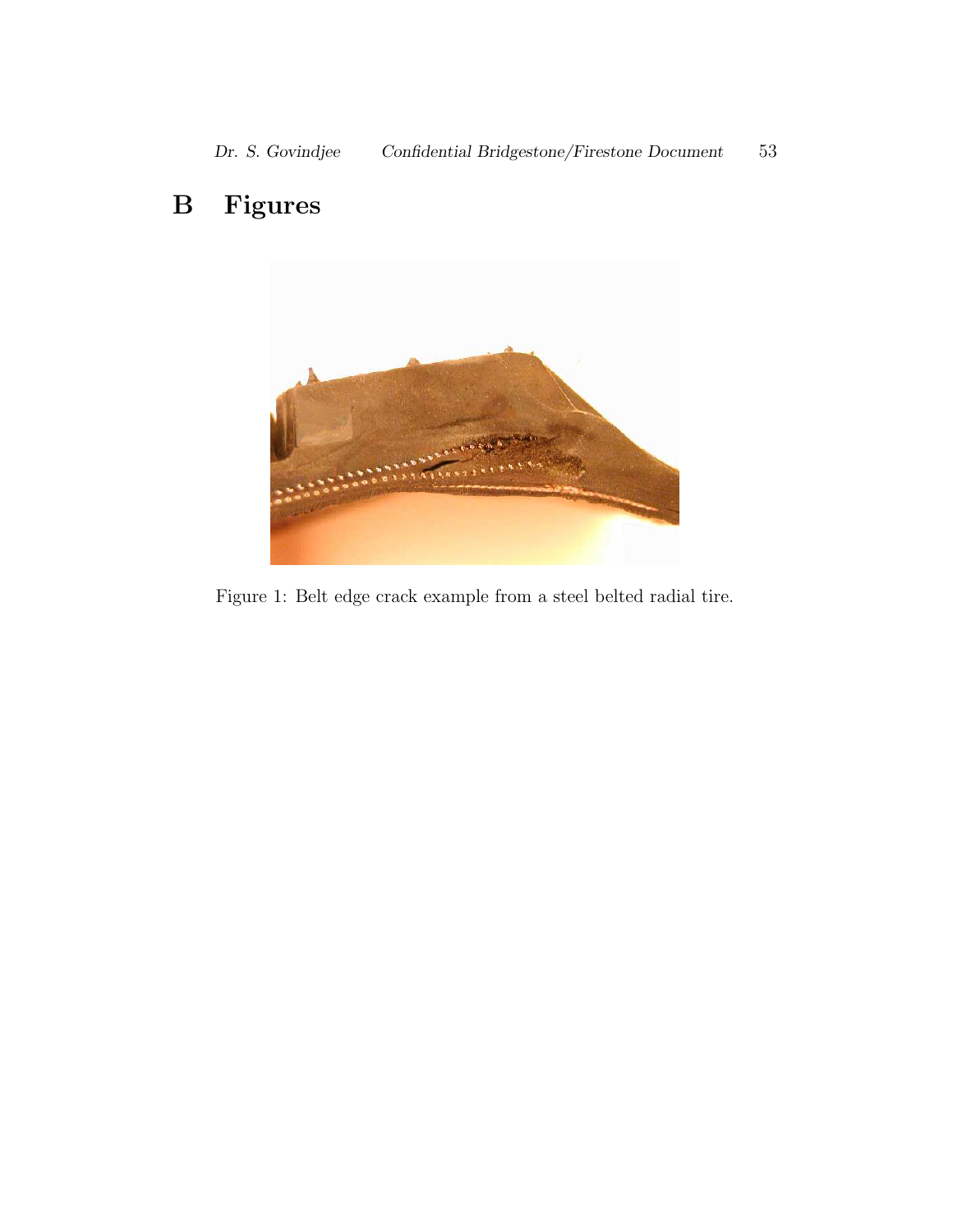

Figure 2: Thermal increment at belt edge versus cold adjusted inflation pressure at 105 kph for unloaded vehicle.



Figure 3: Thermal increment at belt edge versus cold adjusted inflation pressure at 137 kph for unloaded vehicle.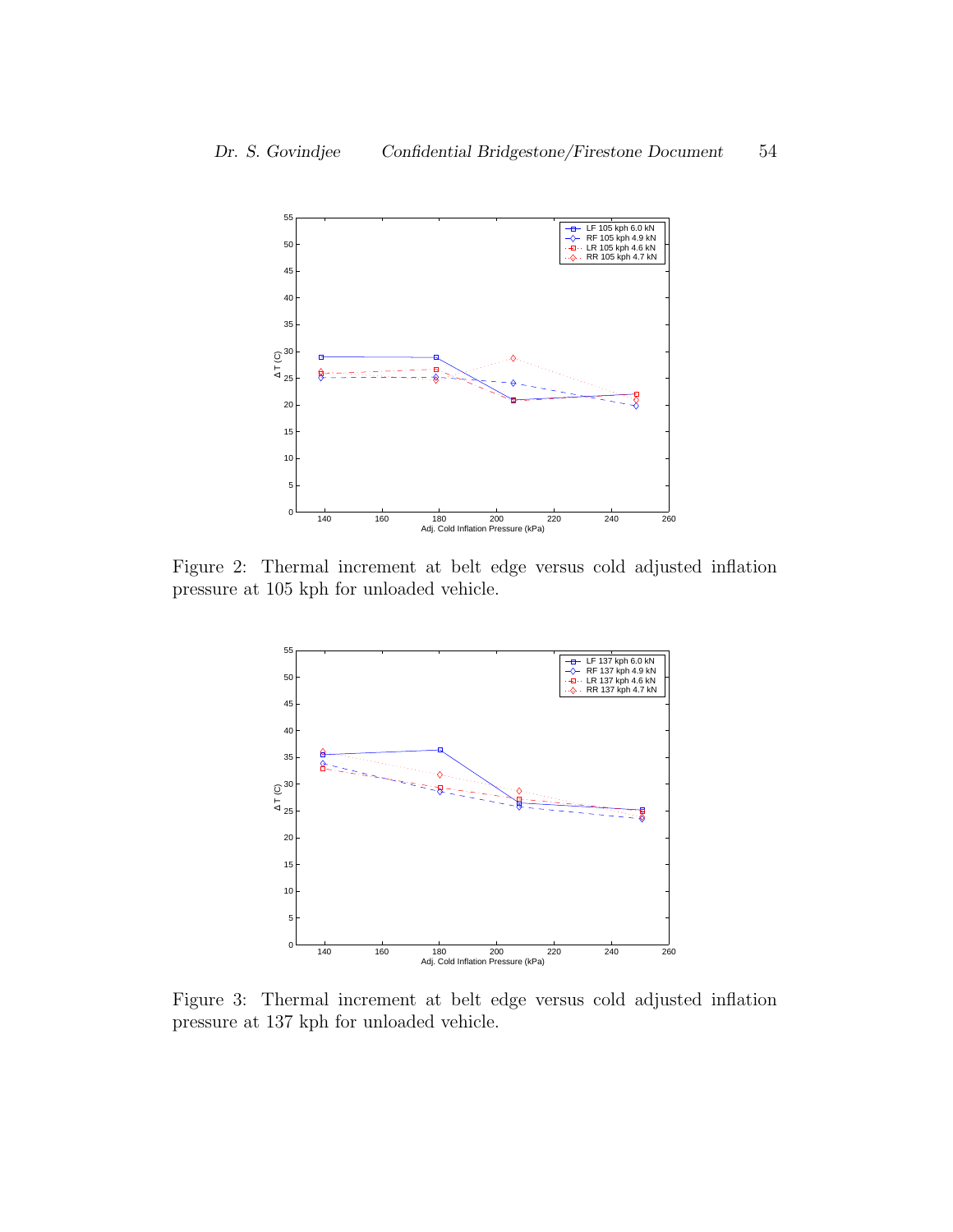

Figure 4: Thermal increment at belt edge versus cold adjusted inflation pressure at 105 kph for RGAWR loaded vehicle.



Figure 5: Thermal increment at belt edge versus cold adjusted inflation pressure at 137 kph for RGAWR loaded vehicle.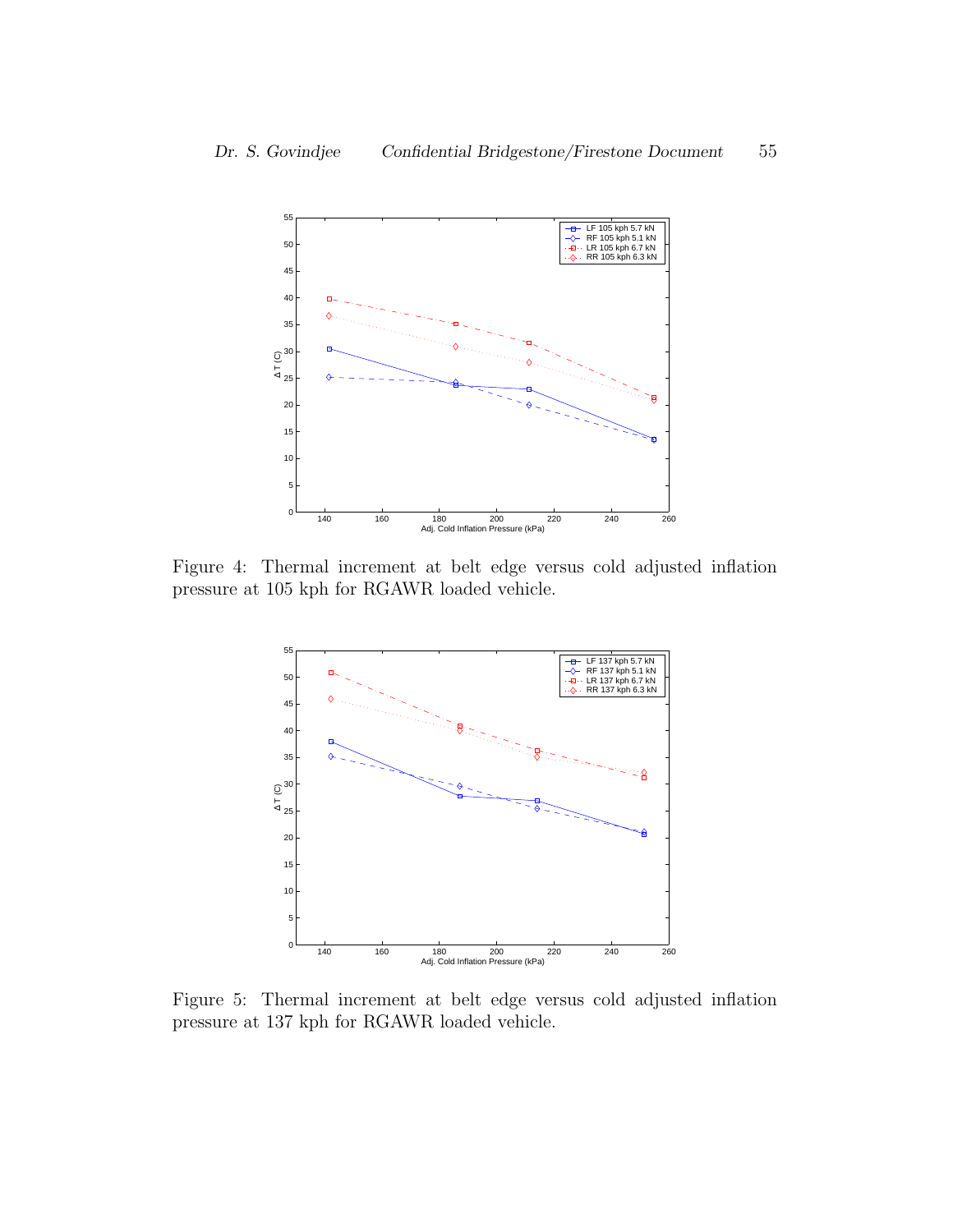

Figure 6: Close-up view of load cell affixed to tire.



Figure 7: Side view of Ford Explorer with load cells attached.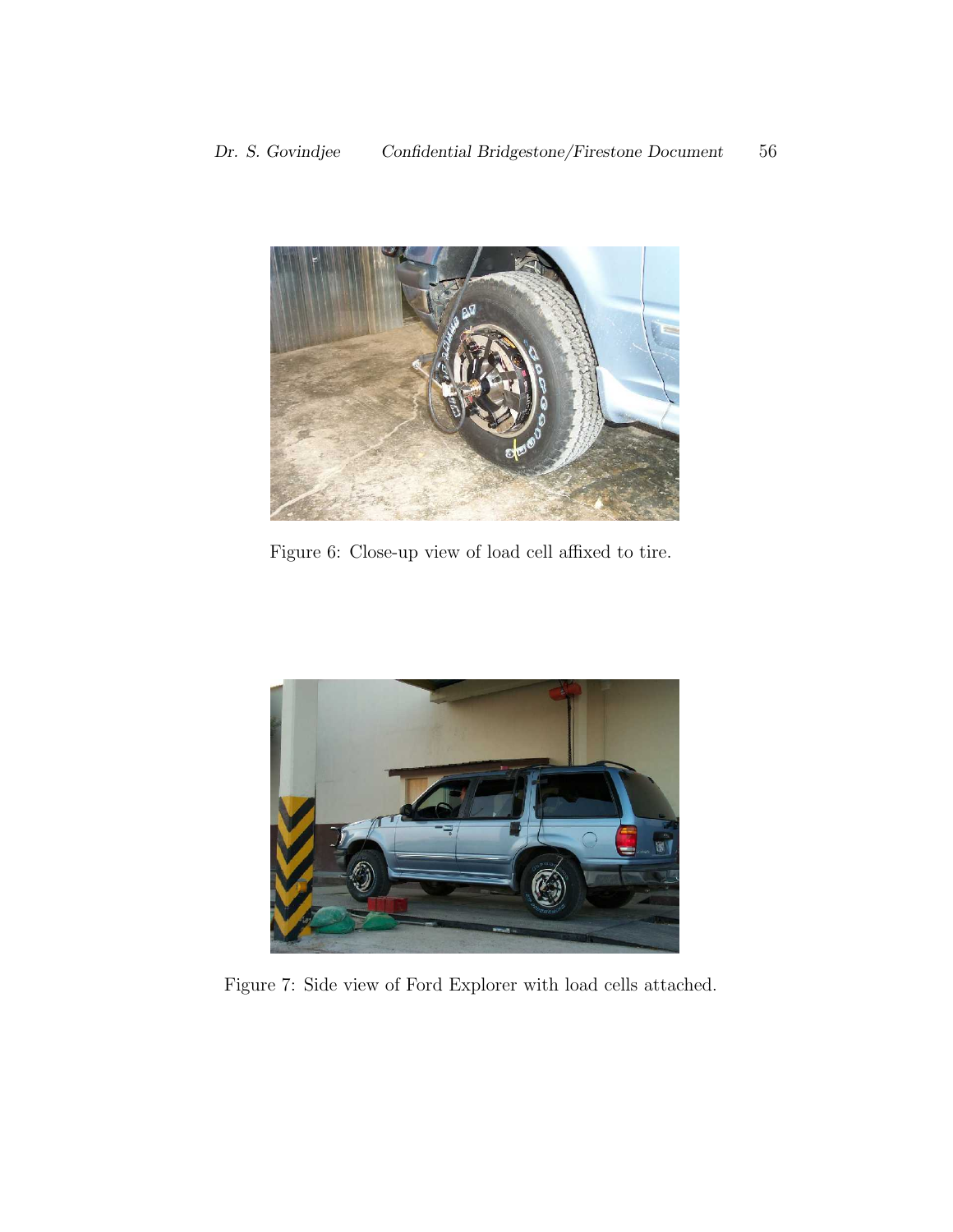

Figure 8: Dynamic load histogram for vertical forces applied by Explorer to left front tire at the Ranger RGAWR condition. Vertical line indicates static mean load.



Figure 9: Dynamic load histogram for vertical forces applied by Explorer to left rear tire at the Ranger RGAWR condition. Vertical line indicates static mean load.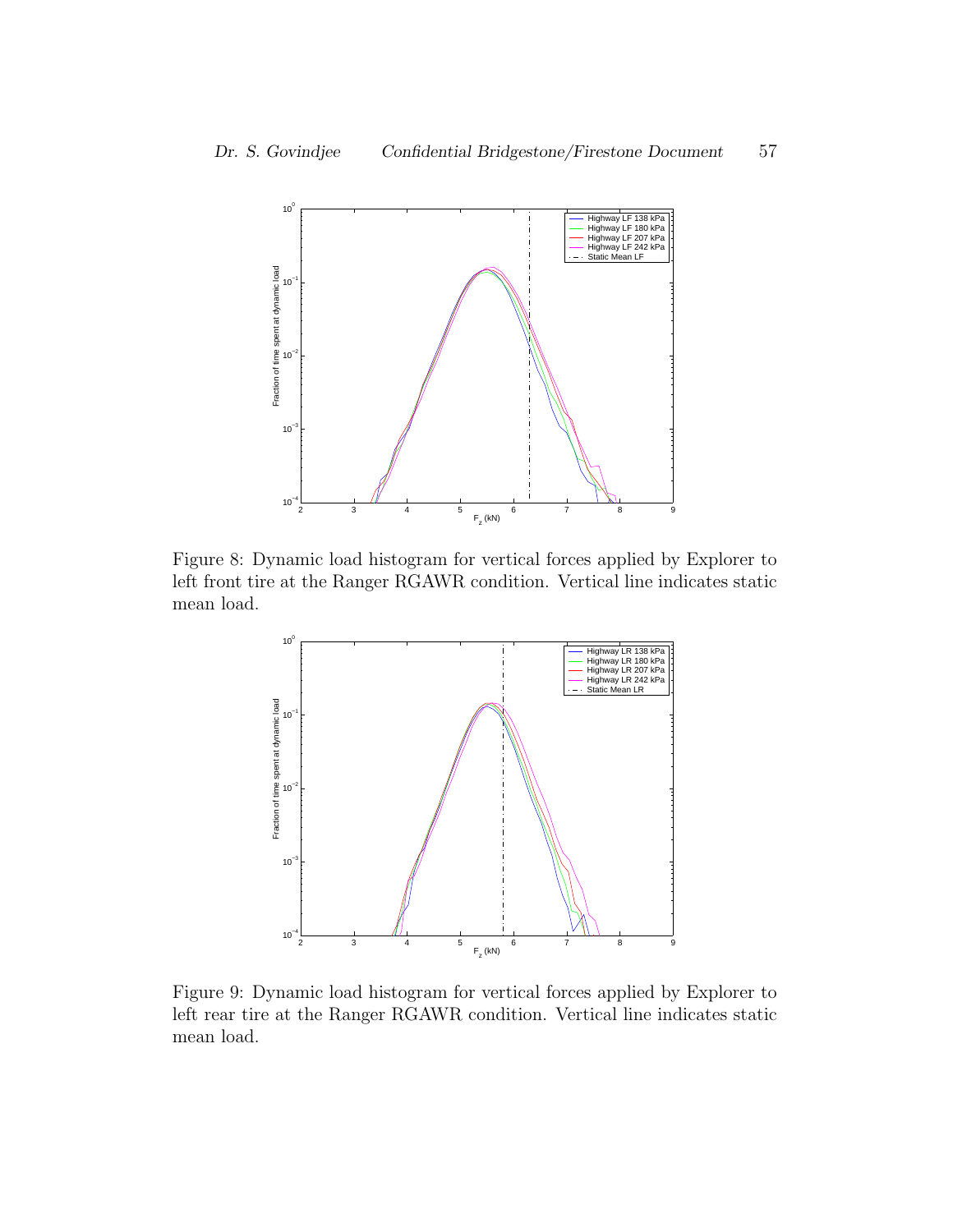

Figure 10: Angular position is measured counter-clockwise from the horizontal. Thus  $-\pi/2$  denotes the center of the footprint and  $\pi/2$  the top of the tire.



Figure 11: Energy release rate as a function of angular position from the horizontal for a 25.5 mm crack at 120 kph under a 4.4 kN load.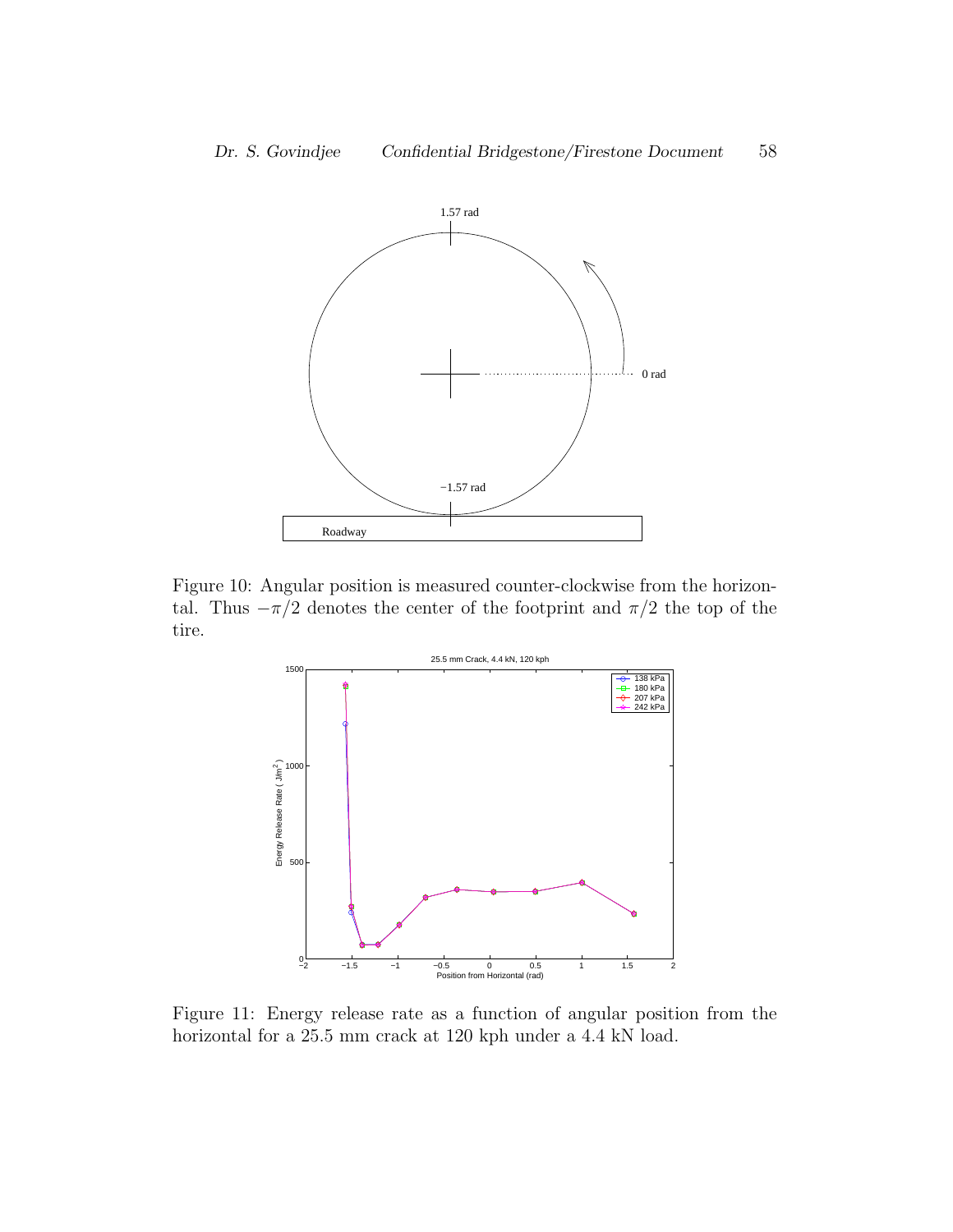

Figure 12: Energy release rate as a function of angular position from the horizontal for a 25.5 mm crack at an inflation pressure of 180 kPa and a 4.4 kN load.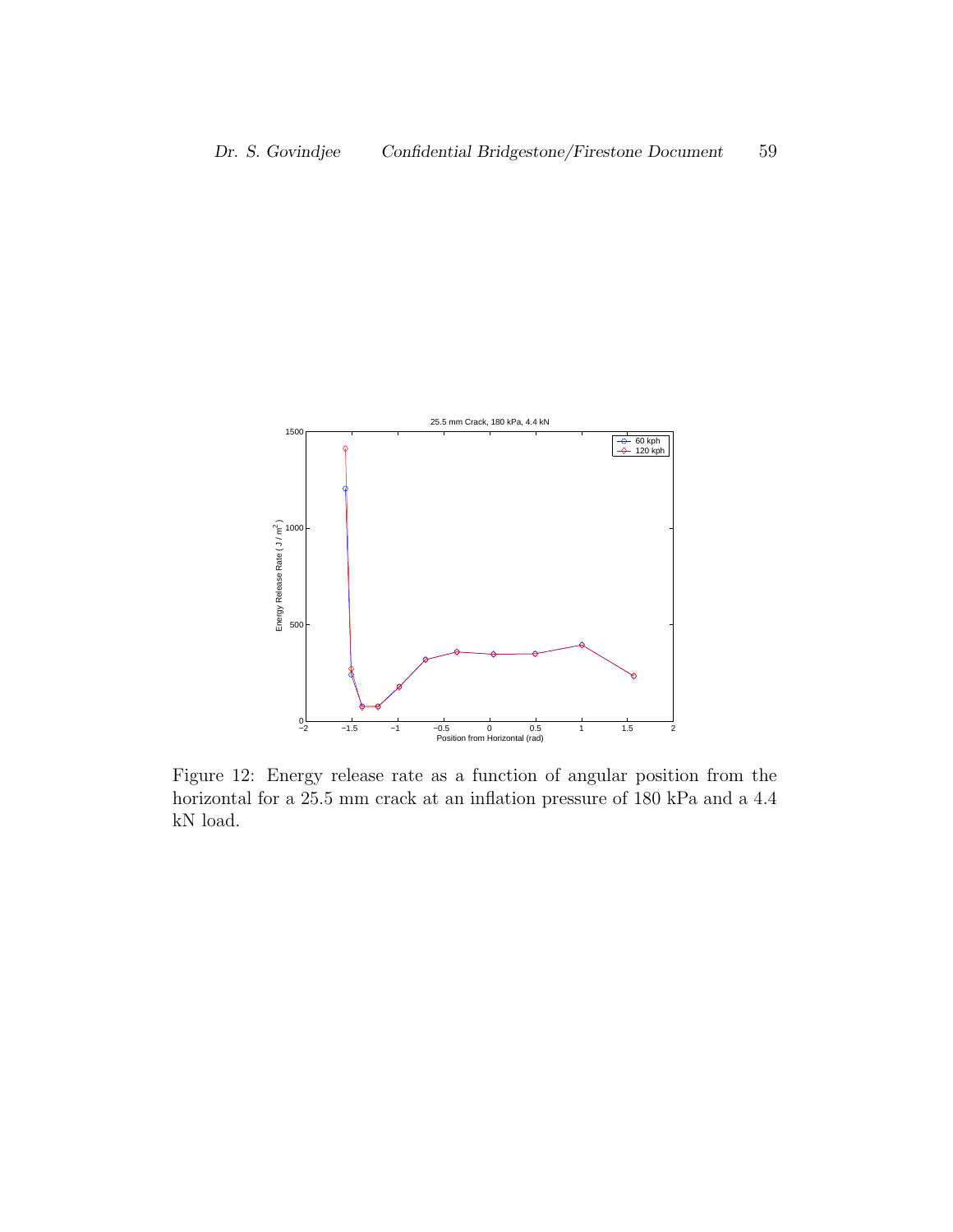

Figure 13: Energy release rate increments per revolution as a function of crack length indexed by vehicle tire load at an inflation pressure of 242 kPa and 120 kph.



Figure 14: Energy release rate increments per revolution as a function of load indexed by crack length at an inflation pressure of 242 kPa and 120 kph.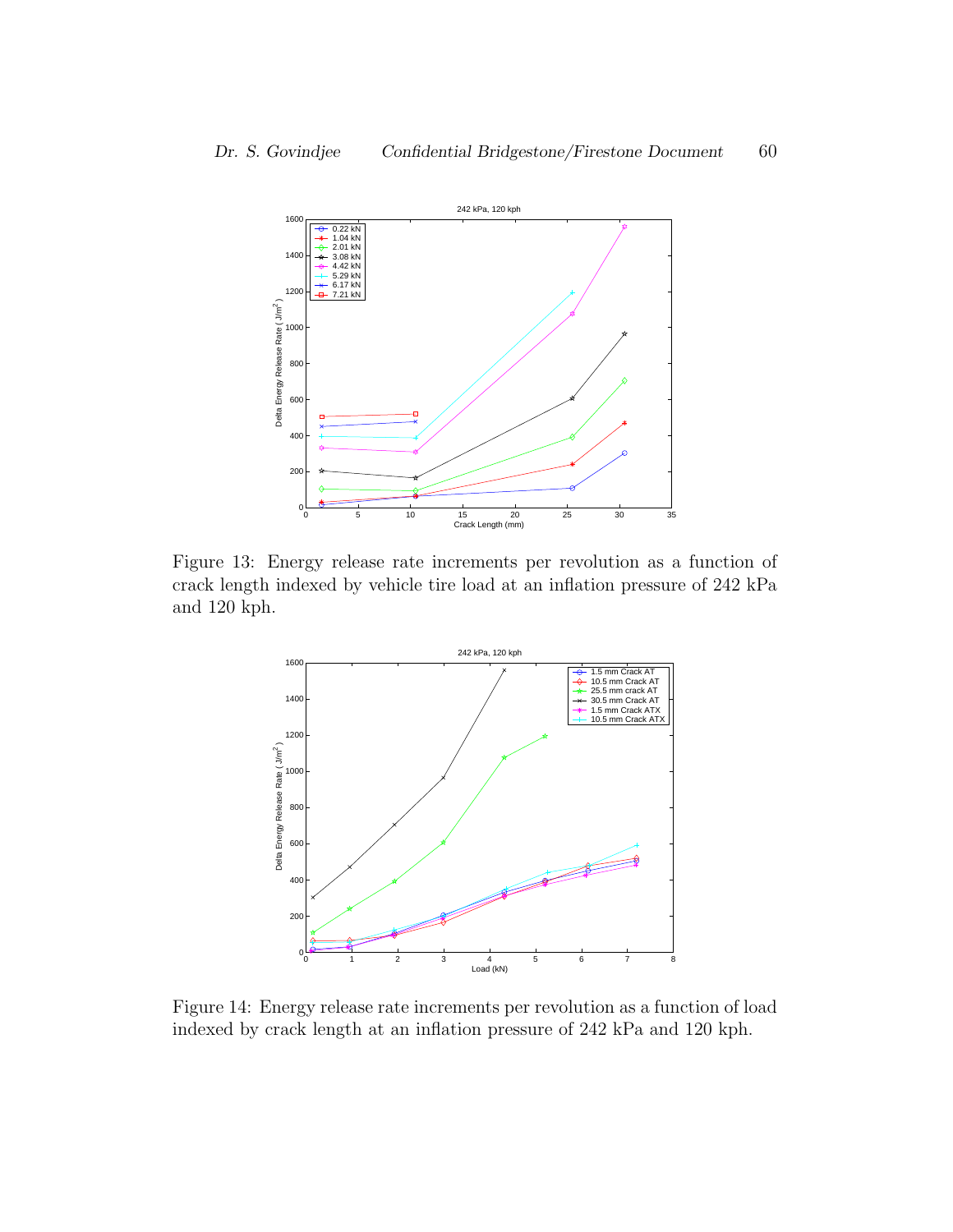

Figure 15: Self reported mileage versus average tread wear



Figure 16: Tire revolutions based on self-reported mileage versus average tread wear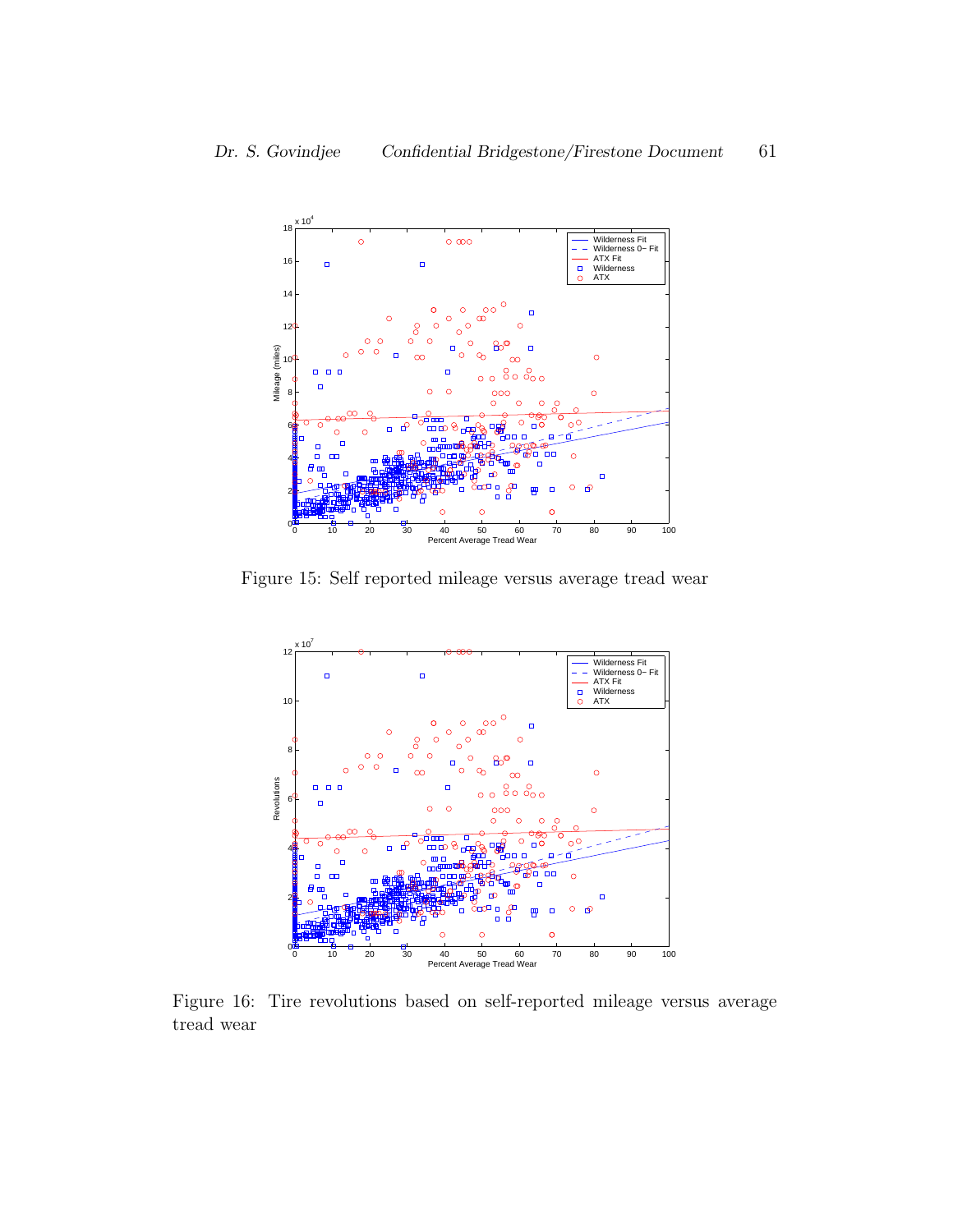

Figure 17: Wedge compound ductility measure from returned tires sorted by tire model, production plant, and usage latitude.



Figure 18: Wedge compound 100% modulus from returned tires sorted by tire model, production plant, and usage latitude.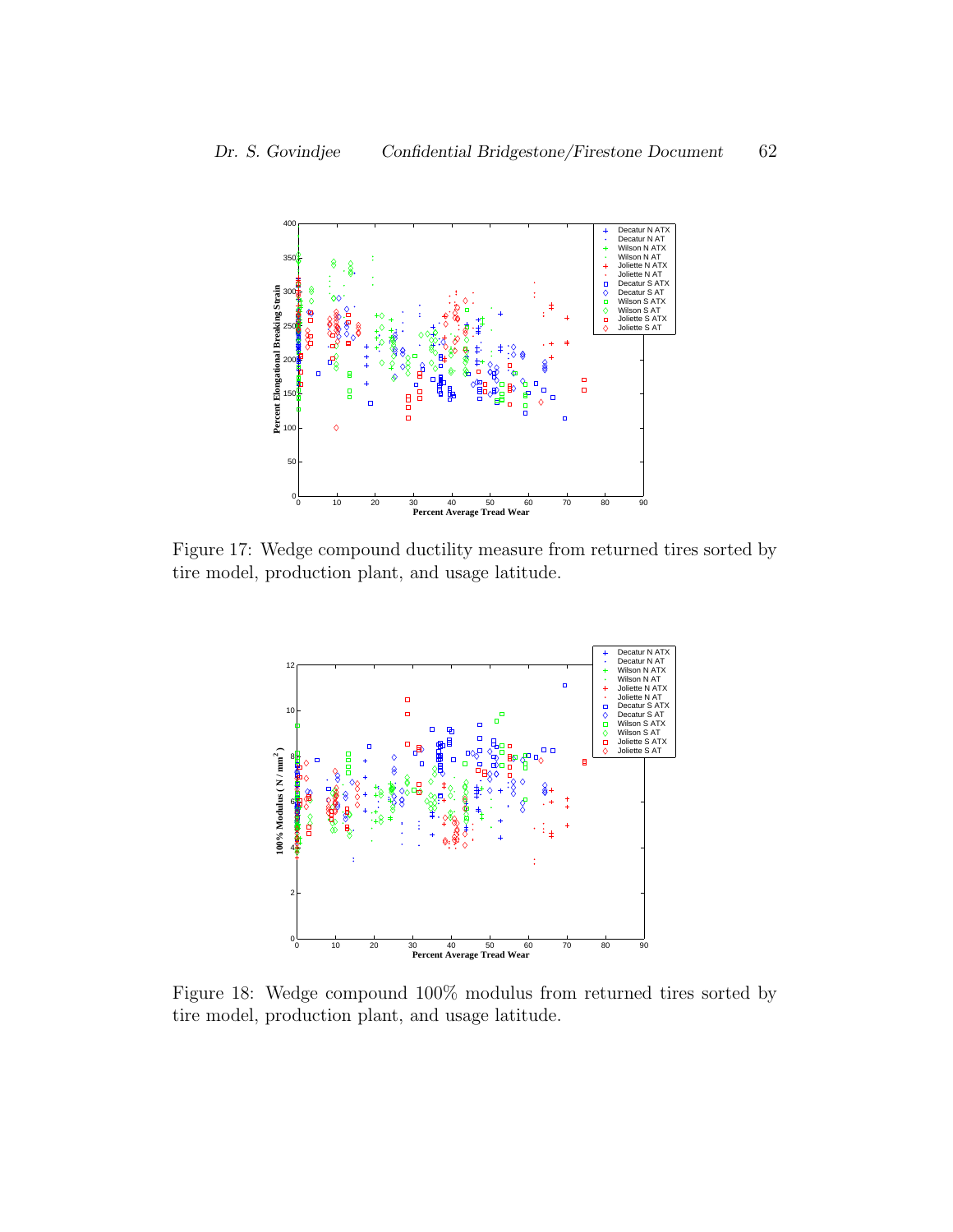

Figure 19: Belt package peel forces from returned tires sorted by tire model, production plant, and usage latitude.



Figure 20: Peel test surface for F44 manufactured in Decatur. Distance between reflective peeks of steel cords is approximately 1.4 mm.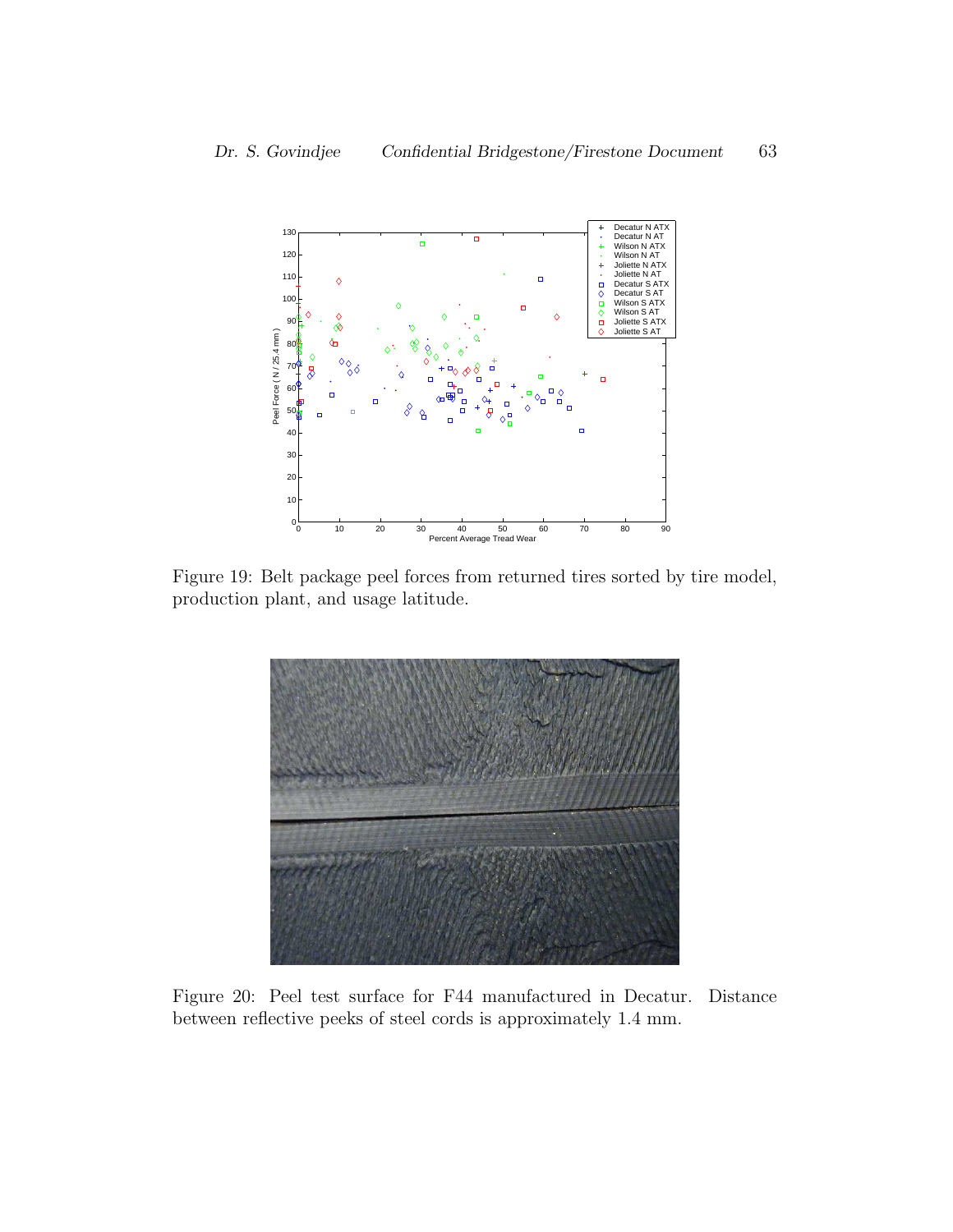

Figure 21: Peel test surface for F89 manufactured in Wilson. Distance between reflective peeks of steel cords is approximately 1.4 mm.



Figure 22: Peel test surface for F33 manufactured in Decatur. See micrograph legend for 2mm scale bar.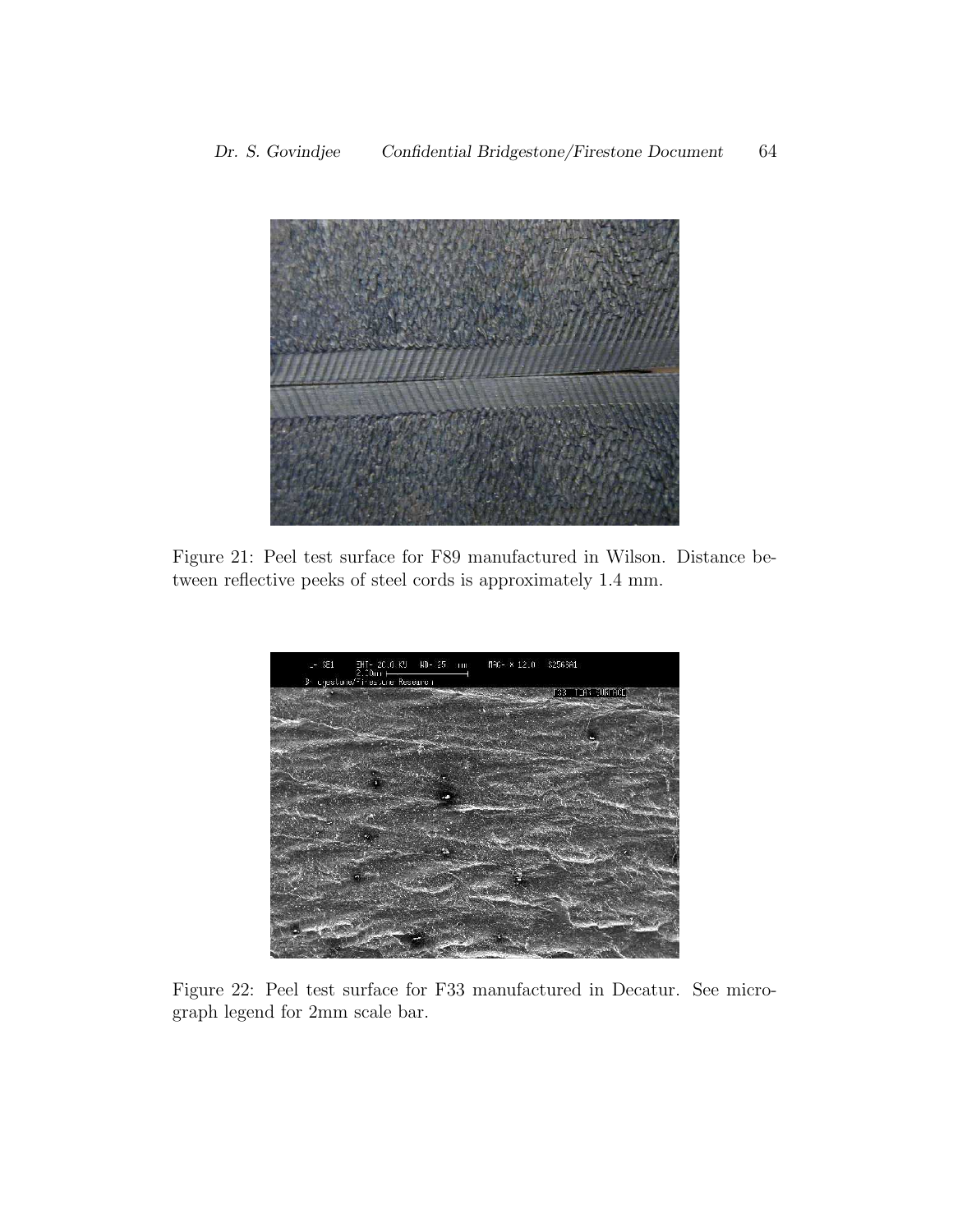

Figure 23: Peel test cross-section for F33 manufactured in Decatur. See micrograph legend for 2mm scale bar.



Figure 24: Peel test surface for F199 manufactured in Wilson. See micrograph legend for 2mm scale bar.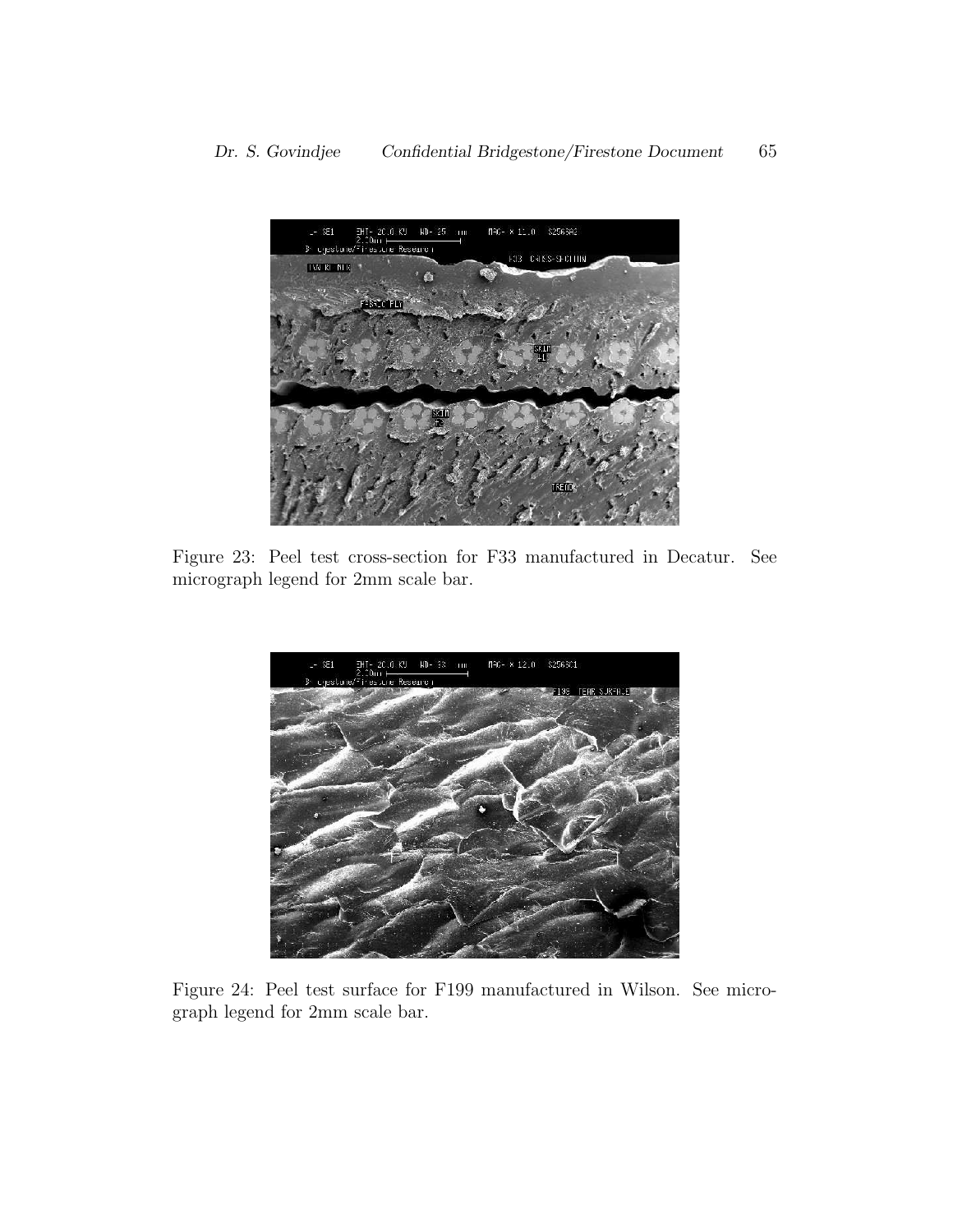

Figure 25: Peel test cross-section for F199 manufactured in Wilson. See micrograph legend for 2mm scale bar.



Figure 26: Deformed mesh of a peel test simulation.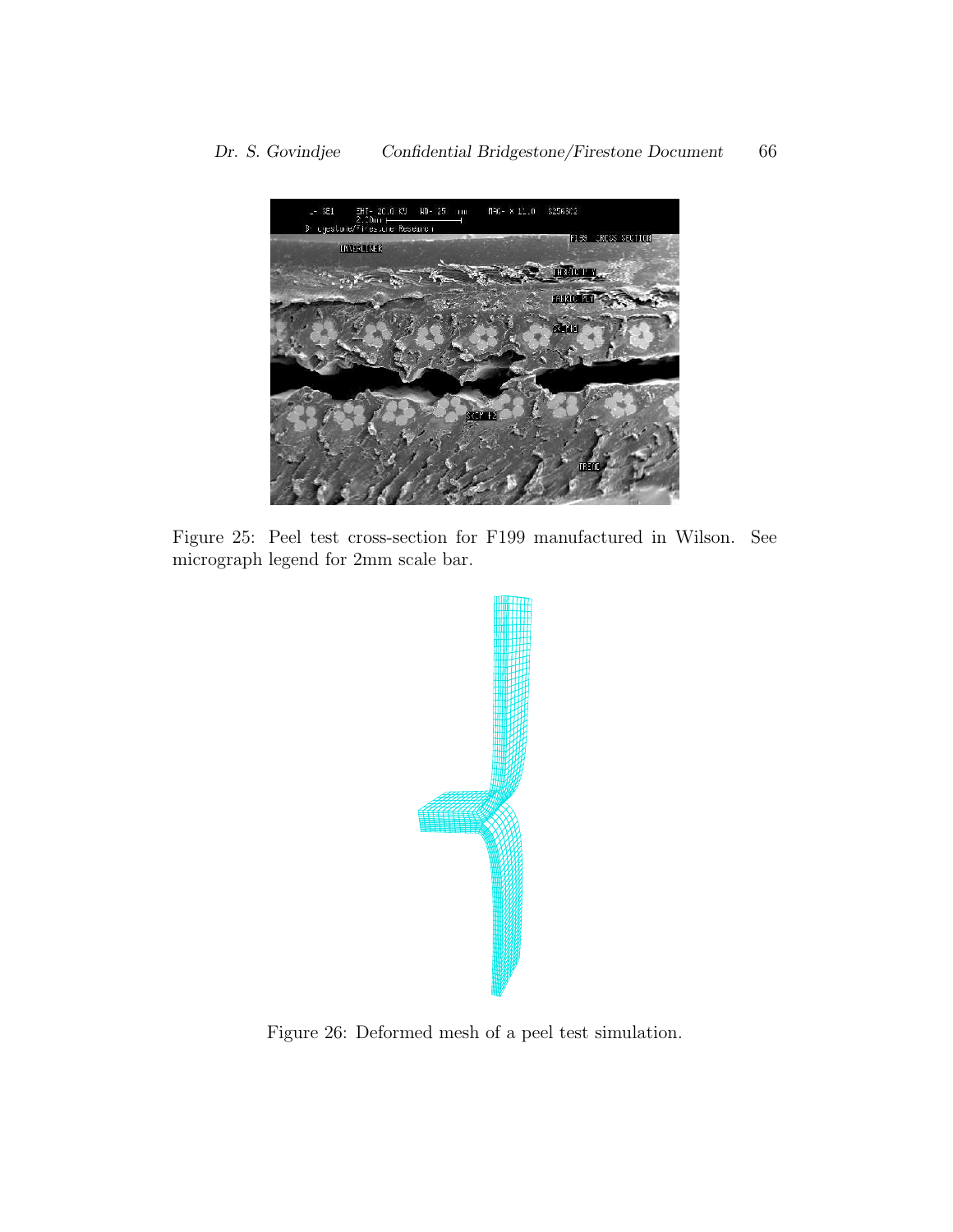

Figure 27: Critical energy release rate versus peel force estimated using finite element analysis. Regression fits shown utilize fractional exponent series. Gideal corresponds to Eq. (3).



Figure 28: Average belt edge crack lengths versus tread wear from returned tires.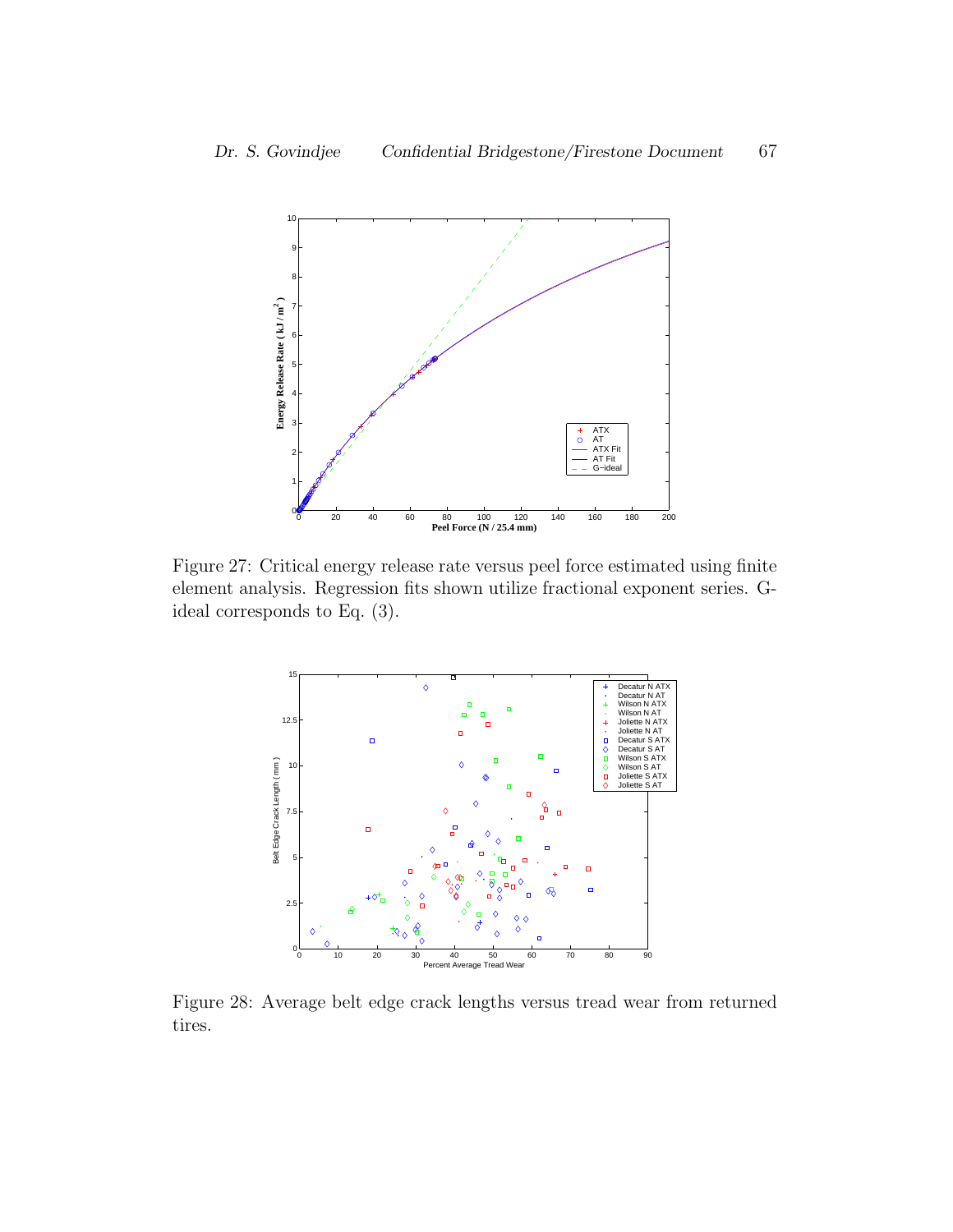

Figure 29: Average belt edge crack lengths versus mileage from returned tires.



Figure 30: 100% extensional modulus as a function of lubricant amount.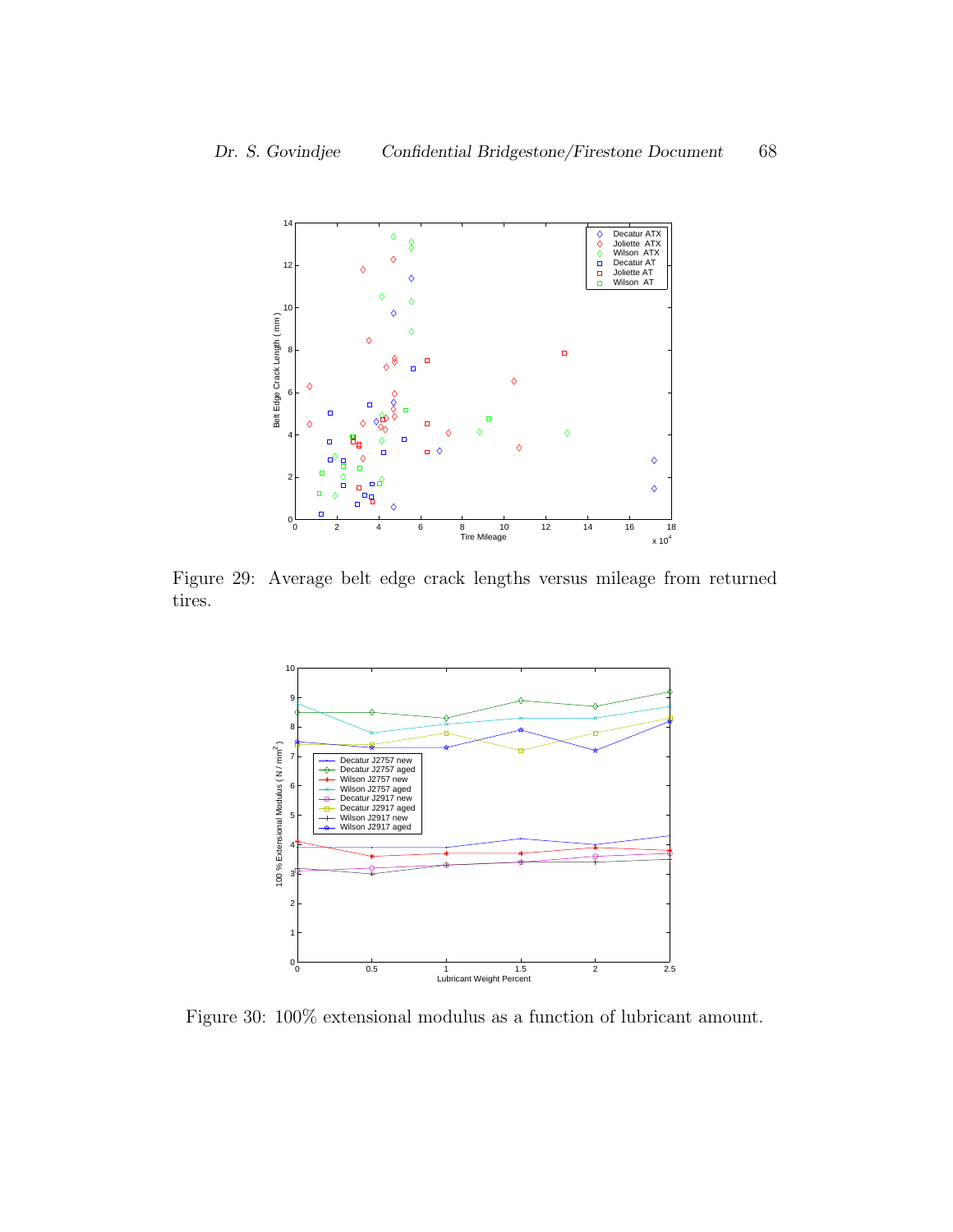

Figure 31: Ring toughness as a function of lubricant amount.



Figure 32: One inch adhesion strip test.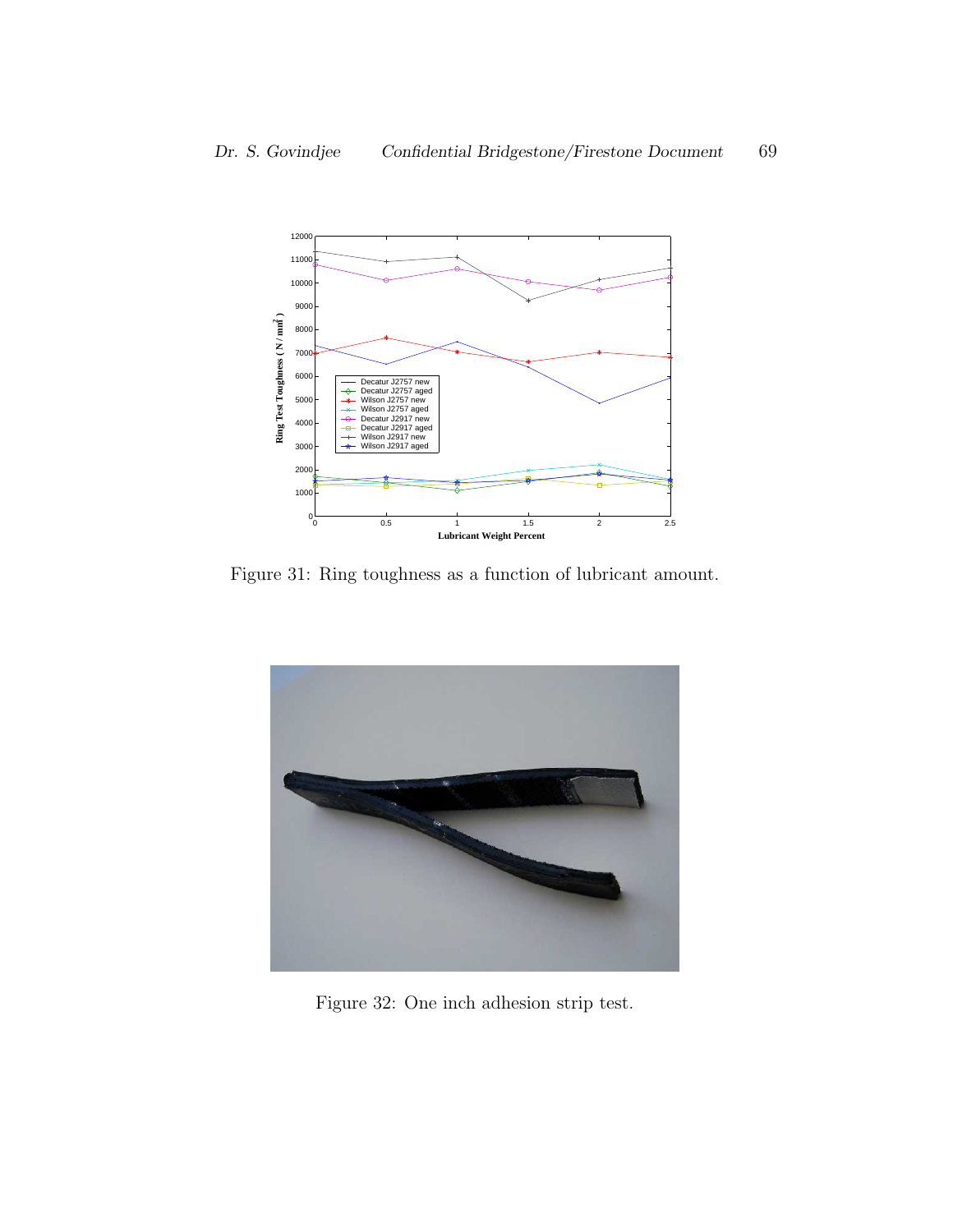

Figure 33: Close-up view of the failure front in the one inch adhesion strip test.



Figure 34: One inch adhesion peel test results versus lubricant weight percentage.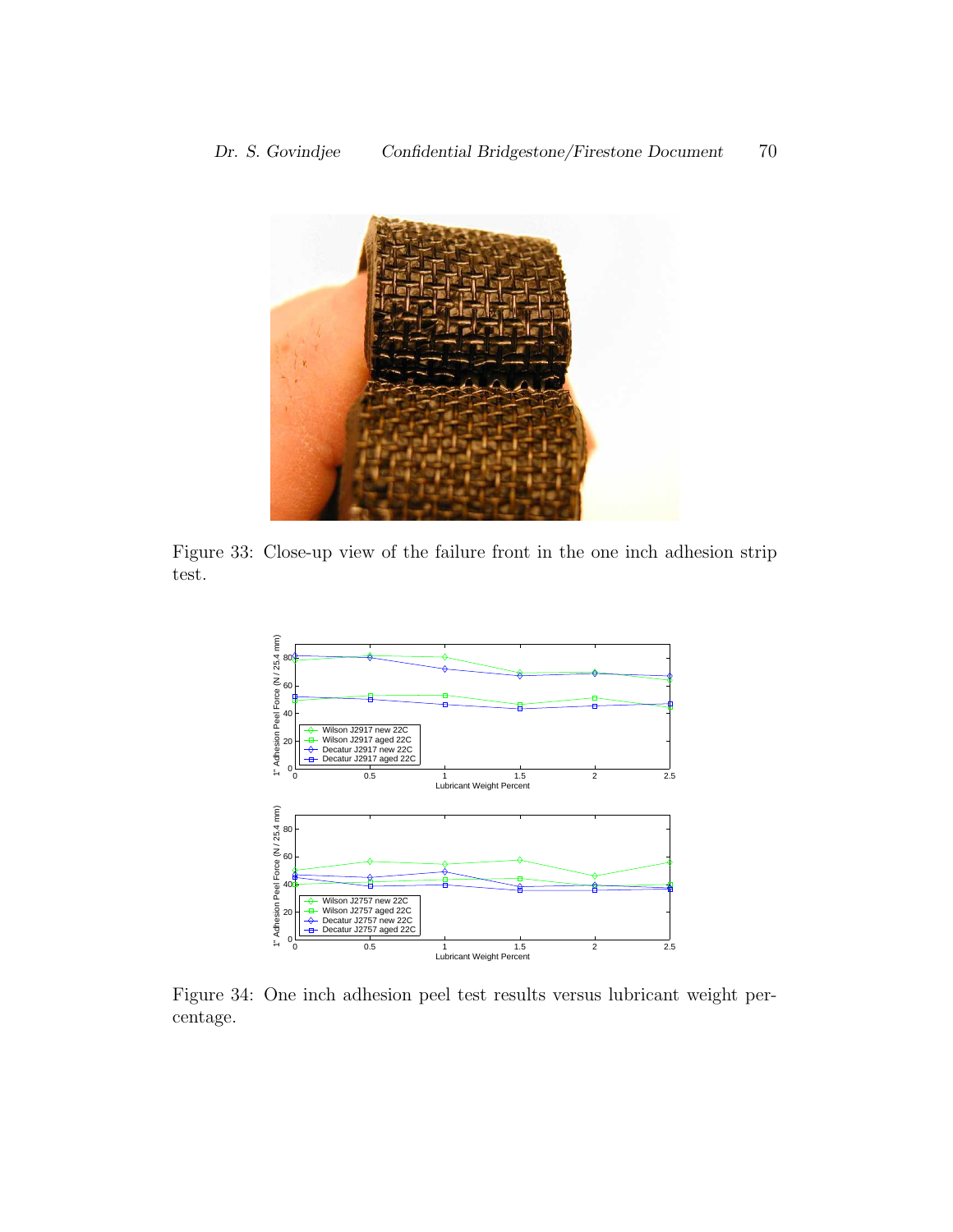

Figure 35: Cut growth curves for J2757 in the unaged, 6 day aged, and 8 day aged conditions.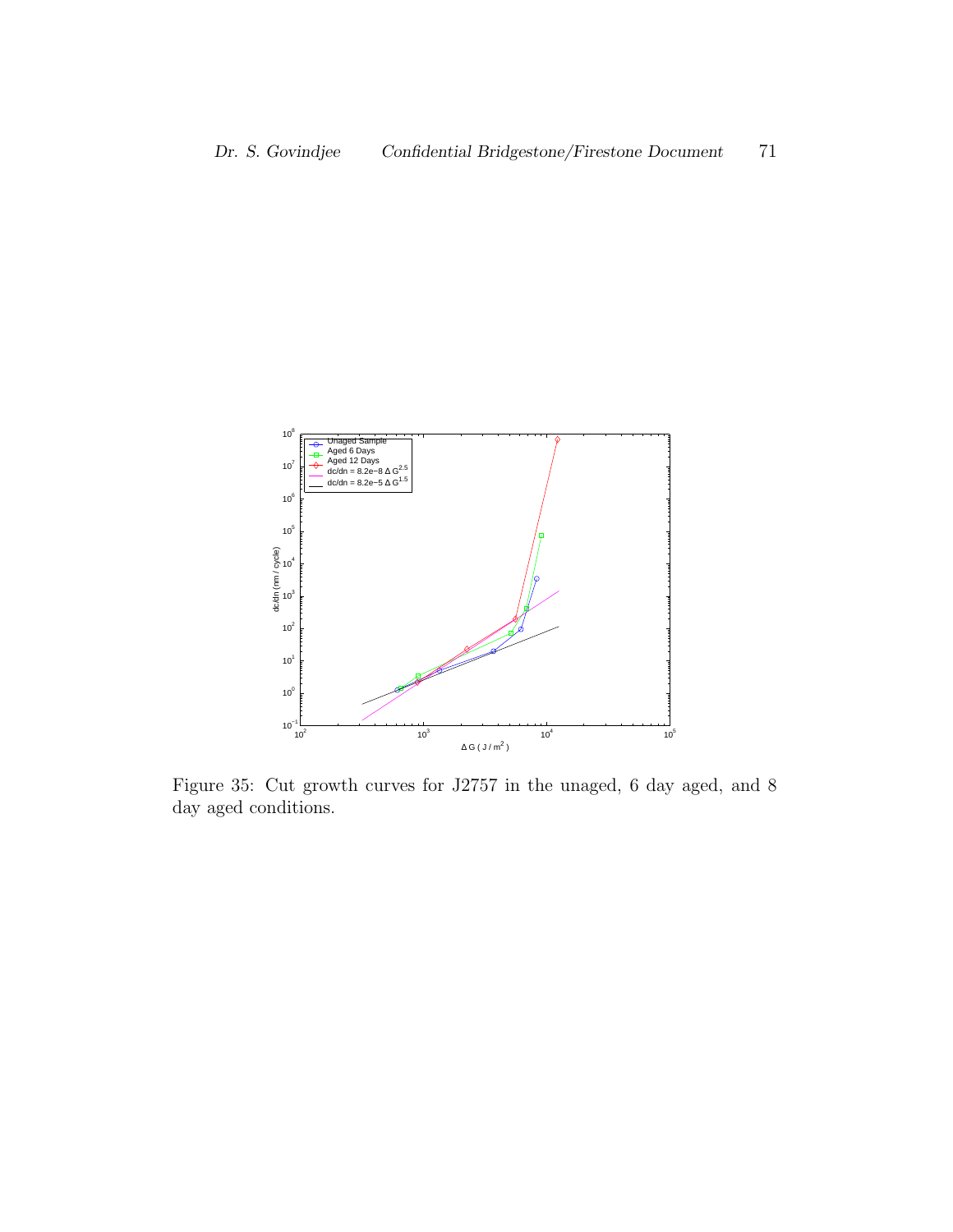## C Glossary

Crack tip driving force is a synonym for energy release rate.

- Critical energy release rate is a material property that describes the maximum energy release rate a material can support before a given crack will begin to propagate in a catastrophic manner. At energy release rates below the critical value, cracks will only propagate in an incremental fashion. Note that natural rubber does not display appreciable time-dependent fracture as is seen in synthetic rubbers.
- Energy release rate is a measure of the forces that are trying to increase the length of a crack.
- Footprint is the region where the tire contacts the roadway.
- Null hypothesis normally refers to a hypothetical statement that one is interested in proving false. A statistical test is applied to the hypothesis to ensure that it is false to within a certain probability; in standard hypothesis testing this probability is usually taken as 95%. For the purposes of this report, the null hypothesis is the assumption that the populations being compared are the same. Thus rejection of the null hypothesis indicates that the sample populations are different.
- $r<sup>2</sup>$  is a measure of the percent of variance of an outcome variable that can be explained by the variance of a predictor variable.
- RGAWR is the rear gross axle weight rating.
- t-statistic: This is a measure used in hypothesis testing when sample sizes are small (less than 30). It is similar in nature to the z-statistic but the critical values that correspond to a particular level of certainty change with sample size. Listed in the footnotes of the tables that use t-statistics are the values that correspond to a level of certainty of 95% in favor of rejecting the null hypothesis. Higher values of the t-statistic indicate even greater certainty in rejecting the null hypothesis.
- Tearing energy is a synonym for energy release rate that is commonly used in the rubber industry.